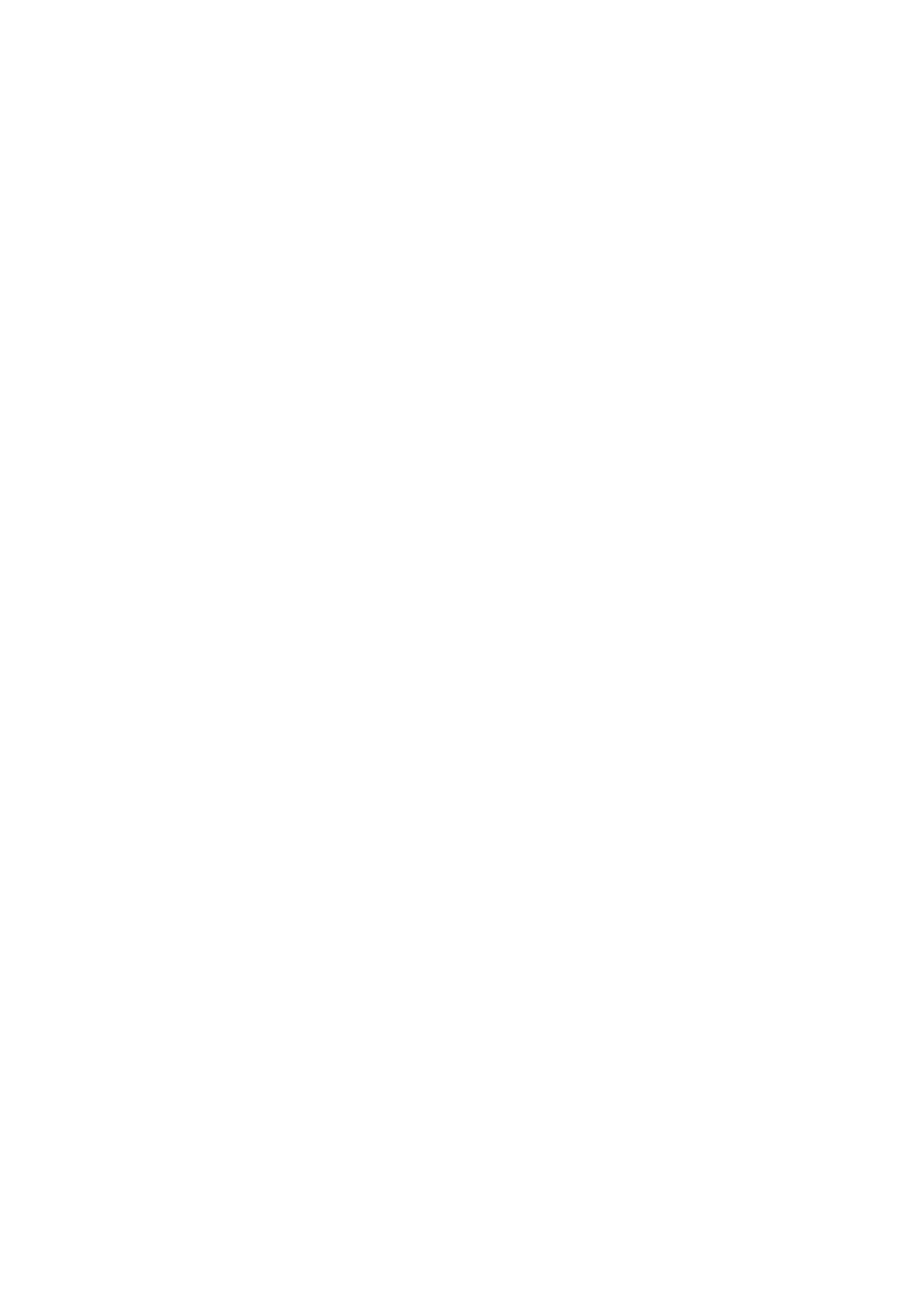在 OpenShift Container Platform 中配置和使用 Metering

Enter your first name here. Enter your surname here. Enter your organisation's name here. Enter your organisational division here. Enter your email address here.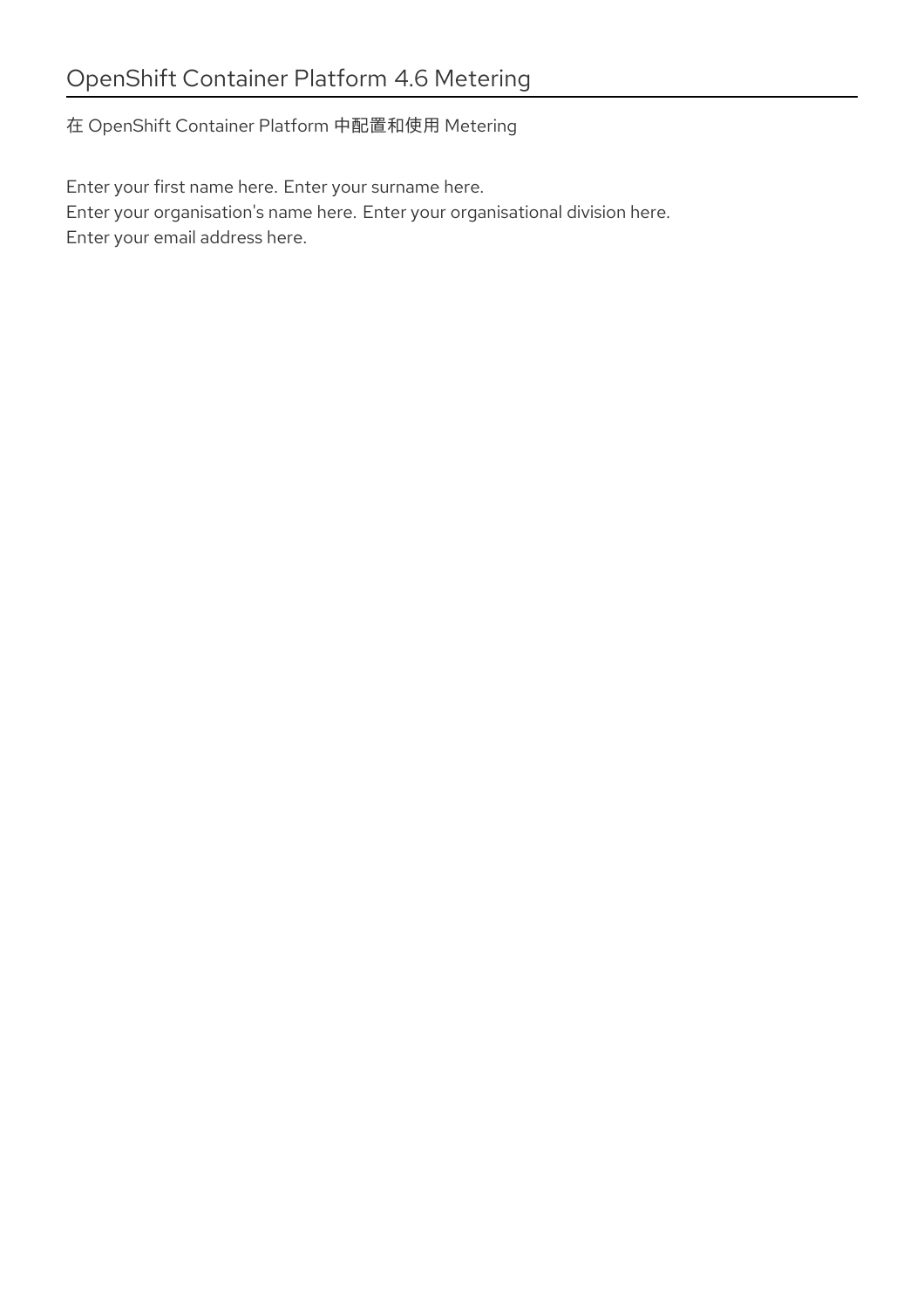# 法律通告

Copyright © 2022 | You need to change the HOLDER entity in the en-US/Metering.ent file |.

The text of and illustrations in this document are licensed by Red Hat under a Creative Commons Attribution–Share Alike 3.0 Unported license ("CC-BY-SA"). An explanation of CC-BY-SA is available at

http://creativecommons.org/licenses/by-sa/3.0/

. In accordance with CC-BY-SA, if you distribute this document or an adaptation of it, you must provide the URL for the original version.

Red Hat, as the licensor of this document, waives the right to enforce, and agrees not to assert, Section 4d of CC-BY-SA to the fullest extent permitted by applicable law.

Red Hat, Red Hat Enterprise Linux, the Shadowman logo, the Red Hat logo, JBoss, OpenShift, Fedora, the Infinity logo, and RHCE are trademarks of Red Hat, Inc., registered in the United States and other countries.

Linux ® is the registered trademark of Linus Torvalds in the United States and other countries.

Java ® is a registered trademark of Oracle and/or its affiliates.

XFS ® is a trademark of Silicon Graphics International Corp. or its subsidiaries in the United States and/or other countries.

MySQL<sup>®</sup> is a registered trademark of MySQL AB in the United States, the European Union and other countries.

Node.js ® is an official trademark of Joyent. Red Hat is not formally related to or endorsed by the official Joyent Node.js open source or commercial project.

The OpenStack ® Word Mark and OpenStack logo are either registered trademarks/service marks or trademarks/service marks of the OpenStack Foundation, in the United States and other countries and are used with the OpenStack Foundation's permission. We are not affiliated with, endorsed or sponsored by the OpenStack Foundation, or the OpenStack community.

All other trademarks are the property of their respective owners.

# 摘要

本文档提供在 OpenShift Container Platform 中配置和使用 Metering 的说明。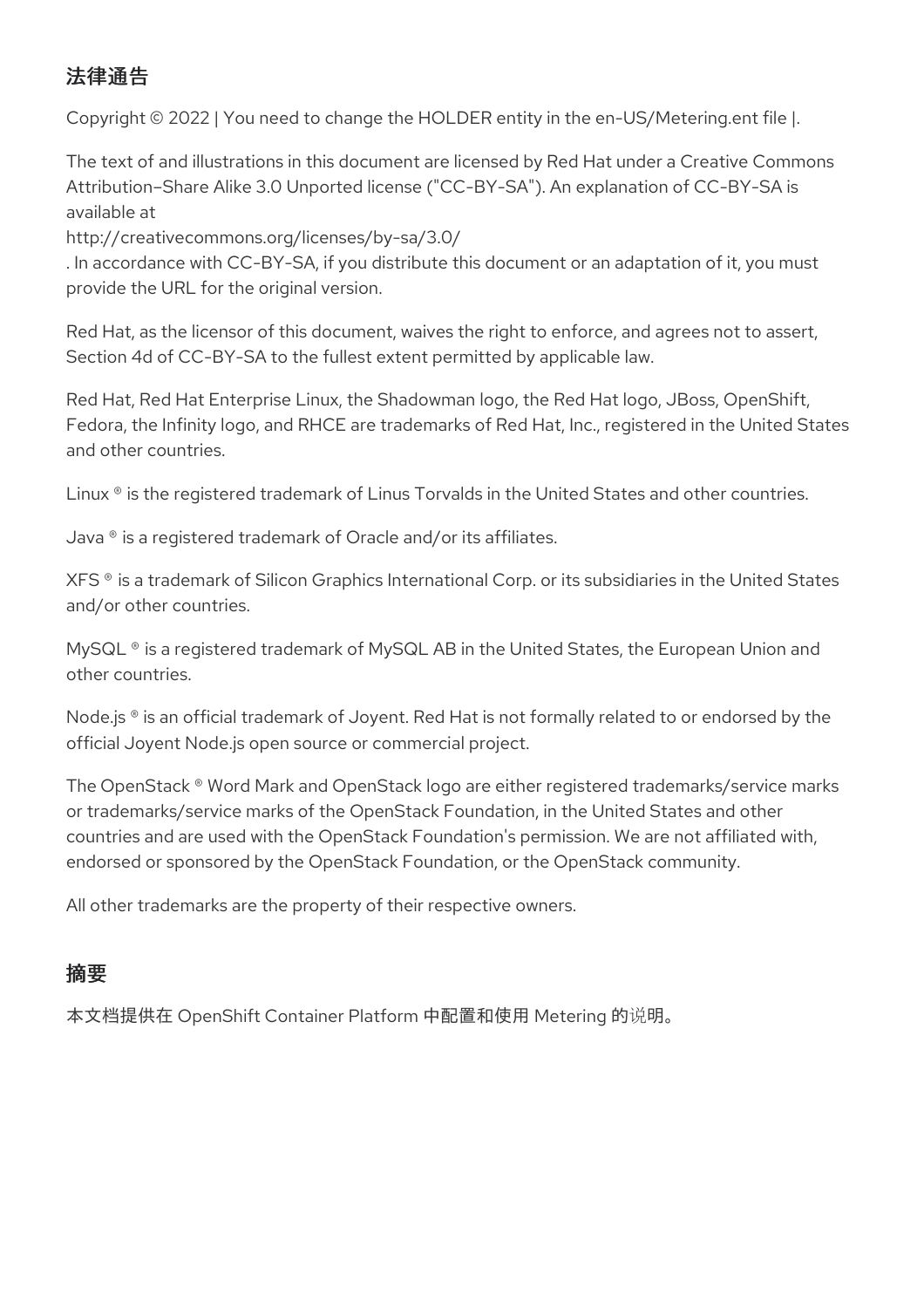# 目录

| 第1章 关于 METERING                               |                   |
|-----------------------------------------------|-------------------|
| 1.1. METERING 概述                              |                   |
| 1.1.1. 安装 metering                            |                   |
| 1.1.2. 升级 metering                            |                   |
| 1.1.3. 使用 metering                            |                   |
| 1.1.4. metering 故障排除                          |                   |
| 1.1.5. metering 调试                            |                   |
| 1.1.6. 卸载 metering                            |                   |
| 1.1.7. Metering 资源                            |                   |
|                                               |                   |
| 第2章 安装 METERING                               |                   |
| 2.1. 先决条件                                     |                   |
| 2.2. 安装 METERING OPERATOR                     |                   |
| 2.2.1. 使用 web 控制台安装 metering                  |                   |
| 2.2.2. 使用 CLI 安装 metering                     |                   |
| 2.3. 安装 METERING 堆栈                           |                   |
| 2.4. 先决条件                                     |                   |
| 2.5. 验证 METERING 安装                           |                   |
| 2.6. 其他资源                                     |                   |
| 第3章升级 METERING                                | 12                |
| 3.1. 先决条件                                     | $12 \overline{ }$ |
|                                               |                   |
| 第4章配置 METERING                                | 16                |
| 4.1. 关于配置 METERING                            | 16                |
| 4.2. 通用配置选项                                   |                   |
| 4.2.1. 资源请求和限值                                |                   |
| 4.2.2. 节点选择器                                  |                   |
| 4.3. 配置持久性存储                                  | 19                |
| 4.3.1. 将数据存储至 Amazon S3 中                     | 19                |
| 4.3.2. 将数据存储至 S3 兼容存储中                        | 22                |
| 4.3.3. 将数据存储至 Microsoft Azure 中               | 23                |
| 4.3.4. 将数据存储至 Google Cloud Storage 中          | 24                |
| 4.3.5. 将数据存储至共享卷中                             | 24                |
|                                               |                   |
| 4.4. 配置 HIVE METASTORE                        | 27                |
| 4.4.1. 配置持久性卷                                 | 28                |
| 4.4.1.1. 为 Hive metastore 配置存储类               | 28                |
| 4.4.1.2. 配置 Hive metastore 的卷大小               | 28                |
| 4.4.2. 为 Hive metastore 使用 MySQL 或 PostgreSQL | 29                |
| 4.5. 配置 REPORTING OPERATOR                    | 30                |
| 4.5.1. 保护 Prometheus 连接                       | 30                |
| 4.5.2. 公开 reporting API                       | 31                |
| 4.5.2.1. 使用 OpenShift 身份验证                    | 31                |
| 4.5.2.1.1. 使用服务帐户令牌进行身份验证                     | 31                |
| 4.5.2.1.2. 使用用户名和密码进行身份验证                     | 32                |
| 4.5.2.2. 手动配置身份验证                             | 32                |
| 4.5.2.2.1. 令牌身份验证                             | 33                |
| 4.5.2.2.2. 使用用户名和密码进行基本身份验证                   | 34                |
| 4.6. 配置 AWS 账单相关性                             | 34                |
|                                               |                   |
| 第5章 REPORTS                                   | 37                |
| 5.1. 关于报告                                     | 37                |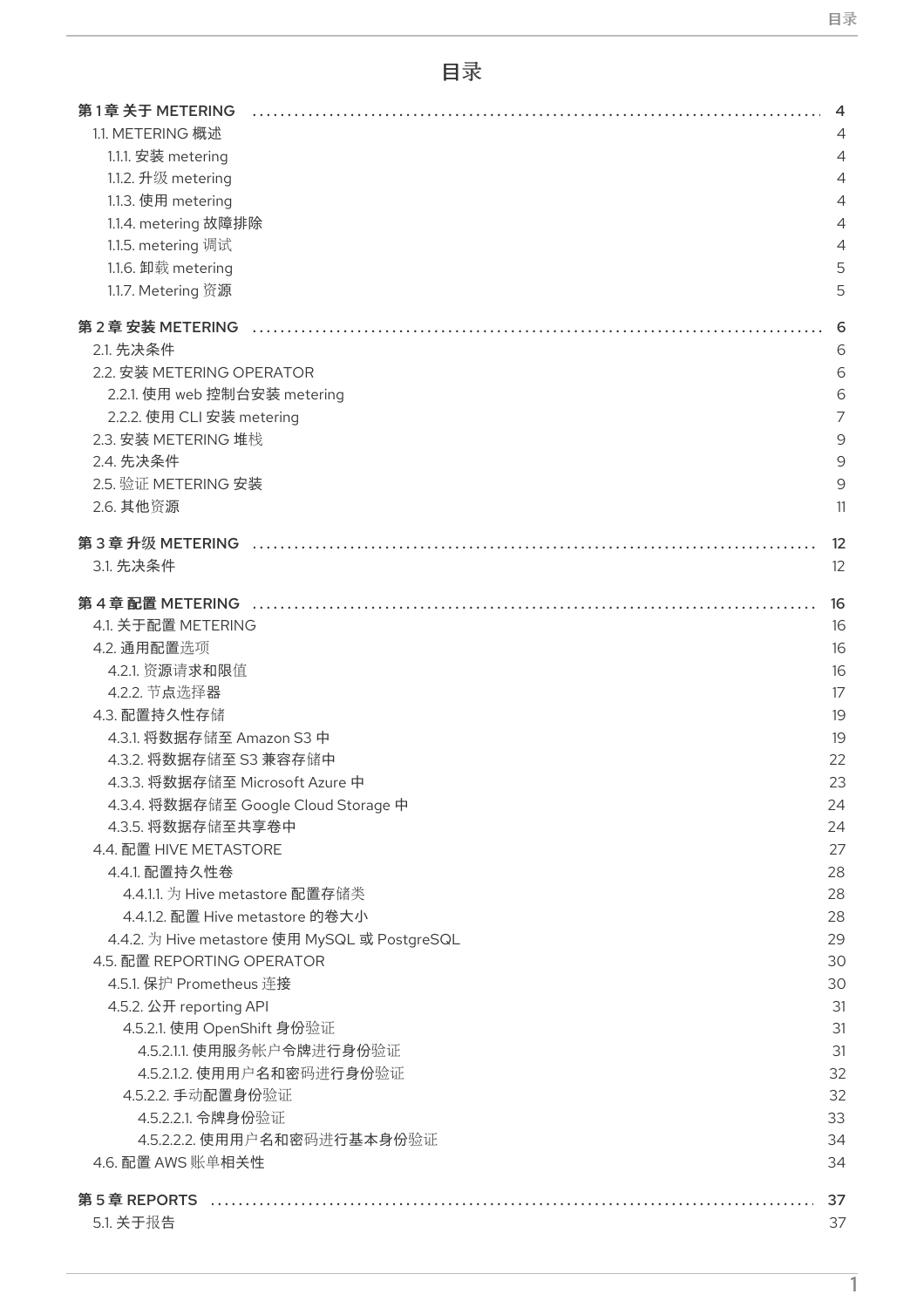| 5.1.1. Reports                   | 37  |
|----------------------------------|-----|
| 5.1.1.1. 带有调度的报告示例               | 37  |
| 5.1.1.2. 没有调度的报告示例(运行一次)         | 37  |
| 5.1.1.3. 查询                      | 38  |
| 5.1.1.4. 时间表                     | 40  |
| 5.1.1.4.1. 周期                    | 40  |
| 5.1.1.5. reportingStart          | -41 |
|                                  |     |
| 5.1.1.6. reportingEnd            | 41  |
| 5.1.1.7. 过期                      | 42  |
| 5.1.1.8. runlmmediately          | 42  |
| 5.1.1.9. 输入                      | 43  |
| 5.1.1.10. 卷起 (roll-up) 报告        | 43  |
| 5.1.1.10.1. 报告状态                 | 44  |
| 5.2. 存储位置                        | 44  |
| 5.2.1. 存储位置示例                    | 44  |
| 5.2.2. 默认存储位置                    | 45  |
|                                  |     |
| 第6章 使用 METERING                  | -47 |
| 6.1. 先决条件                        | 47  |
| 6.2. 编写报告                        | 47  |
| 6.3. 查看报告结果                      | 48  |
|                                  |     |
| 第7章 METERING 使用示例                |     |
| 7.1. 先决条件                        | 51  |
| 7.2. 每小时和每日测量集群容量                | 51  |
| 7.3. 通过一次性报告来衡量集群使用量             | 52  |
| 7.4. 使用 CRON 表达式来测量集群利用率         | 52  |
|                                  |     |
| 第8章 METERING 故障排除与调试             | 54  |
| 8.1. METERING 故障排除               | 54  |
| 8.1.1. 计算资源不足                    | 54  |
| 增加 reporting-operator pod 内存限制   | 56  |
| 8.1.2. 未配置 StorageClass 资源       | 57  |
| 8.1.3. 未正确配置 secret              |     |
|                                  | 57  |
| 8.2. METERING 调试                 | 57  |
| 8.2.1. 获取报告 Operator 日志          | 57  |
| 8.2.2. 使用 presto-cli 查询 Presto   | 58  |
| 8.2.3. 使用 beeling 来查询 Hive       | 59  |
| 8.2.4. 将端口转发到 Hive Web UI        | 60  |
| 8.2.5. 端口转发至 HDFS                | 60  |
| 8.2.6. Metering Ansible Operator | 60  |
| 8.2.6.1. 访问 Ansible 日志           | 60  |
| 8.2.6.2. 检查 MeteringConfig 状态    | 60  |
| 8.2.6.3. 检查 MeteringConfig 事件    | 61  |
|                                  |     |
|                                  | 62  |
| 9.1. 从集群中移除 METERING OPERATOR    | 62  |
| 9.2. 卸载 METERING 命名空间            | 62  |
| 9.3. 卸载 METERING 自定义资源定义         | 63  |
|                                  |     |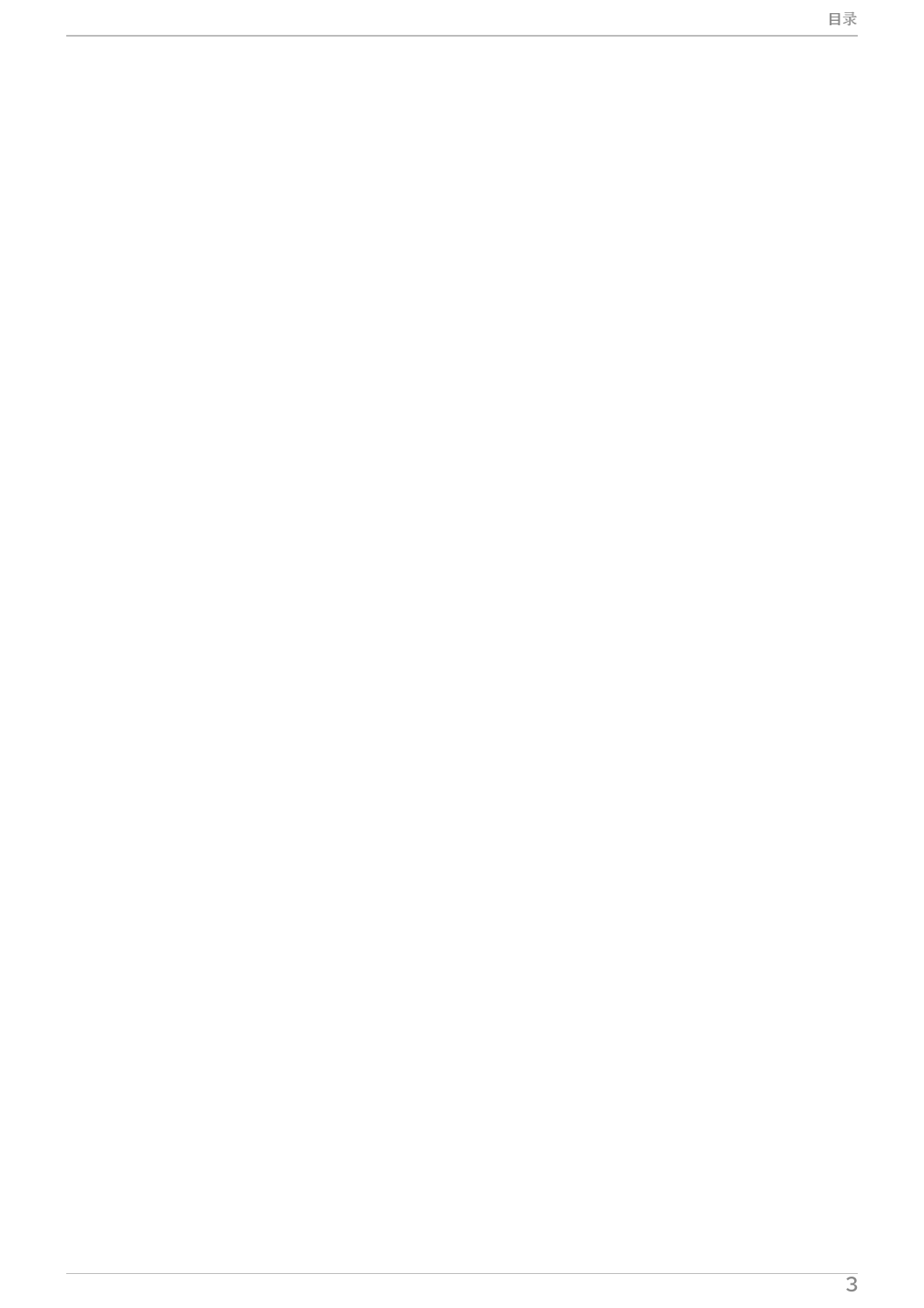# 第 1 章 关于 METERING

<span id="page-7-0"></span>

## 重要

Metering 是一个已弃用的功能。弃用的功能仍然包含在 OpenShift Container Platform 中,并将继续被支持。但是,这个功能会在以后的发行版本中被删除,且不建议在新的部 署中使用。

有关 OpenShift Container Platform 中已弃用或删除的主要功能的最新列表,请参阅 OpenShift Container Platform 发行注记中*已弃用和删除的功能*部分。

# <span id="page-7-1"></span>1.1. METERING 概述

Metering 是一个通用数据分析工具,您可使用该工具编写报告,以处理来自不同数据源的数据。作为集 群管理员,您可使用 Metering 来分析集群中的情况。您可以自行编写报告,也可以使用预定义的 SQL 查 询来定义如何处理来自现有不同数据源的数据。

Metering 侧重于处理集群内的指标数据,使用 Prometheus 作为默认数据源,支持 Metering 用户针对 Pod、命名空间和 Kubernetes 的其他大部分资源进行报告。

您可以在 OpenShift Container Platform 4.x 集群及更高版本上安装 metering。

### <span id="page-7-2"></span>1.1.1. 安装 metering

您可以使用 CLI 和 web 控制台在 OpenShift Container Platform 4.x 上安装 metering。如需更多信息,请 参阅安装 [metering](https://access.redhat.com/documentation/en-us/openshift_container_platform/4.6/html-single/metering/#metering-install-prerequisites_installing-metering)。

### <span id="page-7-3"></span>1.1.2. 升级 metering

您可以通过更新 Metering Operator 订阅来升级 metering。查看以下任务:

- **MeteringConfig** 自定义资源指定 metering [安装的所有配置](https://access.redhat.com/documentation/en-us/openshift_container_platform/4.6/html-single/metering/#metering-about-configuring)详情。首次安装 metering 堆栈时, 会生成默认 **MeteringConfig** 自定义资源。使用文档中的示例来修订此默认文件。
- 报[告自定](https://access.redhat.com/documentation/en-us/openshift_container_platform/4.6/html-single/metering/#metering-about-reports)义资源 提供了一种使用 SQL 查询来管理定期提取转换和 Load(ETL)作业的方法。报告 由其他 metering 资源组成,如提供要运行的实际 SQL 查询的 **ReportQuery** 资源,以及定义 **ReportQuery** 和 **Report** 资源可用数据的 **ReportDataSource** 资源。

### <span id="page-7-4"></span>1.1.3. 使用 metering

您可以使用 metering 来编写报告和查看报告结果。如需更多信息,请参阅 使用 [metering](https://access.redhat.com/documentation/en-us/openshift_container_platform/4.6/html-single/metering/#metering-usage-examples) 的示例。

### <span id="page-7-5"></span>1.1.4. metering 故障排除

您可以使用以下部分 对 metering 的具体问题进[行故障排除。](https://access.redhat.com/documentation/en-us/openshift_container_platform/4.6/html-single/metering/#metering-troubleshooting_metering-troubleshooting-debugging)

- 计算资源不足
- 未配置 **StorageClass** 资源
- 未正确配置 secret

### <span id="page-7-6"></span>1.1.5. metering 调试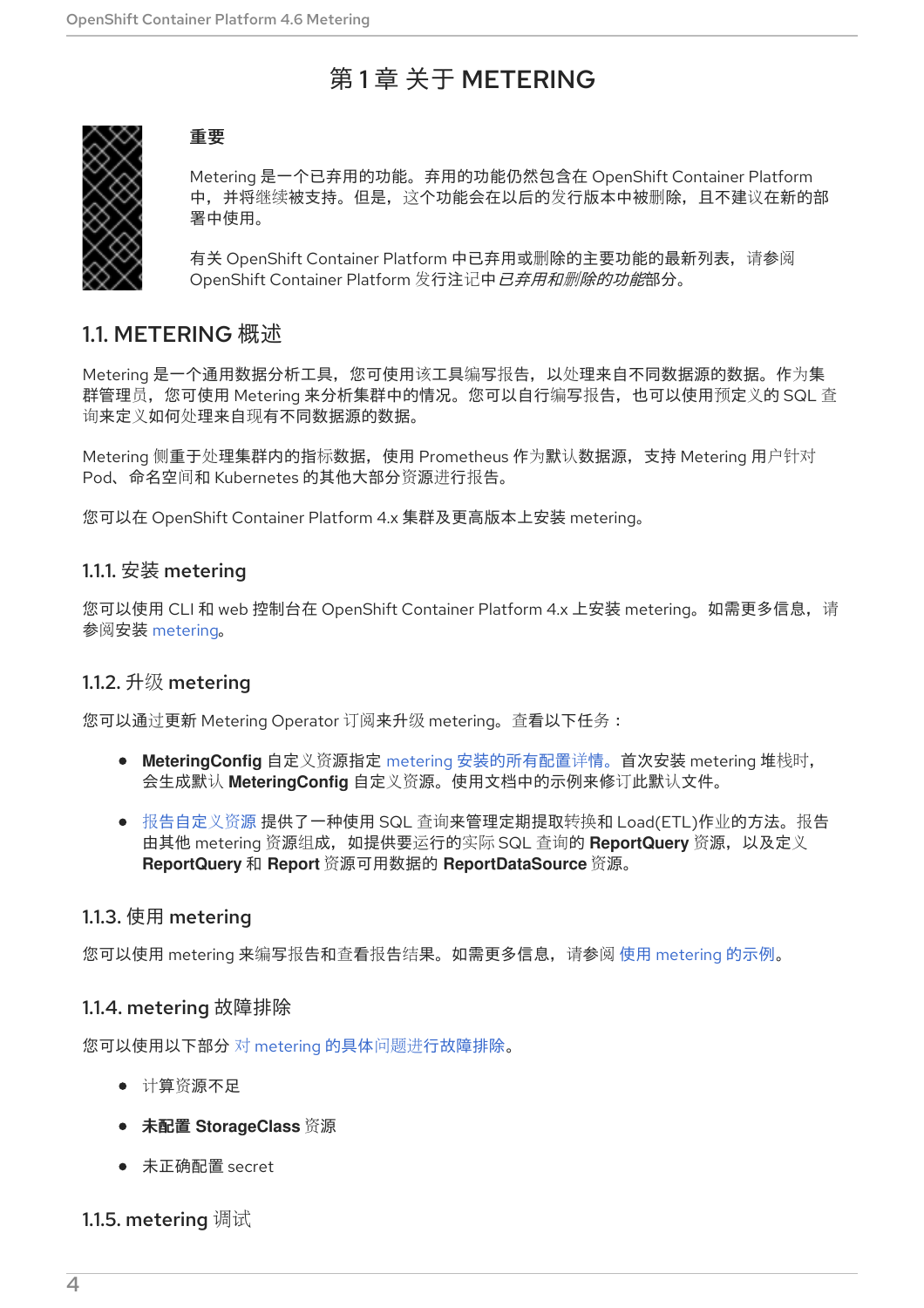您可以使用以下部分来调试 [metering](https://access.redhat.com/documentation/en-us/openshift_container_platform/4.6/html-single/metering/#metering-debugging_metering-troubleshooting-debugging) 的具体问题。

- 获取报告 Operator 日志
- 使用 presto-cli 查询 Presto
- 使用 beeling 来查询 Hive
- 将端口转发到 Hive Web UI  $\bullet$
- 端口转发至 HDFS
- Metering Ansible Operator

# <span id="page-8-0"></span>1.1.6. 卸载 metering

您可以从 OpenShift Container Platform 集群中删除和清理 metering 资[源。如需更多信息,](https://access.redhat.com/documentation/en-us/openshift_container_platform/4.6/html-single/metering/#metering-uninstall)请参阅 卸载 metering。

### <span id="page-8-1"></span>1.1.7. Metering 资源

Metering 具有很多资源,可用于管理 Metering 的部署与安装以及 Metering 提供的报告功能。

Metering 使用以下自定义资源定义 (CRD) 来管理:

| Metering<br>Config       | 为部署配置 metering 堆栈。包含用于控制 metering 堆栈各个组件的自定义和配置选项。                |
|--------------------------|-------------------------------------------------------------------|
| Report                   | 控制要使用的查询、查询运行时间、运行频率以及查询结果的存储位置。                                  |
| ReportQ<br>uery          | 包含用于对 ReportDataSource 资源中包含的数据进行分析的 SQL 查询。                      |
| ReportD<br>ataSourc<br>e | 控制 ReportQuery 和 Report 资源可用的数据。支持配置 metering 中使用的不同数据库的访问<br>权限。 |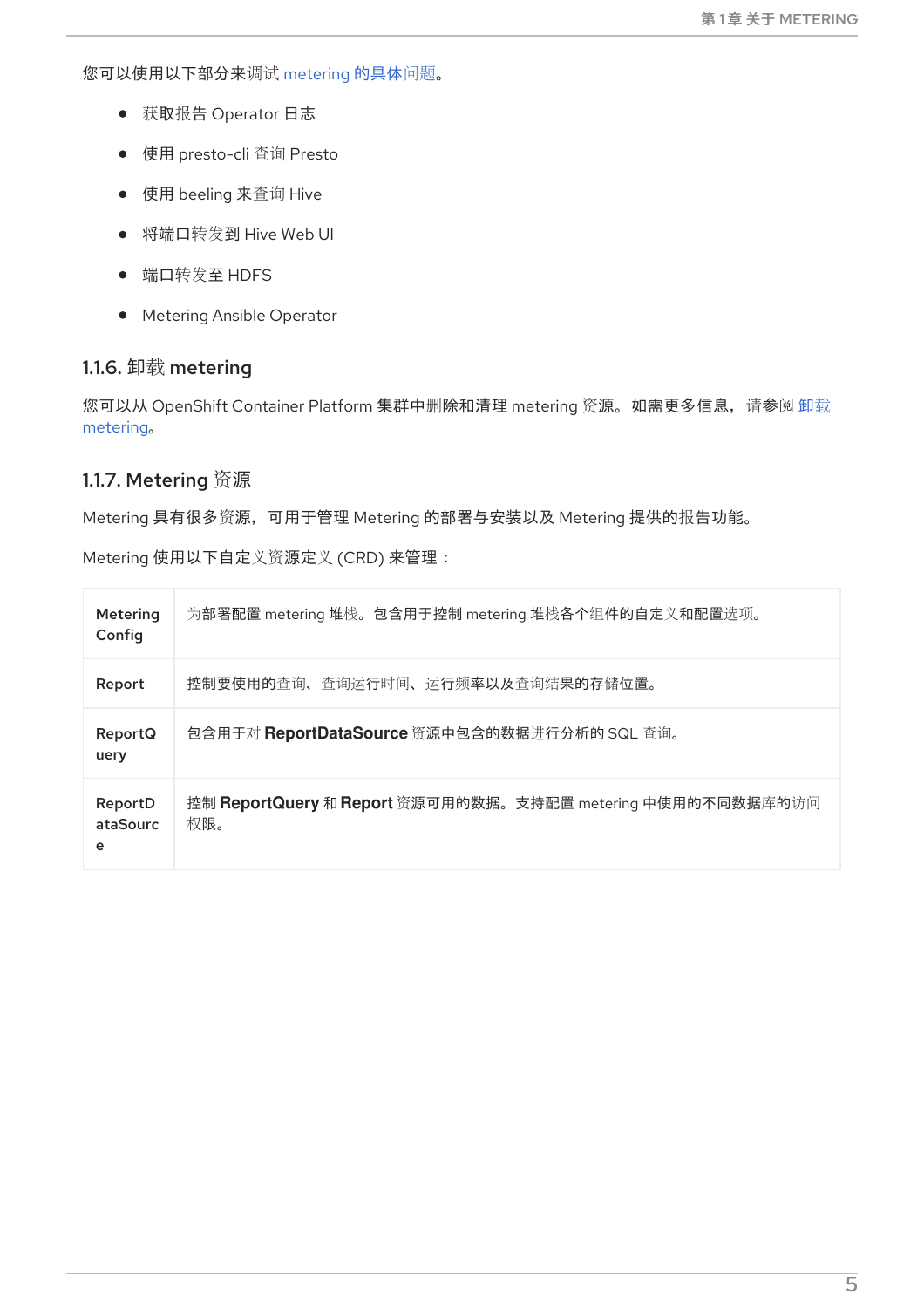# 第 2 章 安装 METERING

<span id="page-9-0"></span>

### 重要

Metering 是一个已弃用的功能。弃用的功能仍然包含在 OpenShift Container Platform 中,并将继续被支持。但是,这个功能会在以后的发行版本中被删除,且不建议在新的部 署中使用。

有关 OpenShift Container Platform 中已弃用或删除的主要功能的最新列表,请参阅 OpenShift Container Platform 发行注记中*已弃用和删除的功能*部分。

在将 metering 安装到集群中之前,请查看以下部分。

开始安装 Metering 前, 请先通过 OperatorHub 安装 Metering Operator。然后再通过创建一个 **MeteringConfig** 自定义资源(CR)来配置 Metering 实例。安装 Metering Operator 会创建一个默认 **MeteringConfig** 资源,您可使用文档中的示例对其进行修改。创建 **MeteringConfig** 资源后,安装 metering 堆栈。最后,验证您的安装。

# <span id="page-9-1"></span>2.1. 先决条件

Metering 需包含以下组件:

- 用于动态卷置备的 **StorageClass** 资源。Metering 支持多种不同存储解决方案。
- 4GB 内存和 4 个 CPU 内核可用集群容量, 至少要有一个具有 2 个 CPU 内核和 2GB 内存容量的 节点。
- 由 metering 安装的单个最大 pod 至少需要 2GB 内存和 2 个 CPU 内核的资源。
	- 内存和 CPU 消耗通常较低,但在运行报告或为较大集群收集数据时会激增。

# <span id="page-9-2"></span>2.2. 安装 METERING OPERATOR

您可以通过部署 Metering Operator 来安装 metering。Metering Operator 会创建和管理 metering 堆栈 的组件。



### 注意

您不能通过 web 控制台或在 CLI 中使用 **oc new-project** 命令创建名称以 **openshift-** 开始 的项目。



### 注意

如果 Metering Operator 使用 **openshift-metering** 以外的命名空间安装, 则 Metering 报 告只能使用 CLI 查看。在整个安装步骤中强烈建议您使用 **openshift-metering** 命名空间。

1. 使用 **oc create -f <file-name>.yaml** 命令为 Metering Operator 创建一个命名空间对象 YAML 文

### <span id="page-9-3"></span>2.2.1. 使用 web 控制台安装 metering

使用 OpenShift Container Platform web 控制台安装 Metering Operator。

### 流程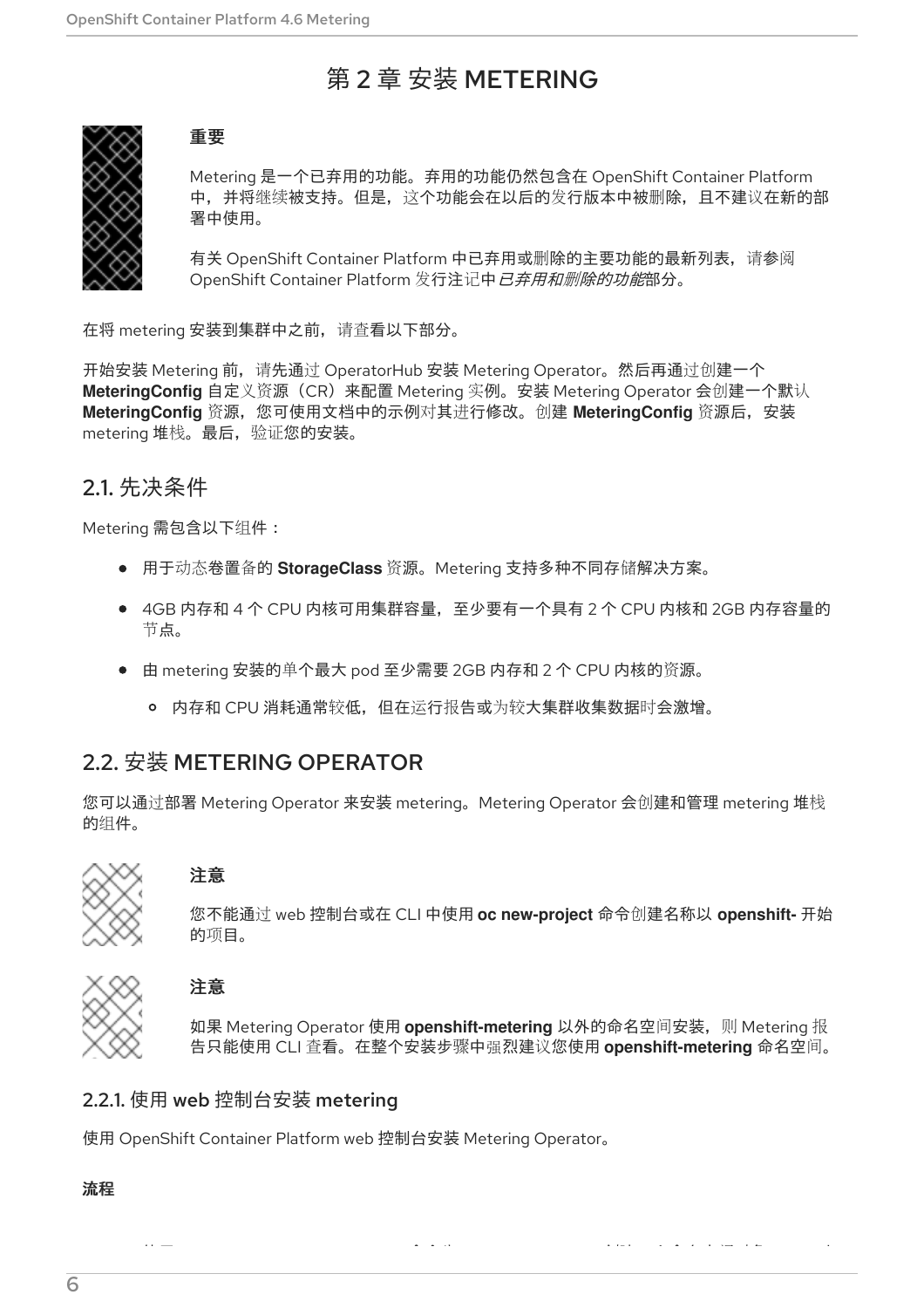1. 使用 **oc create -f <file-name>.yaml** 命令为 Metering Operator 创建一个命名空间对象 YAML 文 件。您必须使用 CLI 创建命名空间。例如, **metering-namespace.yaml**:

<span id="page-10-1"></span>

| apiVersion: v1<br>kind: Namespace<br>metadata: |
|------------------------------------------------|
| name: openshift-metering 1                     |
| annotations:                                   |
| openshift.io/node-selector: "" 2               |
| lahels:                                        |
| openshift.io/cluster-monitoring: "true"        |
|                                                |

<span id="page-10-2"></span>强烈建议在 **openshift-metering** 命名空间中部署 metering。



在为操作数 pod 配置特定的节点选择器前包括此注解。

- 2. 在 OpenShift Container Platform Web 控制台中, 点击 Operators → OperatorHub。使用 **metering** 过滤以查找 Metering Operator。
- 3. 点 Metering 卡, 查看软件包描述, 然后点 Install。
- 4. 选择一个 Update Channel、Installation Mode 和 Approval Strategy。
- 5. 点击 Install。
- 6. 通过切换到 Operators → Installed Operators 页来验证 Metering Operator 已被安装。安装完成 后, Metering Operator 的状态 为 Succeeded。

## 注意

这可能需要几分钟时间才会显示 Metering Operator。

7. 点 Installed Operators 页中的 Metering 来查看 Operator 的详细信息。在 Operator Details 页 中,还可创建其他与 metering 相关的资源。

要完成 metering 的安装,创建一个 **MeteringConfig** 资源来配置 metering 并安装 metering 堆栈的组 件。

## <span id="page-10-0"></span>2.2.2. 使用 CLI 安装 metering

您可以使用 OpenShift Container Platform CLI 安装 Metering Operator。

### 流程

1. 为 Metering Operator 创建 **Namespace** 对象 YAML 文件。您必须使用 CLI 创建命名空间。例如, **metering-namespace.yaml**:

<span id="page-10-3"></span>apiVersion: v1 kind: Namespace metadata: name: openshift-metering **1** annotations: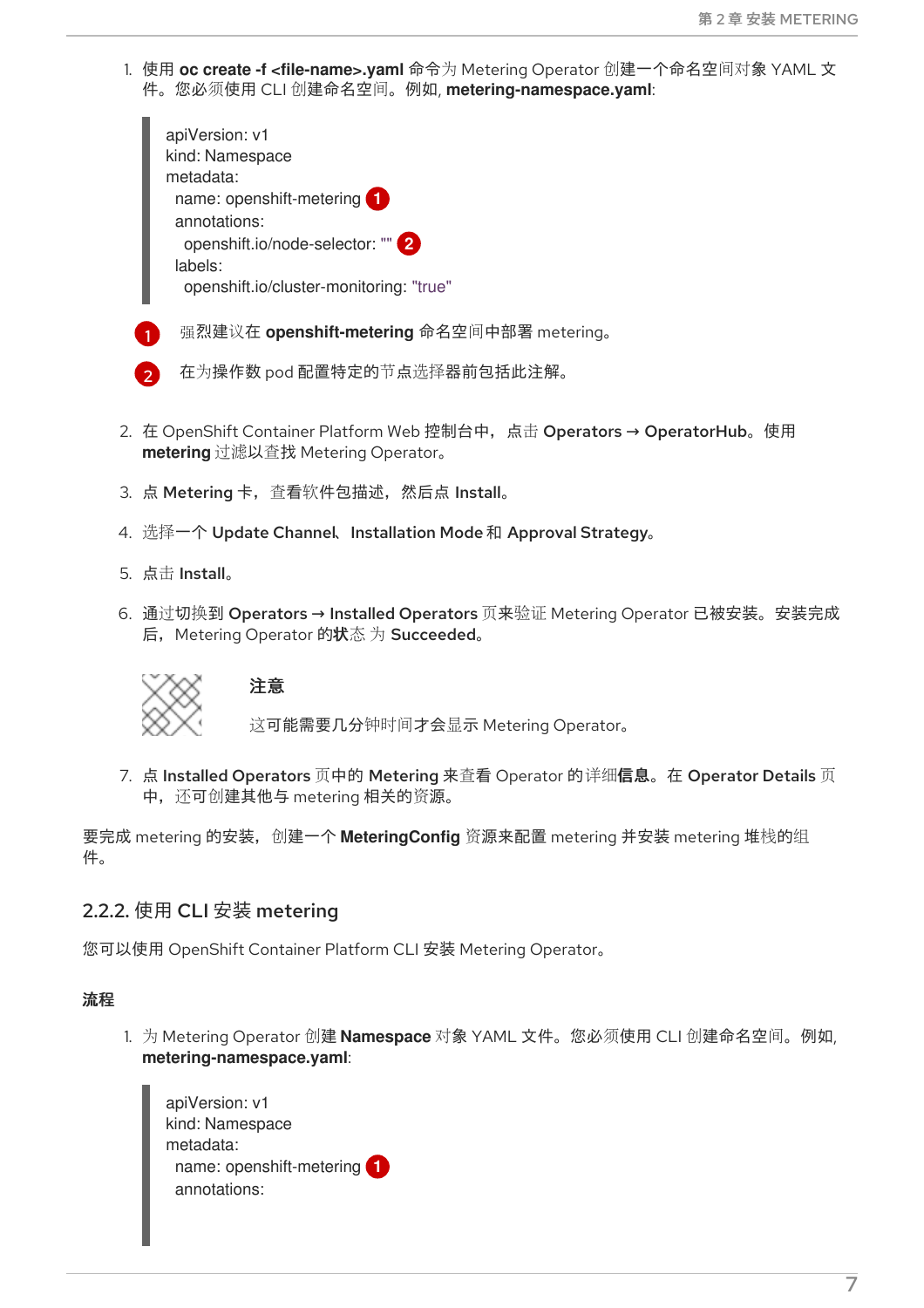<span id="page-11-0"></span>

<span id="page-11-2"></span><span id="page-11-1"></span>4. 创建一个 Subscription 对象 YAML 文件, 以便为 Metering Operator 订阅一个命名空间。此对 象以 **redhat-operators** 目录源中最新发布的版本为目标。例如, **metering-sub.yaml**:

<span id="page-11-7"></span><span id="page-11-6"></span><span id="page-11-5"></span><span id="page-11-4"></span><span id="page-11-3"></span>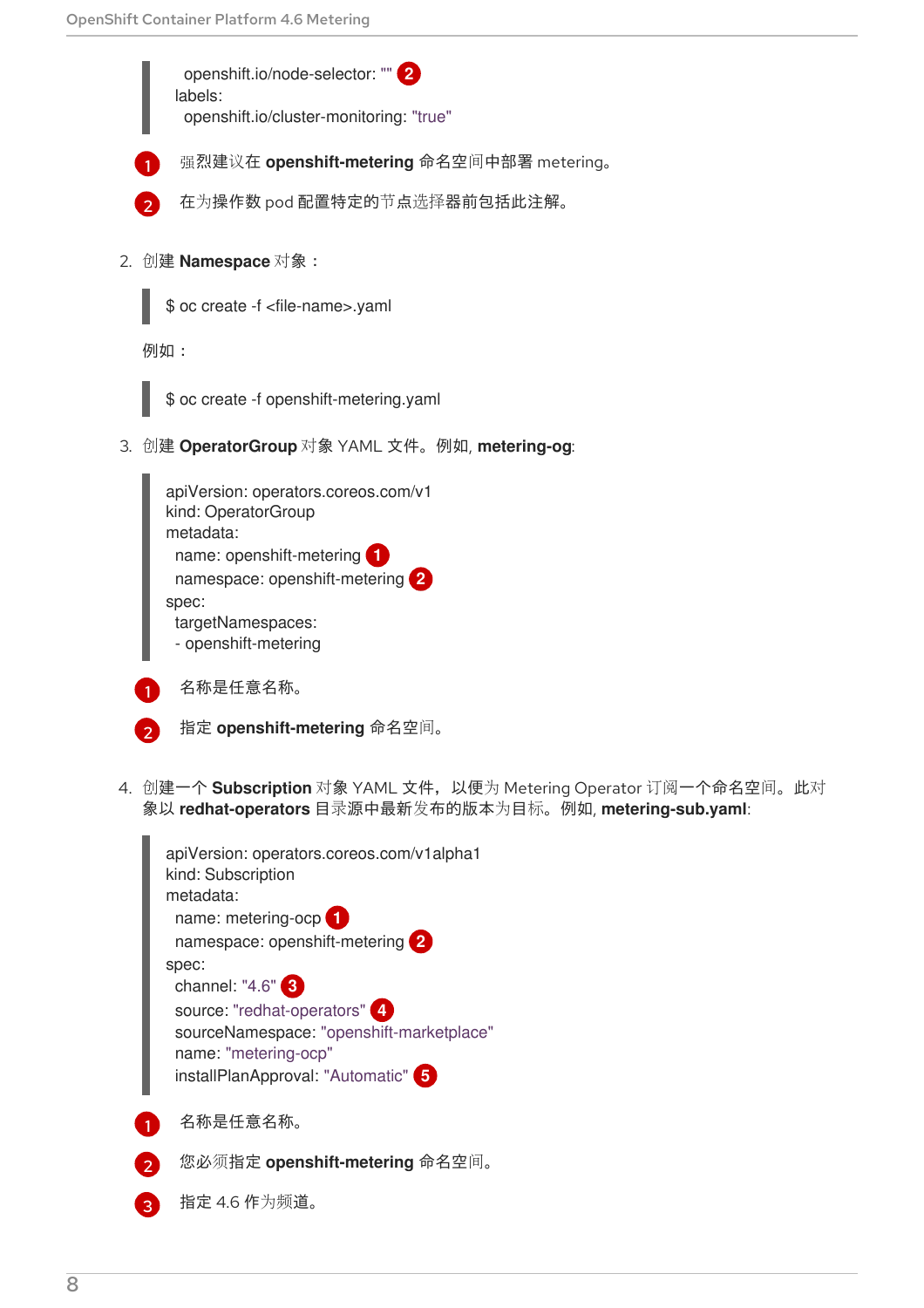

指定包含 **metering-ocp** 软件包清单的 **redhat-operators** 目录源。如果 OpenShift Container Platform 集群安装在受限网络中(也称为断开连接的集群),请指定配置



指定 "Automatic" 安装计划批准。

# <span id="page-12-0"></span>2.3. 安装 METERING 堆栈

将 Metering Operator 添加至集群后,您可通过安装 metering 堆栈来安装 metering 组件。

# <span id="page-12-1"></span>2.4. 先决条件

- 杳看配置洗项
- 创建 MeteringConfig 资源。您可通过以下流程生成默认 MeteringConfig 资源, 然后根据您安 装的具体情况,使用文档中的示例来修改默认文件。查看以下主题以创建 **MeteringConfig** 资 源:
	- 有关配置选项,请查看关于配置 [metering](https://access.redhat.com/documentation/en-us/openshift_container_platform/4.6/html-single/metering/#metering-about-configuring)。
	- 您至少需要[配置持久性存](https://access.redhat.com/documentation/en-us/openshift_container_platform/4.6/html-single/metering/#metering-configure-persistent-storage)储并配置 Hive [metastore](https://access.redhat.com/documentation/en-us/openshift_container_platform/4.6/html-single/metering/#metering-configure-hive-metastore)。

### 重要

**openshift-metering** 命名空间中只能有一个 **MeteringConfig** 资源。不支持任何其它配 置。

#### 流程

- 1. 在 Web 控制台中, 确保进入 **openshift-metering** 项目中的 Metering Operator 的 Operator Details 页面。您可通过点 Operators → Installed Operators, 然后选择 Metering Operator 进 入该页面。
- 2. 在 Provided APIs 项下, 点 Metering Configuration 卡上的 Create Instance。这会打开 YAML 编辑器,其中有一个默认 **MeteringConfig** 资源文件,您可通过该文件定义您的配置。



### 注意

如需示例配置文件和所有支持的配置选项,请参阅 配置 [metering](https://access.redhat.com/documentation/en-us/openshift_container_platform/4.6/html-single/metering/#metering-about-configuring) 文档。

3. 在 YAML 编辑器中输入 **MeteringConfig** 资源并点 Create。

**MeteringConfig** 资源开始为您的 metering 堆栈创建所需资源。您现在可继续验证您的安装。

# <span id="page-12-2"></span>2.5. 验证 METERING 安装

您可以通过执行以下任一方式来验证 metering 的安装:

检查 metering 版本中的 Metering Operator **ClusterServiceVersion**(CSV)资源。这可以通过 web 控制台或 CLI 完成。

#### 流程 (UI)

1. 进入 **openshift-metering** 命名空间中的 Operators → Installed Operators。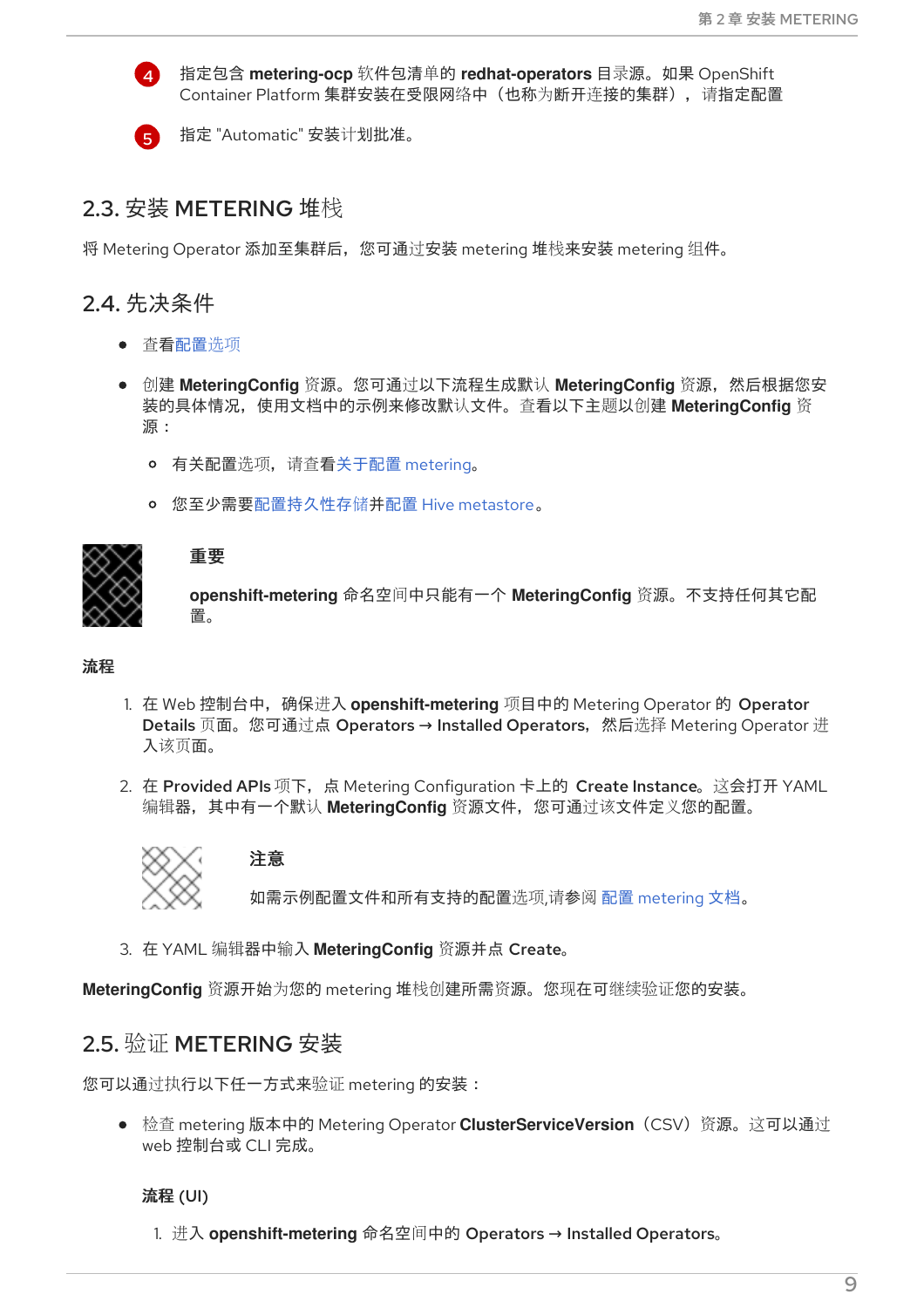- 2. 点 Metering Operator
- 3. 点 Subscription 查看 Subscription Details。
- 4. 检查 Installed Version。

### 流程 (CLI)

检查 **openshift-metering** 命名空间中的 Metering Operator CSV:



\$ oc --namespace openshift-metering get csv

输出示例

| <b>NAME</b>              | <b>DISPLAY</b> | <b>VERSION</b> | <b>REPLACES</b> |
|--------------------------|----------------|----------------|-----------------|
| PHASE                    |                |                |                 |
| metering-operator.v4.6.0 | Metering       | 4.6.0          |                 |
| Succeeded                |                |                |                 |

检查是否在 **openshift-metering** 命名空间中创建了所有必需的 pod:这可以通过 web 控制台或 CLI 完成。



### 注意

很多 pod 在就绪前需要依靠其他组件才能发挥作用。如果其他 pod 需要很长时间 才能启动, 则一些 Pod 可能会重启。这预期会在 Metering Operator 安装过程中 发生。

### 流程 (UI)

o 在 metering 命名空间中导航至 Workloads → Pods, 验证是否已创建 pod。安装 metering 堆栈后可能需要几分钟时间。

### 流程 (CLI)

检查是否在 **openshift-metering** 命名空间中创建了所有必需的 pod:

\$ oc -n openshift-metering get pods

### 输出示例

NAME READY STATUS RESTARTS AGE hive-metastore-0 2/2 Running 0 3m28s hive-server-0 3/3 Running 0 3m28s metering-operator-68dd64cfb6-2k7d9 2/2 Running 0 5m17s presto-coordinator-0 2/2 Running 0 3m9s reporting-operator-5588964bf8-x2tkn 2/2 Running 0 2m40s

验证 **ReportDataSource** 资源是否开始导入数据,这可以通过 **EARLIEST METRIC** 栏中的有效 时间戳指示。这可能需要几分钟。过滤掉未导入数据的带有"-raw"的 **ReportDataSource** 资源:

\$ oc get reportdatasources -n openshift-metering | grep -v raw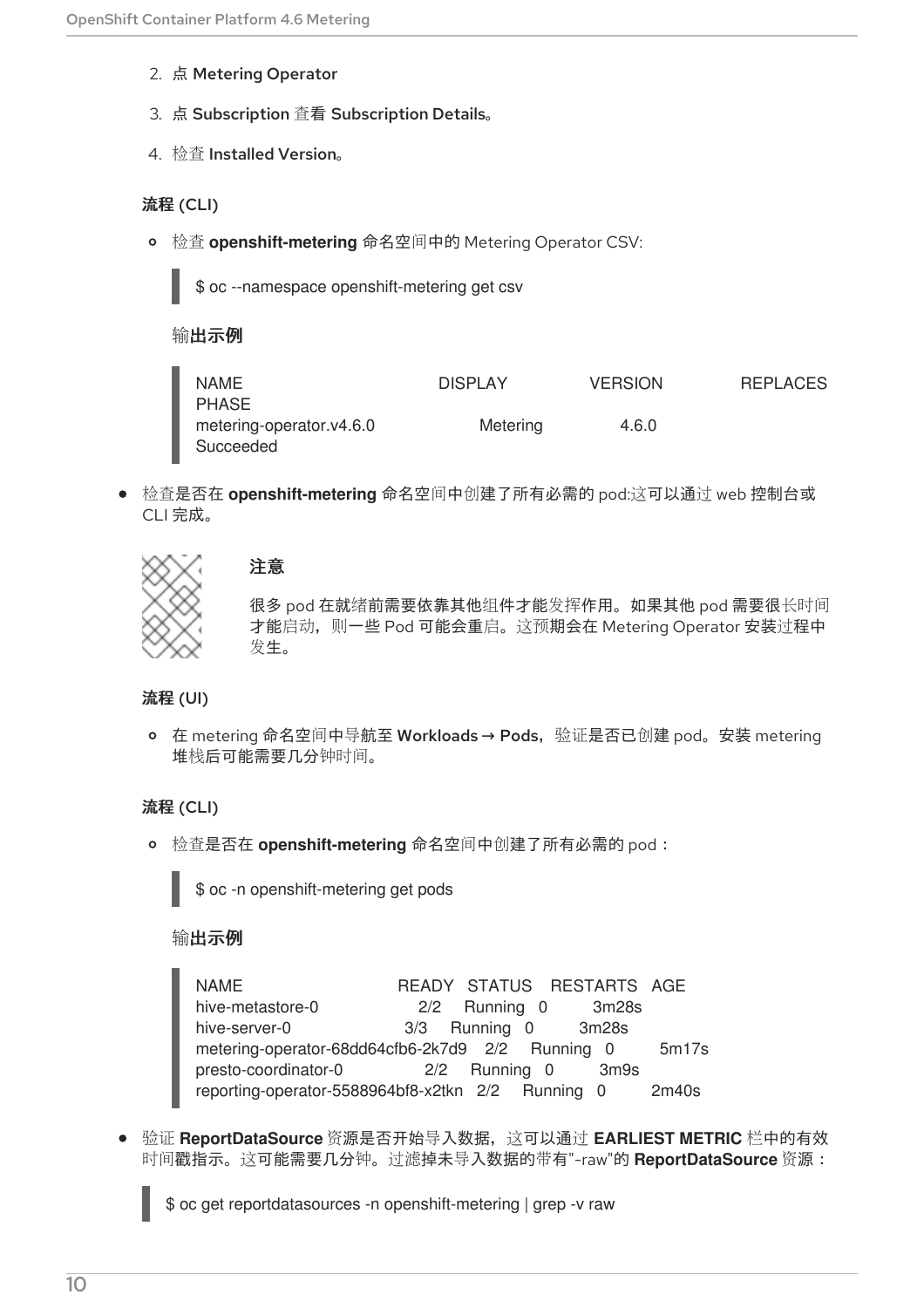输出示例

NAME EARLIEST METRIC NEWEST METRIC IMPORT START IMPORT END LAST IMPORT TIME AGE node-allocatable-cpu-cores 2019-08-05T16:52:00Z 2019-08-05T18:52:00Z 2019-08-05T16:52:00Z 2019-08-05T18:52:00Z 2019-08-05T18:54:45Z 9m50s node-allocatable-memory-bytes 2019-08-05T16:51:00Z 2019-08-05T18:51:00Z 2019-08-05T16:51:00Z 2019-08-05T18:51:00Z 2019-08-05T18:54:45Z 9m50s node-capacity-cpu-cores 2019-08-05T16:51:00Z 2019-08-05T18:29:00Z 2019-08-05T16:51:00Z 2019-08-05T18:29:00Z 2019-08-05T18:54:39Z 9m50s node-capacity-memory-bytes 2019-08-05T16:52:00Z 2019-08-05T18:41:00Z 2019-08-05T16:52:00Z 2019-08-05T18:41:00Z 2019-08-05T18:54:44Z 9m50s persistentvolumeclaim-capacity-bytes 2019-08-05T16:51:00Z 2019-08-05T18:29:00Z 2019-08-05T16:51:00Z 2019-08-05T18:29:00Z 2019-08-05T18:54:43Z 9m50s persistentvolumeclaim-phase 2019-08-05T16:51:00Z 2019-08-05T18:29:00Z 2019-08-05T16:51:00Z 2019-08-05T18:29:00Z 2019-08-05T18:54:28Z 9m50s persistentvolumeclaim-request-bytes 2019-08-05T16:52:00Z 2019-08-05T18:30:00Z 2019-08-05T16:52:00Z 2019-08-05T18:30:00Z 2019-08-05T18:54:34Z 9m50s persistentvolumeclaim-usage-bytes 2019-08-05T16:52:00Z 2019-08-05T18:30:00Z 2019-08-05T16:52:00Z 2019-08-05T18:30:00Z 2019-08-05T18:54:36Z 9m49s pod-limit-cpu-cores 2019-08-05T16:52:00Z 2019-08-05T18:30:00Z 2019- 08-05T16:52:00Z 2019-08-05T18:30:00Z 2019-08-05T18:54:26Z 9m49s pod-limit-memory-bytes 2019-08-05T16:51:00Z 2019-08-05T18:40:00Z 2019- 08-05T16:51:00Z 2019-08-05T18:40:00Z 2019-08-05T18:54:30Z 9m49s pod-persistentvolumeclaim-request-info 2019-08-05T16:51:00Z 2019-08-05T18:40:00Z 2019-08-05T16:51:00Z 2019-08-05T18:40:00Z 2019-08-05T18:54:37Z 9m49s pod-request-cpu-cores 2019-08-05T16:51:00Z 2019-08-05T18:18:00Z 2019- 08-05T16:51:00Z 2019-08-05T18:18:00Z 2019-08-05T18:54:24Z 9m49s pod-request-memory-bytes 2019-08-05T16:52:00Z 2019-08-05T18:08:00Z 2019-08-05T16:52:00Z 2019-08-05T18:08:00Z 2019-08-05T18:54:32Z 9m49s pod-usage-cpu-cores 2019-08-05T16:52:00Z 2019-08-05T17:57:00Z 2019- 08-05T16:52:00Z 2019-08-05T17:57:00Z 2019-08-05T18:54:10Z 9m49s pod-usage-memory-bytes 2019-08-05T16:52:00Z 2019-08-05T18:08:00Z 2019-08-05T16:52:00Z 2019-08-05T18:08:00Z 2019-08-05T18:54:20Z 9m49s

当所有 pod 就绪, 且验证了数据已可以被导入后, 您就可以开始使用 metering 来收集数据并对集群进行 报告。

# <span id="page-14-0"></span>2.6. 其他资源

- 有关配置步骤和可用存储平台的更多信息, 请参阅 [配置持久性存](https://access.redhat.com/documentation/en-us/openshift_container_platform/4.6/html-single/metering/#metering-configure-persistent-storage)储。
- 有关配置 Hive 的步骤, 请参阅 配置 Hive [metastore](https://access.redhat.com/documentation/en-us/openshift_container_platform/4.6/html-single/metering/#metering-configure-hive-metastore)。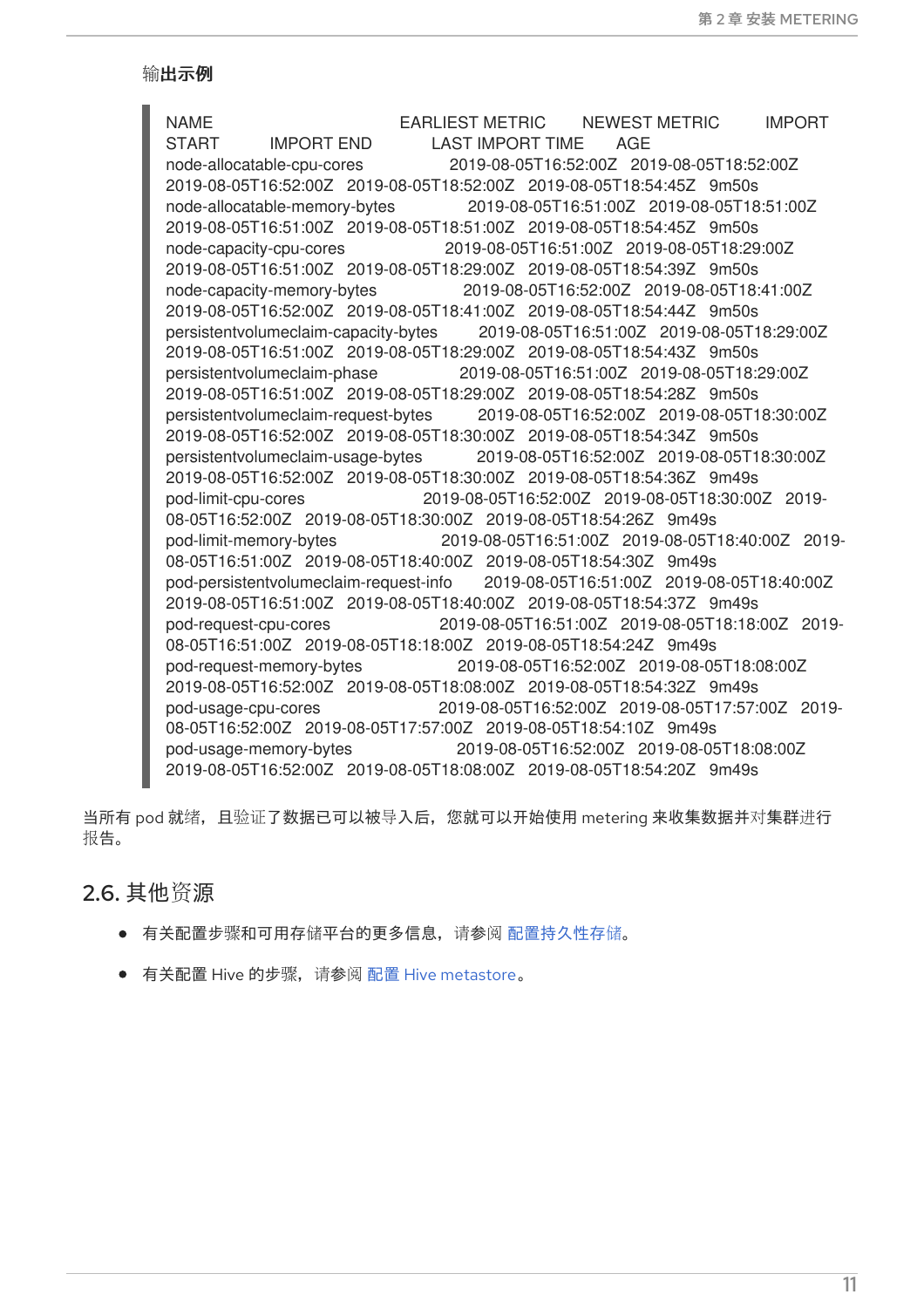# 第 3 章 升级 METERING

<span id="page-15-0"></span>

# 重要

Metering 是一个已弃用的功能。弃用的功能仍然包含在 OpenShift Container Platform 中,并将继续被支持。但是,这个功能会在以后的发行版本中被删除,且不建议在新的部 署中使用。

有关 OpenShift Container Platform 中已弃用或删除的主要功能的最新列表,请参阅 OpenShift Container Platform 发行注记中*已弃用和删除的功能*部分。

您可以通过更新 Metering Operator 订阅将 metering 升级到 4.6。

# <span id="page-15-1"></span>3.1. 先决条件

- 集群更新至 4.6。
- **Metering [Operator](https://access.redhat.com/documentation/en-us/openshift_container_platform/4.6/html-single/metering/#metering-install-operator_installing-metering) 从 OperatorHub 安装。**



### 注意

您必须手动将 Metering Operator 升级到 4.6。如果您在以前的安装中选择 了"Automatic" 批准策略, 则 metering 不会自动升级。

- 配置了 [MeteringConfig](https://access.redhat.com/documentation/en-us/openshift_container_platform/4.6/html-single/metering/#metering-about-configuring) 自定义资源。
- 已安装 [metering](https://access.redhat.com/documentation/en-us/openshift_container_platform/4.6/html-single/metering/#metering-install-metering-stack_installing-metering) 堆栈。
- 通过检查所有 pod 就绪, 确保 metering 处于健康状态。



# 重要

如果在安装或升级 metering 后修改 metering 存储配置,可能会发生潜在的数据丢失的问 题。

## 流程

- 1. 在 web 控制台中, 点 Operators → Installed Operators。
- 2. 选择 **openshift-metering** 项目:
- 3. 点 Metering Operator
- 4. 点 Subscription → Channel。
- 5. 在 Change Subscription Update Channel窗口, ,选择 4.6 并点 Save。



# 注意

在继续执行下一步前,等待几秒钟以允许更新订阅。

6. 点 Operators → Installed Operators。 Metering Operator 显示为 4.6。例如: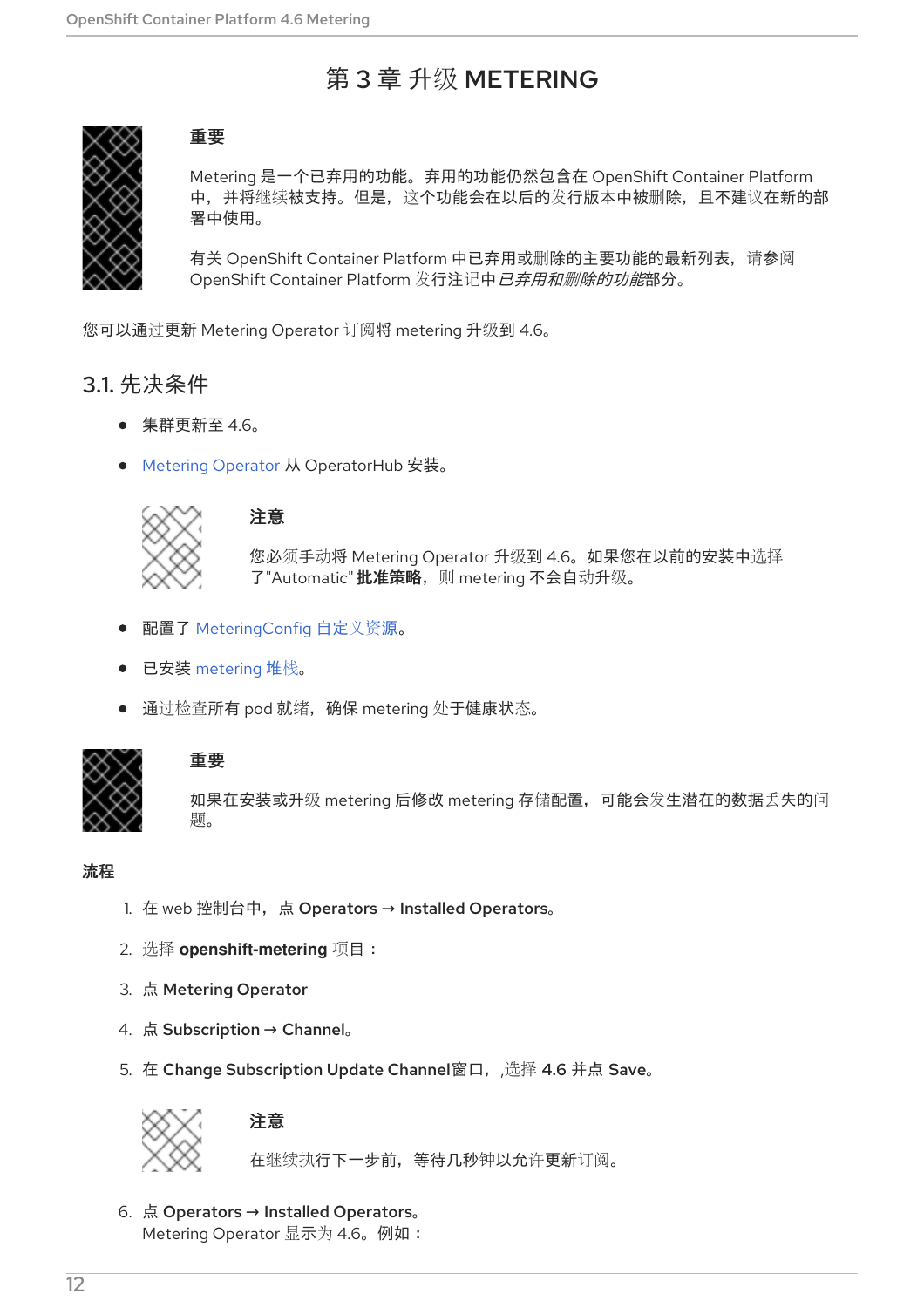### Metering

4.6.0-202007012112.p0 provided by Red Hat, Inc

### 验证

您可以通过执行以下任一方式来验证 metering 的升级:

● 检查新 metering 版本中的 Metering Operator 集群服务版本 (CSV) 。这可以通过 web 控制台 或 CLI 完成。

### 流程 (UI)

- 1. 进入 metering 命名空间中的 Operators → Installed Operators。
- 2. 点 Metering Operator
- 3. 点 Subscription 查看 Subscription Details。
- 4. 检查 Installed Version 是否是已升级的 metering 版本。Starting Version显示升级前的版 本。

### 流程 (CLI)

检查 Metering Operator CSV:

\$ oc get csv | grep metering

metering 从 4.5 升级到 4.6 的输出示例

NAME DISPLAY VERSION REPLACES PHASE metering-operator.4.6.0-202007012112.p0 Metering 4.6.0-202007012112.p0 metering-operator.4.5.0-202005252114 Succeeded

检查是否在 **openshift-metering** 命名空间中创建了所有必需的 pod:这可以通过 web 控制台或 CLI 完成。



#### 注意

很多 pod 在就绪前需要依靠其他组件才能发挥作用。如果其他 pod 需要很长时间 才能启动, 则一些 Pod 可能会重启。这个情况可能会在 Metering Operator 升级 过程中发生。

### 流程 (UI)

o 在 metering 命名空间中导航至 Workloads → Pods, 验证是否已创建 pod。升级 metering 堆栈后可能需要几分钟时间。

### 流程 (CLI)

检查是否在 **openshift-metering** 命名空间中创建了所有必需的 pod:

\$ oc -n openshift-metering get pods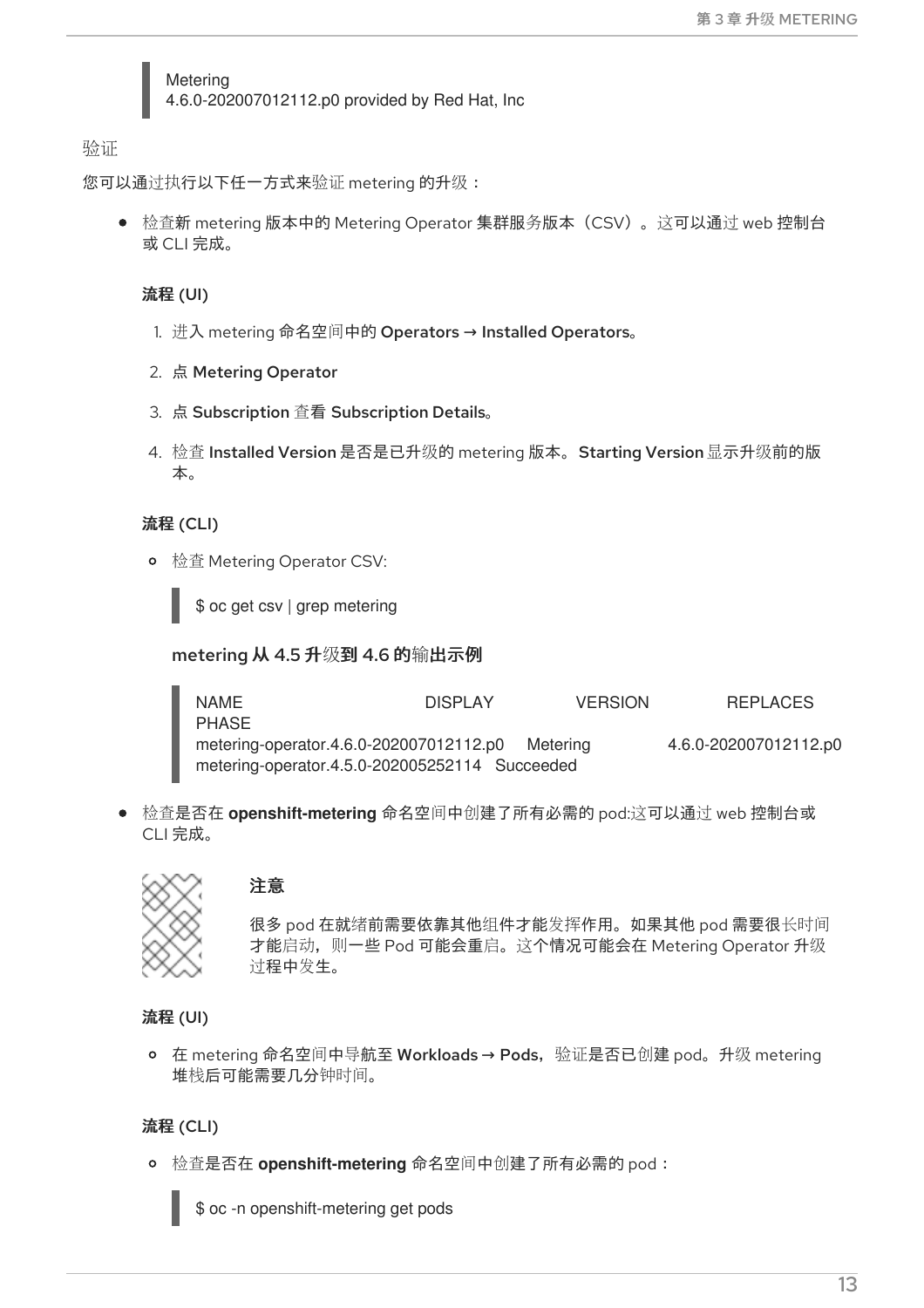输出示例

NAME READY STATUS RESTARTS AGE hive-metastore-0 2/2 Running 0 3m28s hive-server-0 3/3 Running 0 3m28s metering-operator-68dd64cfb6-2k7d9 2/2 Running 0 5m17s presto-coordinator-0 2/2 Running 0 3m9s reporting-operator-5588964bf8-x2tkn 2/2 Running 0 2m40s

验证 **ReportDataSource** 资源是否导入新数据,这由 **NEWEST METRIC** 栏中的有效时间戳指 示。这可能需要几分钟。过滤掉未导入数据的带有"-raw"的 **ReportDataSource** 资源:

\$ oc get reportdatasources -n openshift-metering | grep -v raw

**NEWEST METRIC** 栏中的时间戳代表 **ReportDataSource** 资源开始导入新数据。

输出示例

NAME EARLIEST METRIC NEWEST METRIC IMPORT START IMPORT END LAST IMPORT TIME AGE node-allocatable-cpu-cores 2020-05-18T21:10:00Z 2020-05-19T19:52:00Z 2020-05-18T19:11:00Z 2020-05-19T19:52:00Z 2020-05-19T19:56:44Z 23h node-allocatable-memory-bytes 2020-05-18T21:10:00Z 2020-05-19T19:52:00Z 2020-05-18T19:11:00Z 2020-05-19T19:52:00Z 2020-05-19T19:52:07Z 23h node-capacity-cpu-cores 2020-05-18T21:10:00Z 2020-05-19T19:52:00Z 2020-05-18T19:11:00Z 2020-05-19T19:52:00Z 2020-05-19T19:56:52Z 23h node-capacity-memory-bytes 2020-05-18T21:10:00Z 2020-05-19T19:57:00Z 2020-05-18T19:10:00Z 2020-05-19T19:57:00Z 2020-05-19T19:57:03Z 23h persistentvolumeclaim-capacity-bytes 2020-05-18T21:09:00Z 2020-05-19T19:52:00Z 2020-05-18T19:11:00Z 2020-05-19T19:52:00Z 2020-05-19T19:56:46Z 23h persistentvolumeclaim-phase 2020-05-18T21:10:00Z 2020-05-19T19:52:00Z 2020-05-18T19:11:00Z 2020-05-19T19:52:00Z 2020-05-19T19:52:36Z 23h persistentvolumeclaim-request-bytes 2020-05-18T21:10:00Z 2020-05-19T19:57:00Z 2020-05-18T19:10:00Z 2020-05-19T19:57:00Z 2020-05-19T19:57:03Z 23h persistentvolumeclaim-usage-bytes 2020-05-18T21:09:00Z 2020-05-19T19:52:00Z 2020-05-18T19:11:00Z 2020-05-19T19:52:00Z 2020-05-19T19:52:02Z 23h pod-limit-cpu-cores 2020-05-18T21:10:00Z 2020-05-19T19:57:00Z 2020- 05-18T19:10:00Z 2020-05-19T19:57:00Z 2020-05-19T19:57:02Z 23h pod-limit-memory-bytes 2020-05-18T21:10:00Z 2020-05-19T19:58:00Z 2020- 05-18T19:11:00Z 2020-05-19T19:58:00Z 2020-05-19T19:59:06Z 23h pod-persistentvolumeclaim-request-info 2020-05-18T21:10:00Z 2020-05-19T19:52:00Z 2020-05-18T19:11:00Z 2020-05-19T19:52:00Z 2020-05-19T19:52:07Z 23h pod-request-cpu-cores 2020-05-18T21:10:00Z 2020-05-19T19:58:00Z 2020- 05-18T19:11:00Z 2020-05-19T19:58:00Z 2020-05-19T19:58:57Z 23h pod-request-memory-bytes 2020-05-18T21:10:00Z 2020-05-19T19:52:00Z 2020-05-18T19:11:00Z 2020-05-19T19:52:00Z 2020-05-19T19:55:32Z 23h pod-usage-cpu-cores 2020-05-18T21:09:00Z 2020-05-19T19:52:00Z 2020- 05-18T19:11:00Z 2020-05-19T19:52:00Z 2020-05-19T19:54:55Z 23h pod-usage-memory-bytes 2020-05-18T21:08:00Z 2020-05-19T19:52:00Z 2020-05-18T19:11:00Z 2020-05-19T19:52:00Z 2020-05-19T19:55:00Z 23h report-ns-pvc-usage 5h36m report-ns-pvc-usage-hourly

当所有 Pod 就绪,且验证了数据已可以被导入后,就可以开始使用 metering 来收集数据并对集群进行报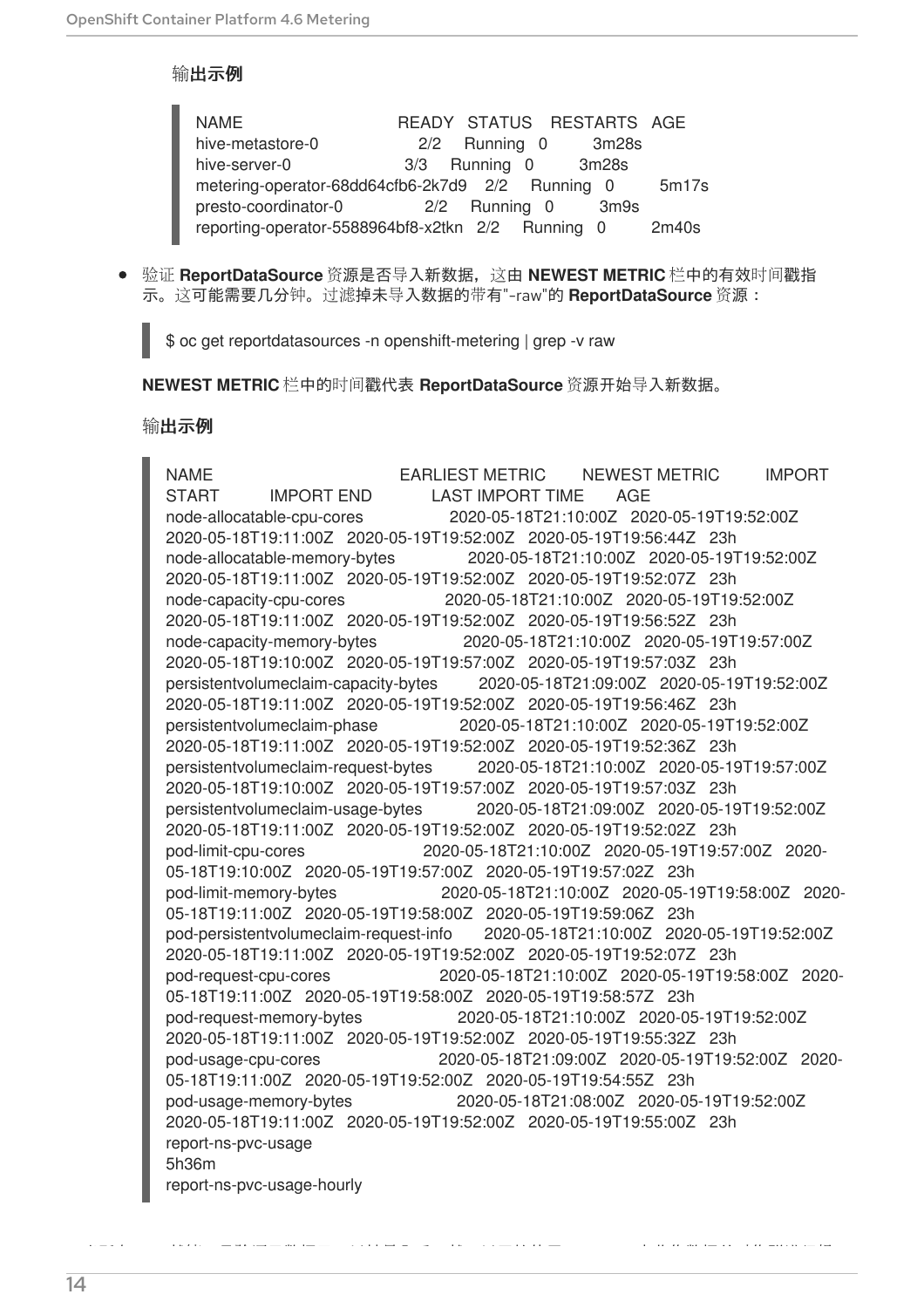当所有 Pod 就绪, 且验证了数据已可以被导入后, 就可以开始使用 metering 来收集数据并对集群进行报 告。查看之前调[度的](https://access.redhat.com/documentation/en-us/openshift_container_platform/4.6/html-single/metering/#metering-example-report-with-schedule_metering-about-reports)报告或创建运行一次的 [metering](https://access.redhat.com/documentation/en-us/openshift_container_platform/4.6/html-single/metering/#metering-example-report-without-schedule_metering-about-reports) 报告来确认 metering 的升级。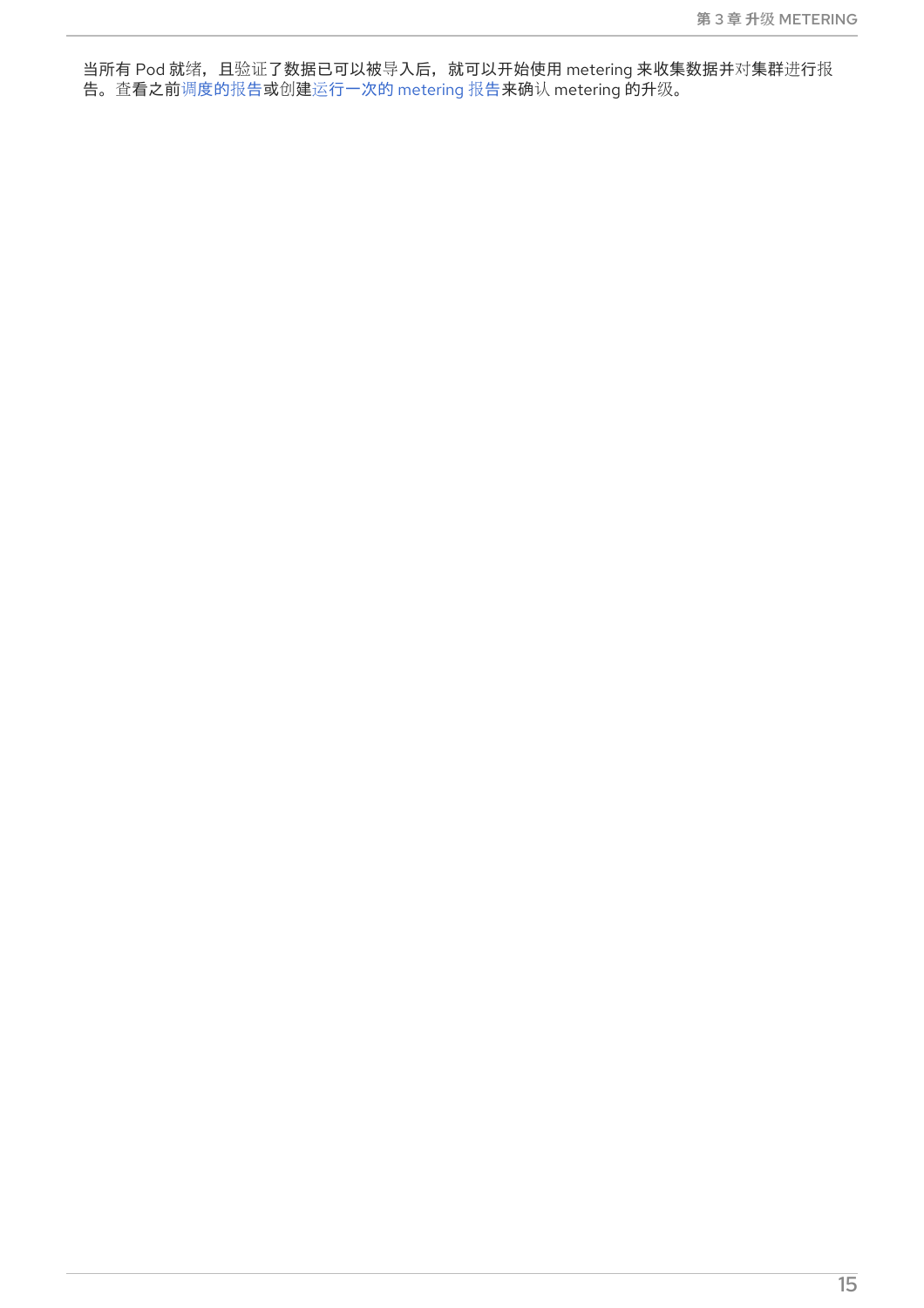# 第 4 章 配置 METERING

# <span id="page-19-1"></span><span id="page-19-0"></span>4.1. 关于配置 METERING



## 重要

Metering 是一个已弃用的功能。弃用的功能仍然包含在 OpenShift Container Platform 中,并将继续被支持。但是,这个功能会在以后的发行版本中被删除,且不建议在新的部 署中使用。

有关 OpenShift Container Platform 中已弃用或删除的主要功能的最新列表,请参阅 OpenShift Container Platform 发行注记中*已弃用和删除的功能*部分。

**MeteringConfig** 自定义资源指定 metering 安装的所有配置详情。首次安装 metering 堆栈时,会生成默 认 **MeteringConfig** 自定义资源。使用文档中的示例来修订此默认文件。请记住以下关键点:

- 您至少需[要配置持久性存](https://access.redhat.com/documentation/en-us/openshift_container_platform/4.6/html-single/metering/#metering-configure-persistent-storage)储并配置 Hive [metastore](https://access.redhat.com/documentation/en-us/openshift_container_platform/4.6/html-single/metering/#metering-configure-hive-metastore)。
- 大部分默认配置设置都可以正常工作,但对于大型部署或高度自定义的部署来说还应仔细检查所 有配置选项。
- 部分配置选项在安装后将无法修改。

对于安装后可修改的配置选项,在 **MeteringConfig** 自定义资源中进行更改并重新应用该文件。

# <span id="page-19-2"></span>4.2. 通用配置选项



# 重要

Metering 是一个已弃用的功能。弃用的功能仍然包含在 OpenShift Container Platform 中,并将继续被支持。但是,这个功能会在以后的发行版本中被删除,且不建议在新的部 署中使用。

有关 OpenShift Container Platform 中已弃用或删除的主要功能的最新列表,请参阅 OpenShift Container Platform 发行注记中*已弃用和删除的功能*部分。

## <span id="page-19-3"></span>4.2.1. 资源请求和限值

您可针对 Pod 和卷调整 CPU、内存或存储资源请求和/或限值。以下 **default-resource-limits.yaml** 提供 了一个针对各个组件设置资源请求和限值的示例。

```
apiVersion: metering.openshift.io/v1
kind: MeteringConfig
metadata:
 name: "operator-metering"
spec:
 reporting-operator:
  spec:
   resources:
    limits:
      cpu: 1
      memory: 500Mi
     requests:
```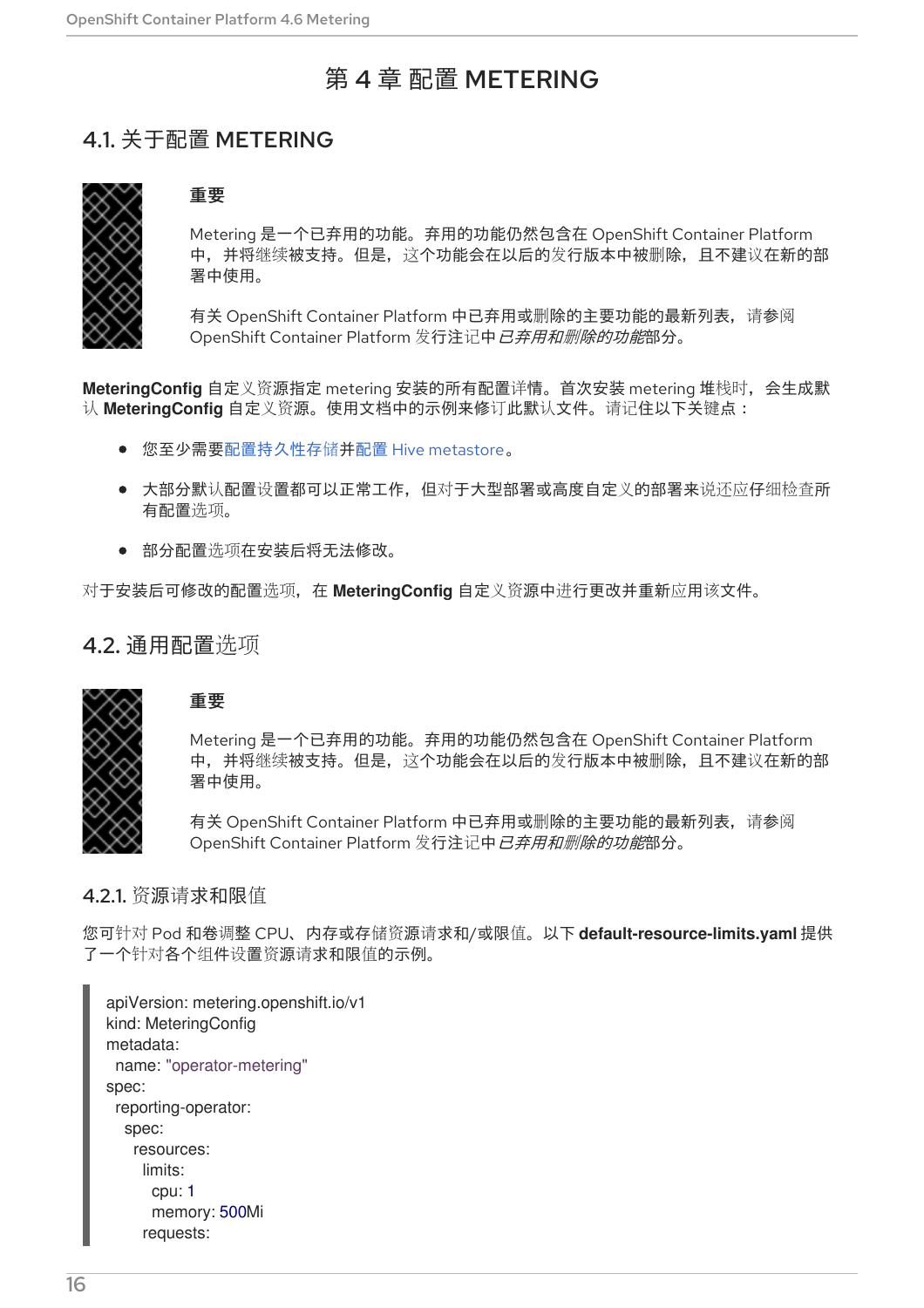cpu: 500m memory: 100Mi presto: spec: coordinator: resources: limits: cpu: 4 memory: 4Gi requests: cpu: 2 memory: 2Gi worker: replicas: 0 resources: limits: cpu: 8 memory: 8Gi requests: cpu: 4 memory: 2Gi hive: spec: metastore: resources: limits: cpu: 4 memory: 2Gi requests: cpu: 500m memory: 650Mi storage: class: null create: true size: 5Gi server: resources: limits: cpu: 1 memory: 1Gi requests: cpu: 500m memory: 500Mi

## <span id="page-20-0"></span>4.2.2. 节点选择器

您可以在特定节点集合上运行 metering 组件。在 metering 组件上设置 **nodeSelector** 来控制组件的调度 位置。以下 **node-selectors.yaml** 文件提供了一个针对各个组件设置节点选择器的示例。



### 注意

为 operand Pod 配置特定节点选择器前,将 **openshift.io/node-selector: ""** 命名空间注 解添加到 metering 命名空间 YAML 文件。将 **""** 指定为注解值。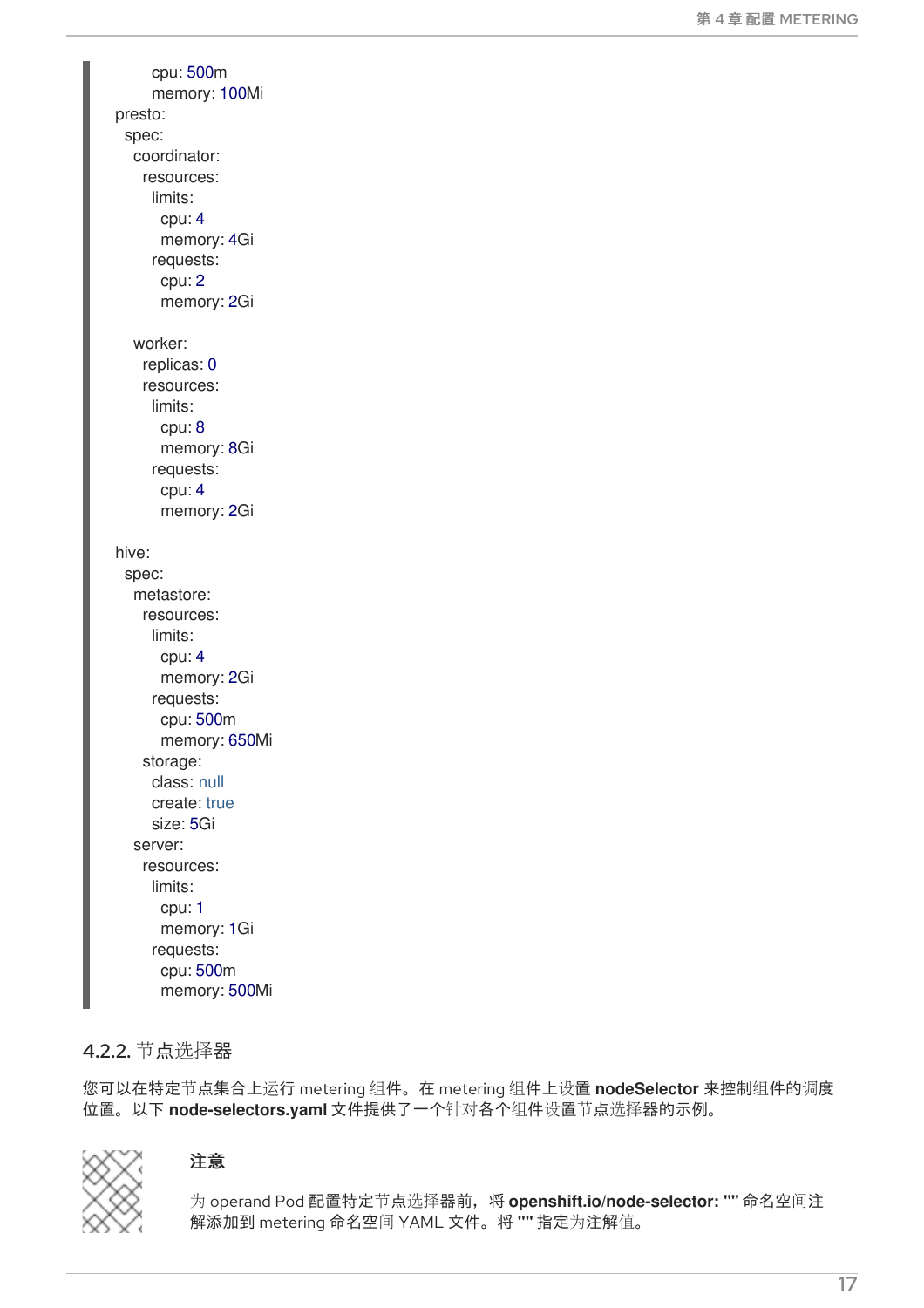```
apiVersion: metering.openshift.io/v1
kind: MeteringConfig
metadata:
 name: "operator-metering"
spec:
 reporting-operator:
  spec:
   nodeSelector:
    "node-role.kubernetes.io/infra": "" 1
 presto:
  spec:
   coordinator:
    nodeSelector:
      "node-role.kubernetes.io/infra": "" 2
   worker:
    nodeSelector:
      "node-role.kubernetes.io/infra": "" 3
 hive:
  spec:
   metastore:
    nodeSelector:
      "node-role.kubernetes.io/infra": "" 4
   server:
     nodeSelector:
      "node-role.kubernetes.io/infra": "" 5
```
<span id="page-21-3"></span><span id="page-21-2"></span><span id="page-21-1"></span>**[2](#page-21-1) [3](#page-21-2) [4](#page-21-3) [5](#page-21-4) 添加 nodeSelector** 参数,并设为适用于您想要移动的组件的值。您可以根据为节点指定 的值,按所示格式使用 **nodeSelector** 或使用键-值对。



## <span id="page-21-4"></span>注意

为 operand Pod 配置特定节点选择器前,将 **openshift.io/node-selector: ""** 命名空间注 解添加到 metering 命名空间 YAML 文件。在项目上设置 **openshift.io/node-selector** 注 解时,该值优先于集群范围的 **Scheduler** 对象中的 **spec.defaultNodeSelector** 字段的 值。

验证

您可以通过执行以下任一检查来验证 metering 节点选择器:

- 验证 **MeteringConfig** 自定义资源中配置的节点的 IP 地址是否正确调度了 metering 的所有 pod:
	- 1. 检查 **openshift-metering** 命名空间中的所有 pod:



输出显示了在 **openshift-metering** 命名空间中运行的每个 Pod 的 **NODE** 和对应 **IP**。

输出示例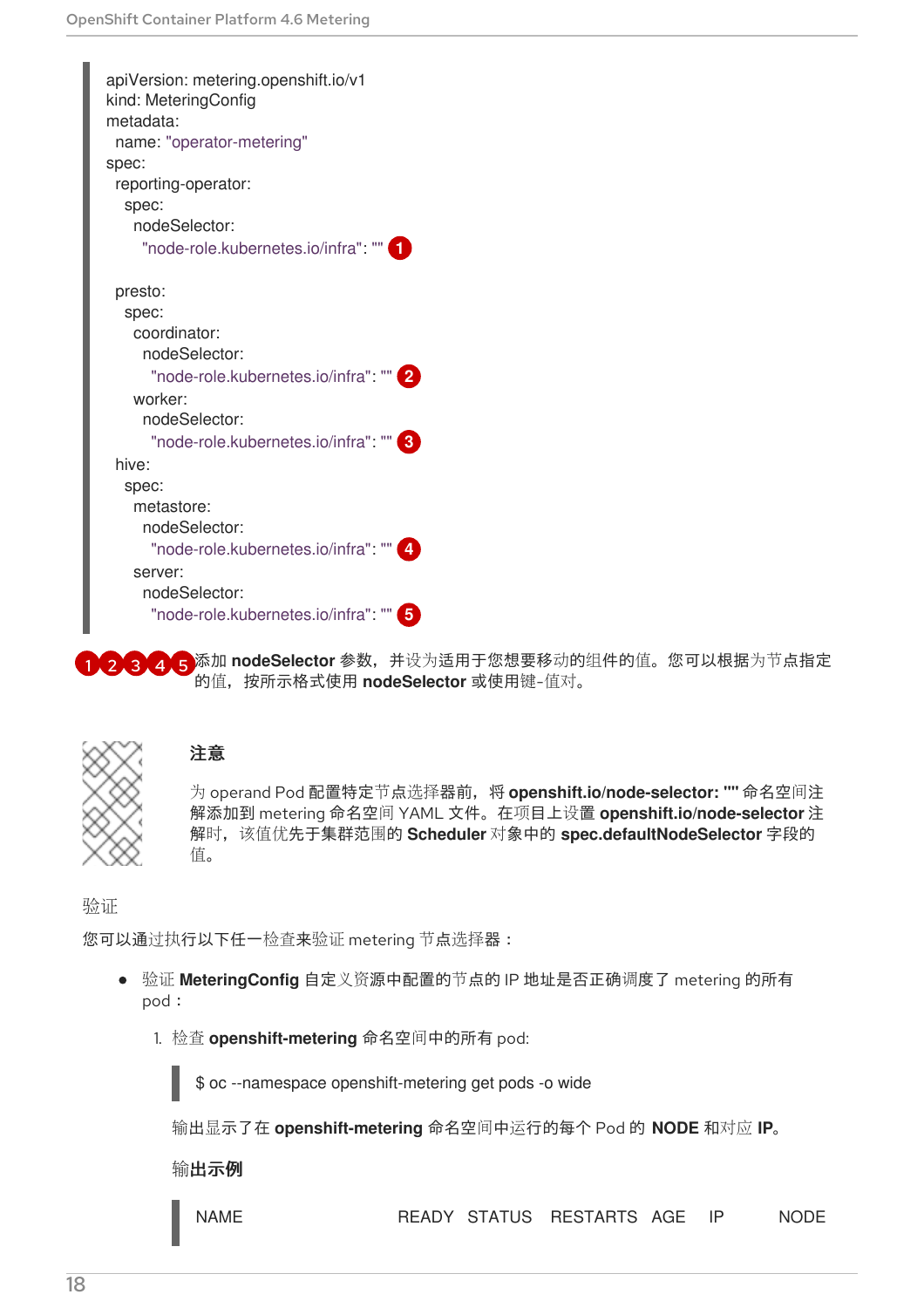NOMINATED NODE READINESS GATES hive-metastore-0 1/2 Running 0 4m33s 10.129.2.26 ip-10-0-210-167.us-east-2.compute.internal <none> <none> hive-server-0 2/3 Running 0 4m21s 10.128.2.26 ip-10-0-150- 175.us-east-2.compute.internal <none> <none> metering-operator-964b4fb55-4p699 2/2 Running 0 7h30m 10.131.0.33 ip-10-0-189-6.us-east-2.compute.internal <none> <none> nfs-server 1/1 Running 0 7h30m 10.129.2.24 ip-10-0-210- 167.us-east-2.compute.internal <none> <none> presto-coordinator-0 2/2 Running 0 4m8s 10.131.0.35 ip-10-0- 189-6.us-east-2.compute.internal <none> <none> reporting-operator-869b854c78-8g2x5 1/2 Running 0 7h27m 10.128.2.25 ip-10-0-150-175.us-east-2.compute.internal <none> <none>

2. 将 **openshift-metering** 命名空间中的节点与集群中的每个节点 **NAME** 进行比较:

\$ oc get nodes

输出示例

NAME STATUS ROLES AGE VERSION ip-10-0-147-106.us-east-2.compute.internal Ready master 14h v1.19.0+6025c28 ip-10-0-150-175.us-east-2.compute.internal Ready worker 14h v1.19.0+6025c28 ip-10-0-175-23.us-east-2.compute.internal Ready master 14h v1.19.0+6025c28 ip-10-0-189-6.us-east-2.compute.internal Ready worker 14h v1.19.0+6025c28 ip-10-0-205-158.us-east-2.compute.internal Ready master 14h v1.19.0+6025c28 ip-10-0-210-167.us-east-2.compute.internal Ready worker 14h v1.19.0+6025c28

- 验证 **MeteringConfig** 自定义资源中节点选择器配置不会影响集群范围节点选择器配置,因此没 有调度 metering operand Pod。
	- 检查集群范围的 **Scheduler** 对象 **spec.defaultNodeSelector** 字段,这显示调度 pod 的默认 位置:

\$ oc get schedulers.config.openshift.io cluster -o yaml

# <span id="page-22-0"></span>4.3. 配置持久性存储



### 重要

Metering 是一个已弃用的功能。弃用的功能仍然包含在 OpenShift Container Platform 中,并将继续被支持。但是,这个功能会在以后的发行版本中被删除,且不建议在新的部 署中使用。

有关 OpenShift Container Platform 中已弃用或删除的主要功能的最新列表,请参阅 OpenShift Container Platform 发行注记中*已弃用和删除的功能*部分。

Metering 需要持久性存储来保留 Metering Operator 收集的数据并存储报告结果。它支持多种存储系统和 存储格式。选择您的存储系统并修改示例配置文件,以便为您的 metering 安装配置持久性存储。

## <span id="page-22-1"></span>4.3.1. 将数据存储至 Amazon S3 中

Metering 可以使用现有的 Amazon S3 存储桶, 或为存储创建存储桶。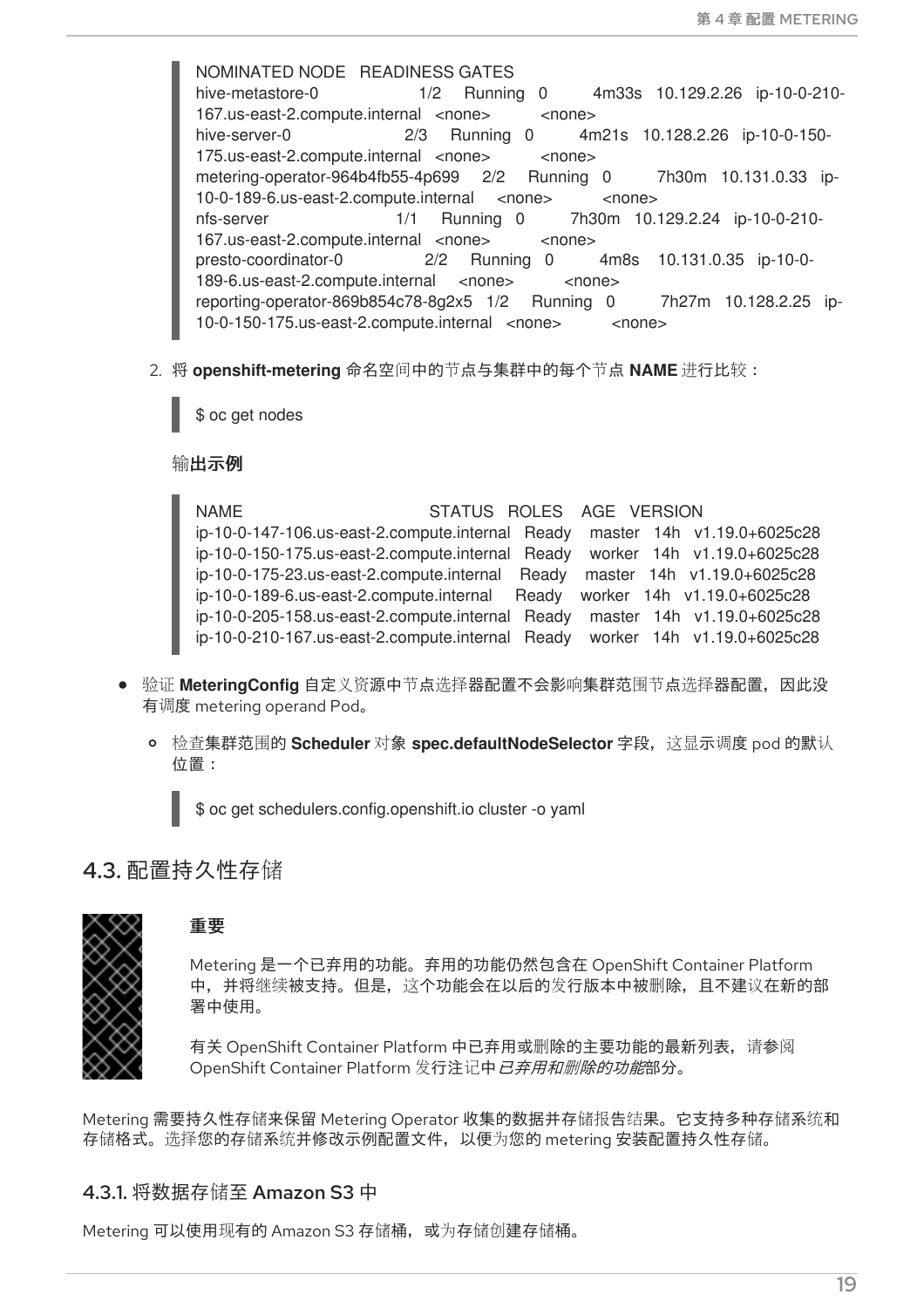

# 注意

Metering 不会管理或删除任何 S3 存储桶数据。您必须手动清理用于存储 metering 数据的 S3 存储桶。

### 流程

1. 编辑 **s3-storage.yaml** 文件中的 **spec.storage** 部分:

### **s3-storage.yaml** 文件示例



- <span id="page-23-3"></span><span id="page-23-2"></span><span id="page-23-1"></span><span id="page-23-0"></span>指定存储桶的区域。
- [3](#page-23-2) metering 命名空间中的一个 secret 的名称。它包含了 AWS 凭证信息(**data.aws-accesskey-id** 和 **data.aws-secret-access-key**)。更多详情请查看以下示例 **Secret** 对象。



[2](#page-23-1)

如果要提供现有 S3 存储桶, 或者如果不想提供具有 CreateBucket 权限的 IAM 凭证, 则把 该字段设置为 **false**。

2. 使用以下 **Secret** 对象作为模板:

### AWS **Secret** 对象示例

```
apiVersion: v1
kind: Secret
metadata:
 name: my-aws-secret
data:
 aws-access-key-id: "dGVzdAo="
 aws-secret-access-key: "c2VjcmV0Cg=="
```
### 注意

**Aws-access-key-id** 值和 **aws-secret-access-key** 值必须采用 base64 编码。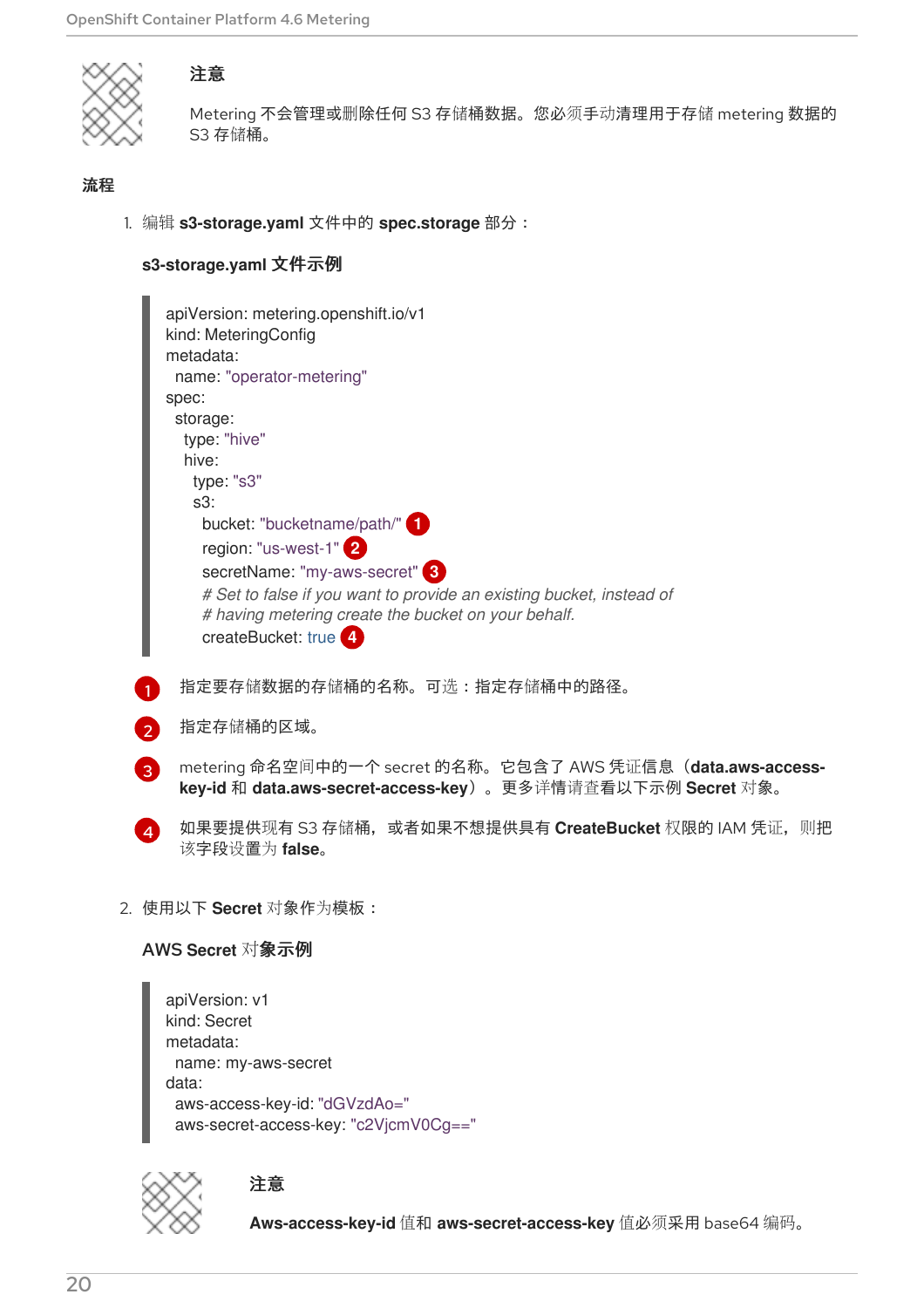3. 创建 secret:

\$ oc create secret -n openshift-metering generic my-aws-secret \ --from-literal=aws-access-key-id=my-access-key \ --from-literal=aws-secret-access-key=my-secret-key



### 注意

该命令会对您的 **aws-access-key-id** 值和 **aws-secret-access-key** 值自动进行 base64 编码。

**aws-access-key-id** 和 **aws-secret-access-key** 凭证必须具有存储桶的读取和写入权限。以下 **aws/readwrite.json** 文件显示授予所需权限的 IAM 策略:

### **aws/read-write.json** 文件示例

```
{
  "Version": "2012-10-17",
  "Statement": [
     {
       "Sid": "1",
       "Effect": "Allow",
       "Action": [
          "s3:AbortMultipartUpload",
          "s3:DeleteObject",
          "s3:GetObject",
          "s3:HeadBucket",
          "s3:ListBucket",
          "s3:ListMultipartUploadParts",
          "s3:PutObject"
       ],
       "Resource": [
          "arn:aws:s3:::operator-metering-data/*",
          "arn:aws:s3:::operator-metering-data"
       ]
     }
  ]
}
```
如果 **s3-storage.yaml** 文件中的 **spec.storage.hive.s3.createBucket** 被设置为 **true** 或取消设置,那么 您应该使用包含创建和删除存储桶权限的 **aws/read-write-create.json** 文件:

#### **aws/read-write-create.json** 文件示例

```
{
  "Version": "2012-10-17",
  "Statement": [
     \{"Sid": "1",
       "Effect": "Allow",
       "Action": [
          "s3:AbortMultipartUpload",
          "s3:DeleteObject",
          "s3:GetObject",
```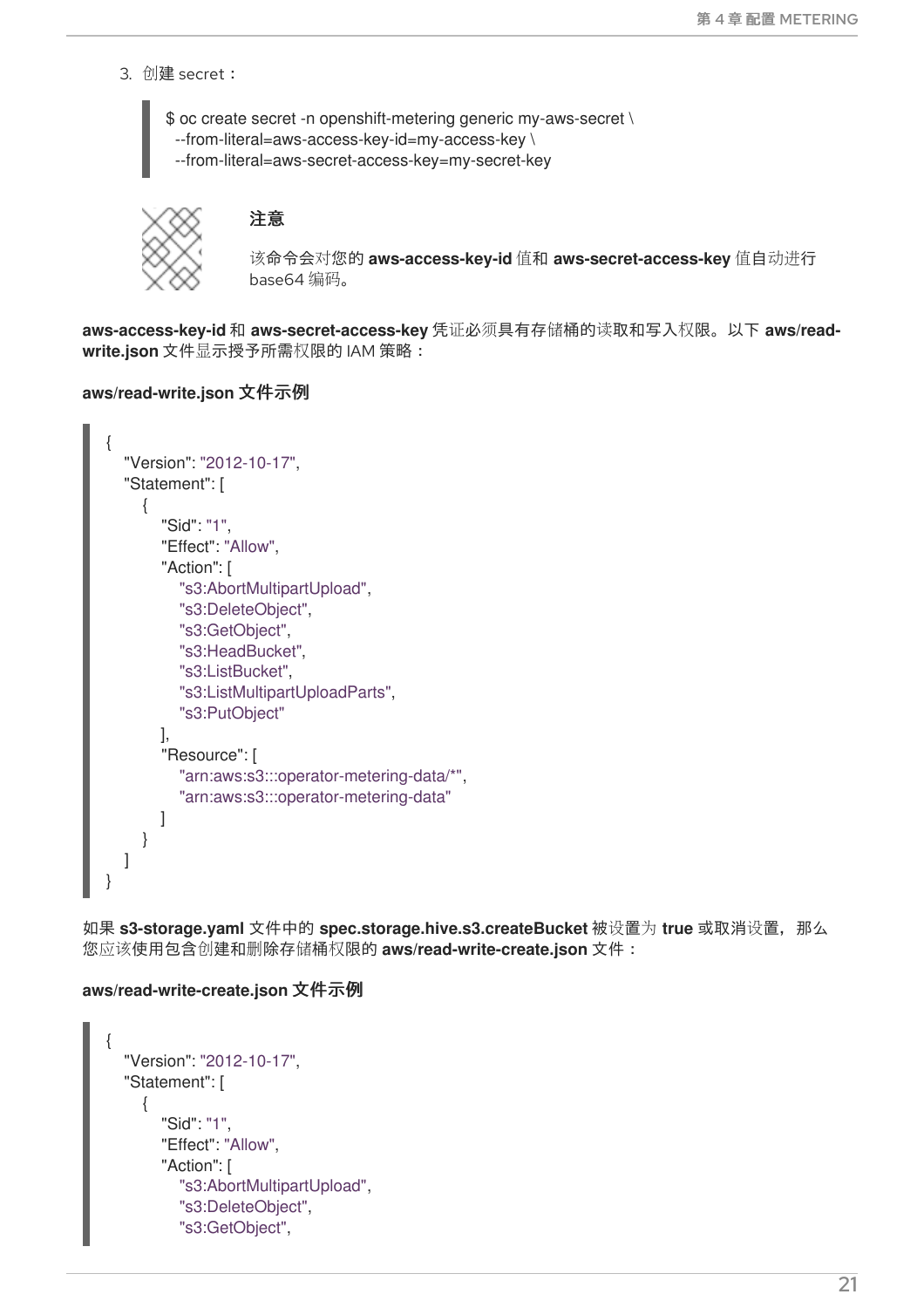

# <span id="page-25-0"></span>4.3.2. 将数据存储至 S3 兼容存储中

您可以使用 S3 兼容存储, 如 Noobaa。

### 流程

1. 编辑 **s3-compatible-storage.yaml** 文件中的 **spec.storage** 部分:

### **s3-compatible-storage.yaml** 文件示例

| apiVersion: metering.openshift.io/v1<br>kind: MeteringConfig<br>metadata: |
|---------------------------------------------------------------------------|
| name: "operator-metering"                                                 |
| spec:                                                                     |
| storage:                                                                  |
| type: "hive"                                                              |
| hive:                                                                     |
| type: "s3Compatible"                                                      |
| s3Compatible:                                                             |
| bucket: "bucketname" [1]                                                  |
| endpoint: "http://example:port-number" 2                                  |
| secretName: "my-aws-secret" 3                                             |
| 指定 S3 兼容存储桶的名称。                                                           |

<span id="page-25-3"></span><span id="page-25-2"></span><span id="page-25-1"></span>[1](#page-25-1)

 $\mathbf{R}$ 

metering 命名空间中的一个 secret 的名称。它包含了 AWS 凭证信息(**data.aws-accesskey-id** 和 **data.aws-secret-access-key**)。更多详情请查看以下示例 **Secret** 对象。

2. 使用以下 **Secret** 对象作为模板:

### S3 兼容 **Secret** 对象示例

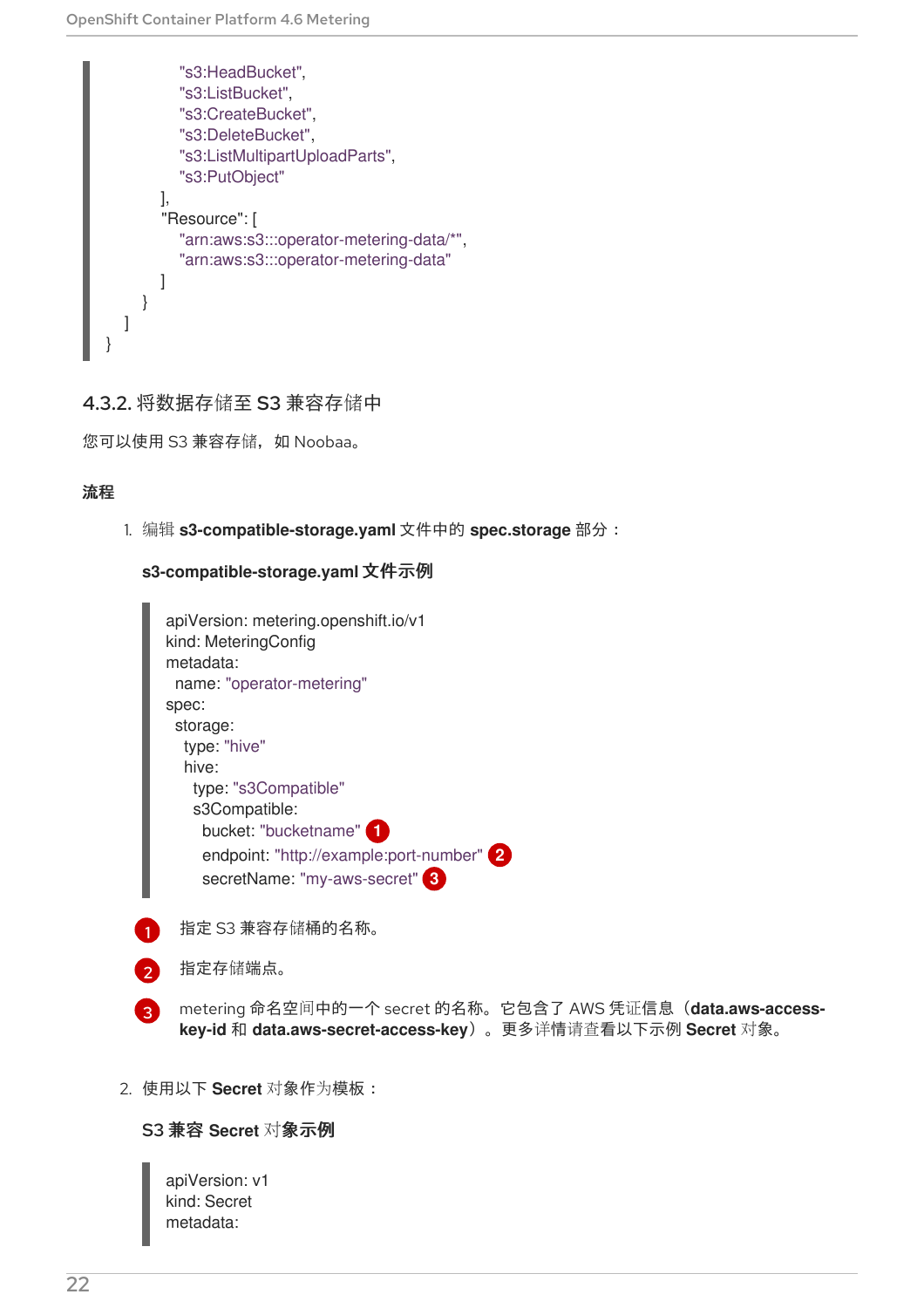name: my-aws-secret data: aws-access-key-id: "dGVzdAo=" aws-secret-access-key: "c2VjcmV0Cg=="

### <span id="page-26-0"></span>4.3.3. 将数据存储至 Microsoft Azure 中

要将数据存储至 Azure blob 存储中,必须使用已有容器。

### 流程

1. 编辑 **azure-blob-storage.yaml** 文件中的 **spec.storage** 部分:

#### **azure-blob-storage.yaml** 文件示例

| apiVersion: metering.openshift.io/v1<br>kind: MeteringConfig |
|--------------------------------------------------------------|
| metadata:                                                    |
| name: "operator-metering"                                    |
| spec:                                                        |
| storage:                                                     |
| type: "hive"                                                 |
| hive:                                                        |
| type: "azure"                                                |
| azure:                                                       |
| container: "bucket1" 1                                       |
| secretName: "my-azure-secret" 2                              |
| rootDirectory: "/testDir" 3                                  |
| 指定容器名称。                                                      |
|                                                              |

<span id="page-26-3"></span><span id="page-26-2"></span><span id="page-26-1"></span>指定 metering 命名空间中的 secret。更多详情请查看以下示例 **Secret** 对象。

[3](#page-26-3) 可选:指定要存储数据的目录。

[2](#page-26-2)

2. 使用以下 **Secret** 对象作为模板:

### Azure **Secret** 对象示例

```
apiVersion: v1
kind: Secret
metadata:
 name: my-azure-secret
data:
 azure-storage-account-name: "dGVzdAo="
 azure-secret-access-key: "c2VjcmV0Cg=="
```
- 3. 创建 secret:
	- \$ oc create secret -n openshift-metering generic my-azure-secret \
	- --from-literal=azure-storage-account-name=my-storage-account-name \
	- --from-literal=azure-secret-access-key=my-secret-key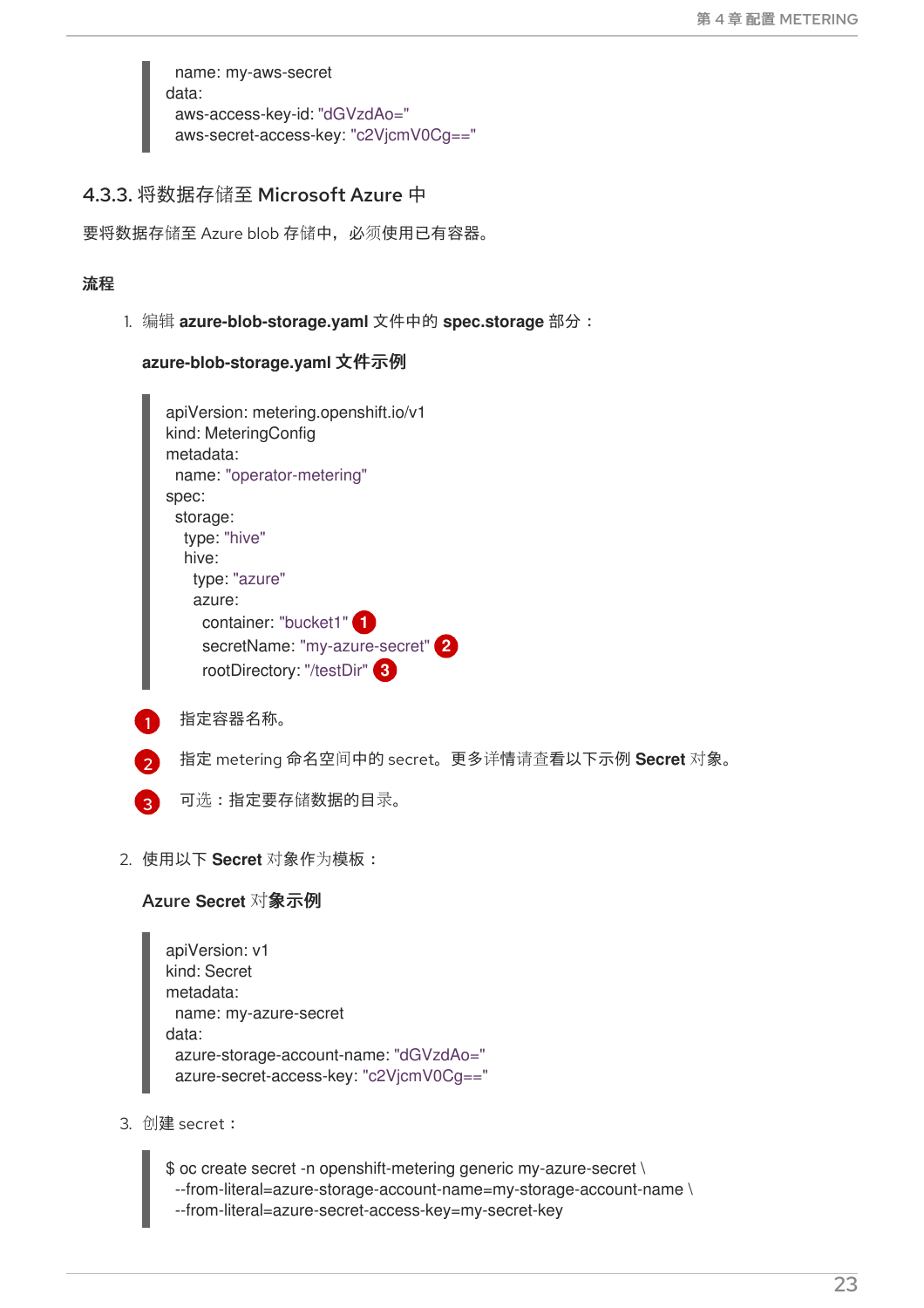# <span id="page-27-0"></span>4.3.4. 将数据存储至 Google Cloud Storage 中

要将数据存储至 Google Cloud Storage 中, 您必须使用现有的存储桶。

### 流程

1. 编辑 **gcs-storage.yaml** 文件中的 **spec.storage** 部分:

### **gcs-storage.yaml** 文件示例



<span id="page-27-3"></span><span id="page-27-2"></span>

### Google Cloud Storage **Secret** 对象示例

apiVersion: v1 kind: Secret metadata: name: my-gcs-secret data: gcs-service-account.json: "c2VjcmV0Cg=="

3. 创建 secret:

\$ oc create secret -n openshift-metering generic my-gcs-secret \ --from-file gcs-service-account.json=/path/to/my/service-account-key.json

### <span id="page-27-1"></span>4.3.5. 将数据存储至共享卷中

Metering 默认不配置存储。但是,您可以使用任何 ReadWriteMany 持久性卷 (PV) 或置备 ReadWriteMany PV 的存储类作为 Metering 存储。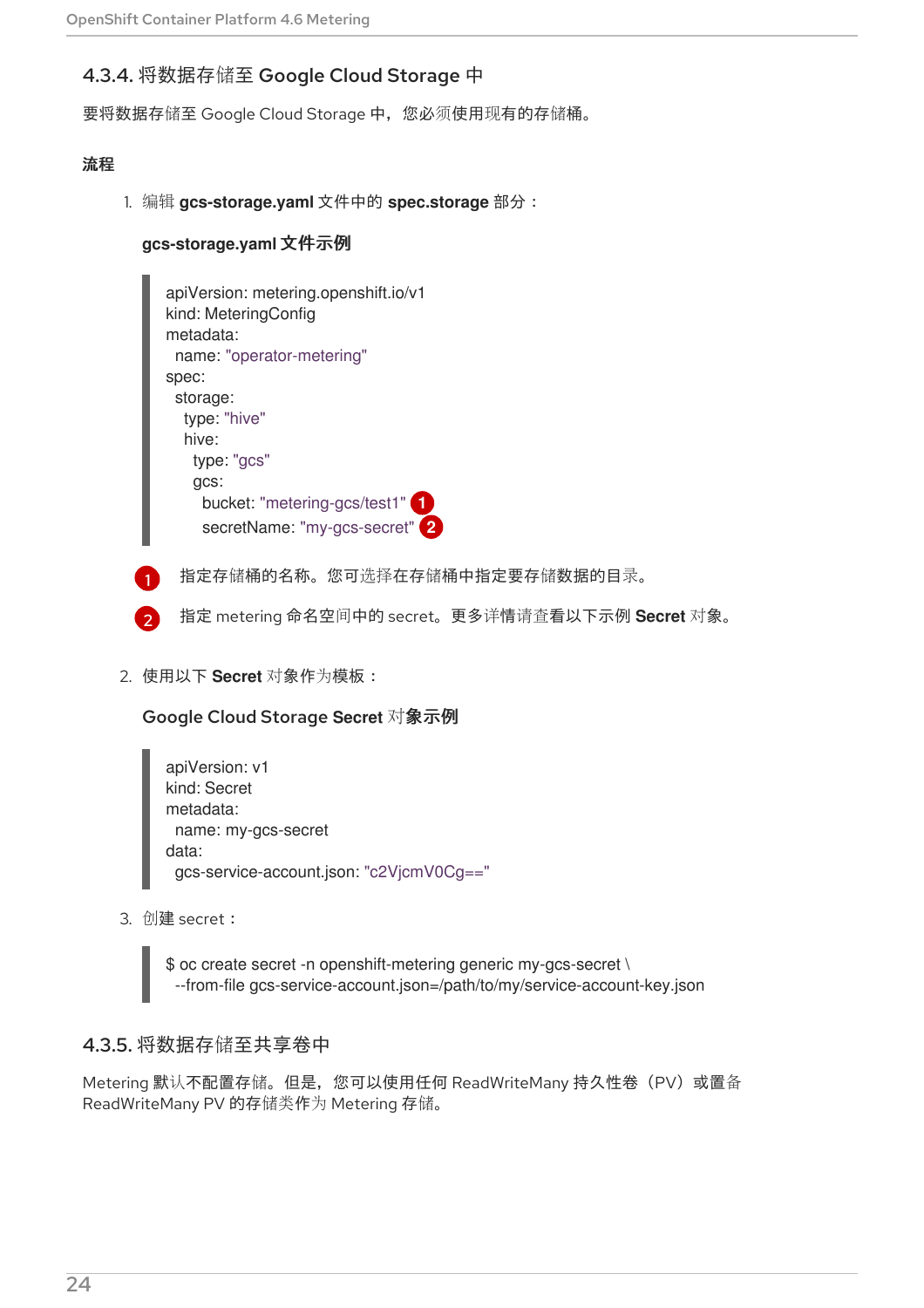

### 注意

不建议在生产环境中使用 NFS。将 RHEL 上的 NFS 服务器用作存储后端可能无法满足 metering 要求,并可能无法提供 Metering Operator 正常工作所需的性能。

市场中的其他 NFS 实现可能没有这些问题,如 Parallel Network File System (pNFS)。 pNFS 是一个带有分布式和并行功能的 NFS 实现。如需了解更多与此问题相关的信息,请 联络相关的 NFS 厂商。

### 流程

1. 修改 shared-storage.yaml 文件, 以使用 ReadWriteMany 持久性卷进行存储:

### **shared-storage.yaml** 文件示例

| apiVersion: metering.openshift.io/v1<br>kind: MeteringConfig<br>metadata:            |
|--------------------------------------------------------------------------------------|
| name: "operator-metering"                                                            |
| spec:                                                                                |
| storage:                                                                             |
| type: "hive"                                                                         |
| hive:                                                                                |
| type: "sharedPVC"                                                                    |
| sharedPVC:                                                                           |
| claimName: "metering-nfs"                                                            |
| # Uncomment the lines below to provision a new PVC using the specified storageClass. |
| # createPVC: true                                                                    |
| # storageClass: "my-nfs-storage-class"                                               |
| # size: 5Gi                                                                          |
|                                                                                      |
| 从以下配置选项中任选一个:                                                                        |

[1](#page-28-0)

 $\mathbf{z}$ 

<span id="page-28-1"></span><span id="page-28-0"></span>将 **storage.hive.sharedPVC.claimName** 设置为一个现存 ReadWriteMany 持久性卷声明 (PVC)的名称。如果您没有动态卷置备,或想要对持久性卷的创建方式拥有更多控制权, 则需要此配置。

将 **storage.hive.sharedPVC.createPVC** 设置为 **true**,并将 **storage.hive.sharedPVC.storageClass** 设置为具有 ReadWriteMany 访问模式的存储类的 名称。此配置使用动态卷置备来自动创建卷。

- 2. 为 metering 创建部署 NFS 服务器所需的以下资源对象。使用 **oc create -f <file-name\".yaml** 命 令来创建对象 YAML 文件。
	- a. 配置 **PersistentVolume** 资源对象:

**nfs\_persistentvolume.yaml** 文件示例

apiVersion: v1 kind: PersistentVolume metadata: name: nfs labels: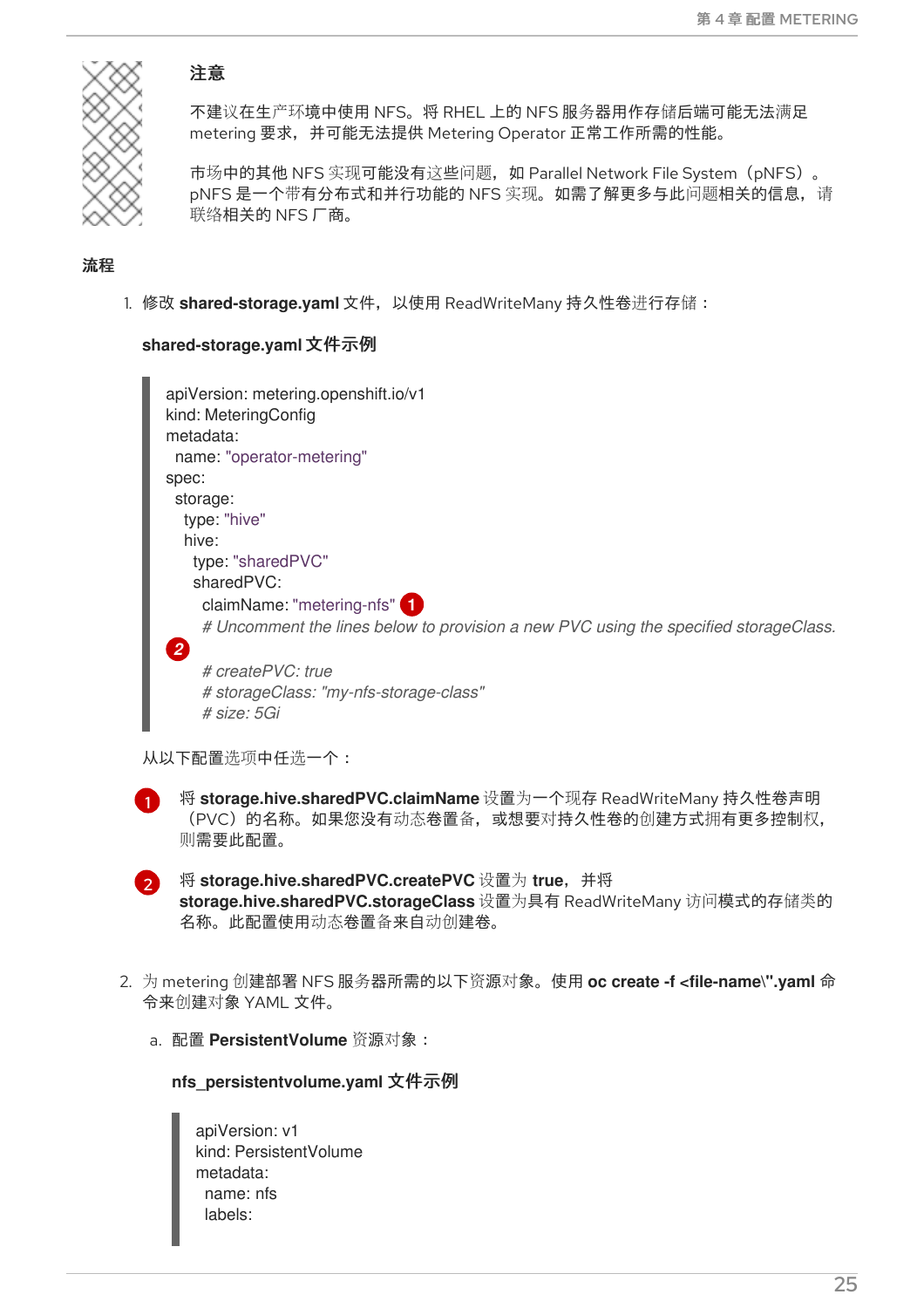<span id="page-29-0"></span>

| role: nfs-server                      |
|---------------------------------------|
| spec:                                 |
| capacity:                             |
| storage: 5Gi                          |
| accessModes:                          |
| - ReadWriteMany                       |
| storageClassName: nfs-server 1        |
| nfs·                                  |
| path: "/"                             |
| server: REPLACEME                     |
| persistentVolumeReclaimPolicy: Delete |
|                                       |

[1](#page-29-0)

必须与 **[kind: StorageClass].metadata.name** 字段值完全匹配。

b. 使用 **nfs-server** 角色配置 **Pod** 资源对象:

<span id="page-29-1"></span>

| apiVersion: v1                     |
|------------------------------------|
| kind: Pod                          |
| metadata:                          |
| name: nfs-server                   |
| labels:                            |
| role: nfs-server                   |
| spec:                              |
| containers:                        |
| - name: nfs-server                 |
| image: <image_name> 1</image_name> |
| imagePullPolicy: IfNotPresent      |
| ports:                             |
| - name: nfs                        |
| containerPort: 2049                |
| securityContext:                   |
| privileged: true                   |
| volumeMounts:                      |
| - mountPath: "/mnt/data"           |
| name: local                        |
| volumes:                           |
| - name: local                      |
| emptyDir: {}                       |
|                                    |

### **nfs\_server.yaml** 文件示例

- 安装您的 NFS 服务器镜像。
- c. 使用 **nfs-server** 角色配置 **Service** 资源对象:

# **nfs\_service.yaml** 文件示例

[1](#page-29-1)

apiVersion: v1 kind: Service metadata: name: nfs-service labels: role: nfs-server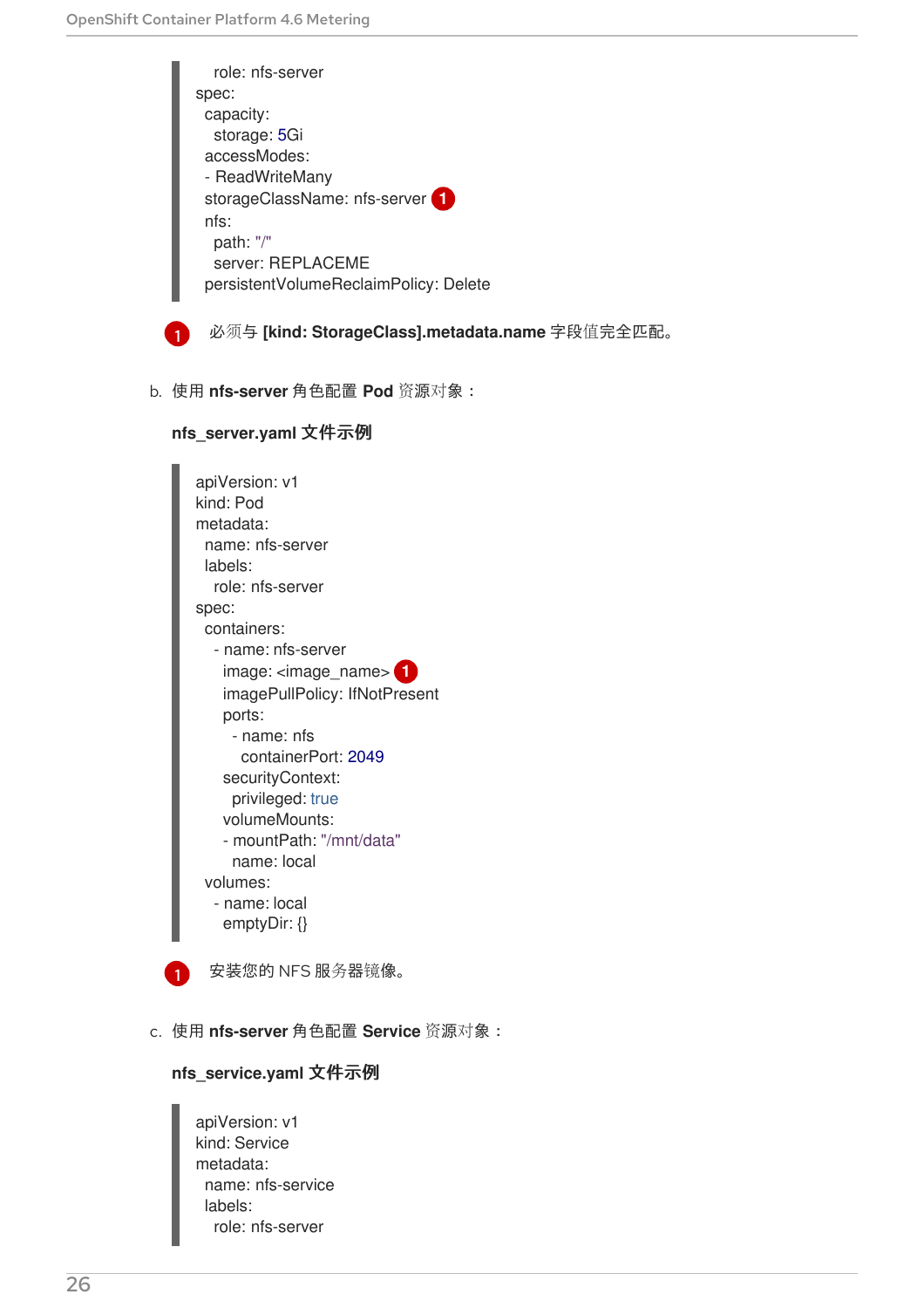spec: ports: - name: 2049-tcp port: 2049 protocol: TCP targetPort: 2049 selector: role: nfs-server sessionAffinity: None type: ClusterIP

d. 配置 **StorageClass** 资源对象:

### **nfs\_storageclass.yaml** 文件示例

<span id="page-30-1"></span>apiVersion: storage.k8s.io/v1 kind: StorageClass metadata: name: nfs-server **1** provisioner: example.com/nfs parameters: archiveOnDelete: "false" reclaimPolicy: Delete volumeBindingMode: Immediate

[1](#page-30-1)

必须与 **[kind: PersistentVolume].spec.storageClassName** 字段值完全匹配。

# 警告

NFS 存储以及所有相关资源对象的具体配置,会取决于您用于 Metering 存储的 NFS 服务器镜像。

# <span id="page-30-0"></span>4.4. 配置 HIVE METASTORE



### 重要

Metering 是一个已弃用的功能。弃用的功能仍然包含在 OpenShift Container Platform 中,并将继续被支持。但是,这个功能会在以后的发行版本中被删除,且不建议在新的部 署中使用。

有关 OpenShift Container Platform 中已弃用或删除的主要功能的最新列表,请参阅 OpenShift Container Platform 发行注记中*已弃用和删除的功能*部分。

Hive metastore 负责存储所有在 Presto 和 Hive 中创建的数据库表的元数据。metastore 默认会将这些信 息存储在附加到 pod 的持久性卷中的本地嵌入式 Derby 数据库中。

通常,Hive metastore 的默认配置适用于小型集群,但用户可能希望通过使用专用 SQL 数据库存储 Hive metastore 数据来提高性能或从集群中移出存储要求。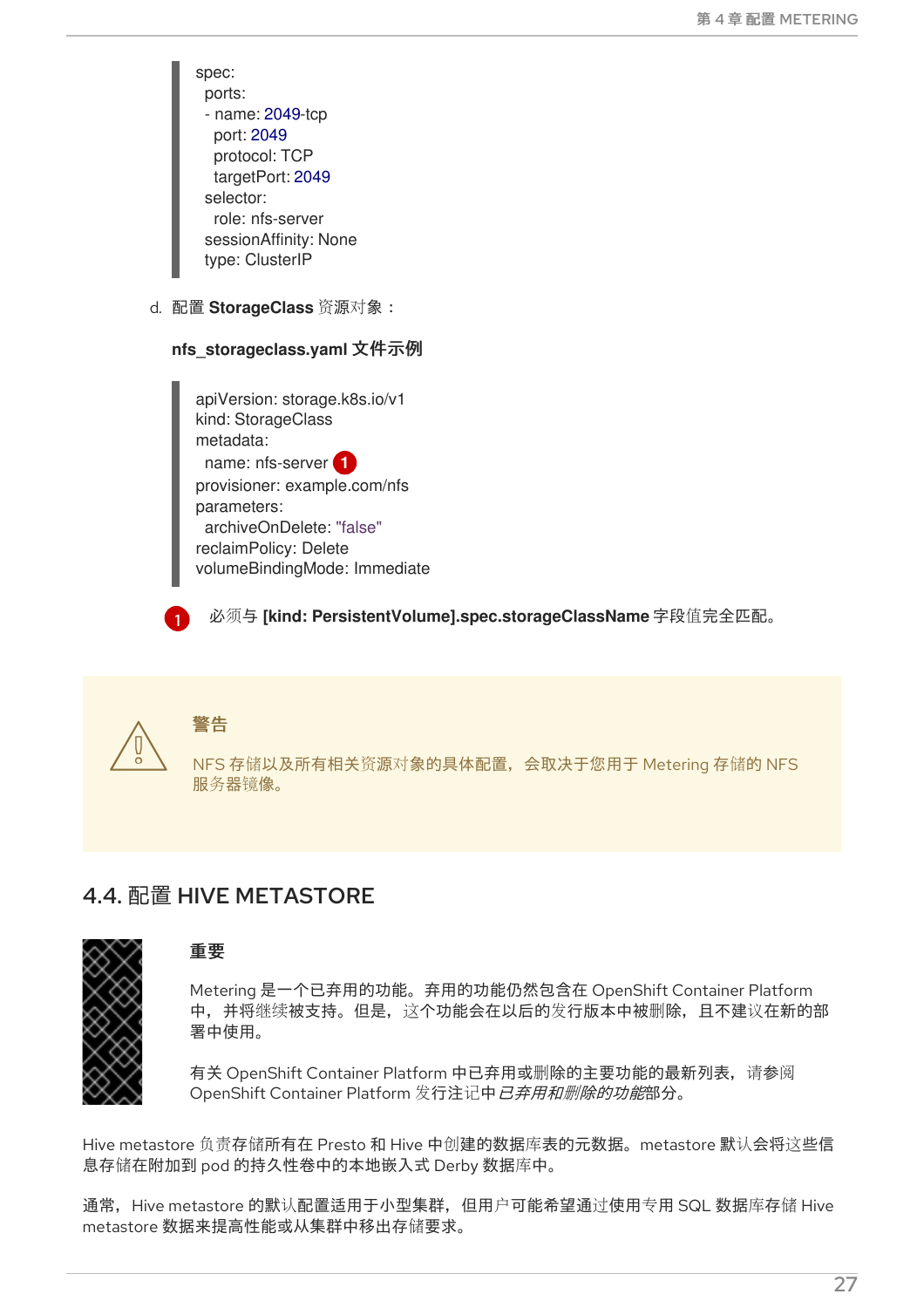### <span id="page-31-0"></span>4.4.1. 配置持久性卷

Hive 默认需要一个持久性卷才可运行。

**Hive-metastore-db-data** 是默认需要的主持久性卷声明(PVC)。Hive metastore 使用该 PVC 存储与表 相关的元数据,如表名称、列和位置。处理查询时,Presto 和 Hive 服务器可使用 Hive metastore 来查找 表元数据。如果使用 MySQL 或 PostgreSQL 作为 Hive metastore 的数据库, 则不需要这个要求。

为了进行安装,Hive metastore 要求在存储类中启用动态卷置备功能,一个有正确容量的持久性卷必须预 先手动创建,或使用已存在的 MySQL 或 PostgreSQL 数据库。

<span id="page-31-1"></span>4.4.1.1. 为 Hive metastore 配置存储类

要为 **hive-metastore-db-data** 持久性卷声明配置和指定存储类,请在 **MeteringConfig** 自定义资源中指 定存储类。下面的 **metastore-storage.yaml** 文件中包含一个带有 **class** 字段的 **storage** 部分示例。

```
apiVersion: metering.openshift.io/v1
kind: MeteringConfig
metadata:
 name: "operator-metering"
spec:
 hive:
  spec:
   metastore:
     storage:
      # Default is null, which means using the default storage class if it exists.
      # If you wish to use a different storage class, specify it here
      # class: "null" 1
      size: "5Gi"
```
<span id="page-31-3"></span>取消此行的注释,并将 **null** 替换为要使用的存储类的名称。使用 **null** 值会使 metering 使用集群的 默认存储类。

#### <span id="page-31-2"></span>4.4.1.2. 配置 Hive metastore 的卷大小

使用以下 **metastore-storage.yaml** 文件作为模板来配置 Hive metastore 的卷大小。

```
apiVersion: metering.openshift.io/v1
kind: MeteringConfig
metadata:
 name: "operator-metering"
spec:
hive:
  spec:
   metastore:
     storage:
      # Default is null, which means using the default storage class if it exists.
      # If you wish to use a different storage class, specify it here
      # class: "null"
      size: "5Gi" 1
```
<span id="page-31-4"></span>将 **size** 值替换为您所需容量。示例文件显示"5Gi"。

[1](#page-31-4)

[1](#page-31-3)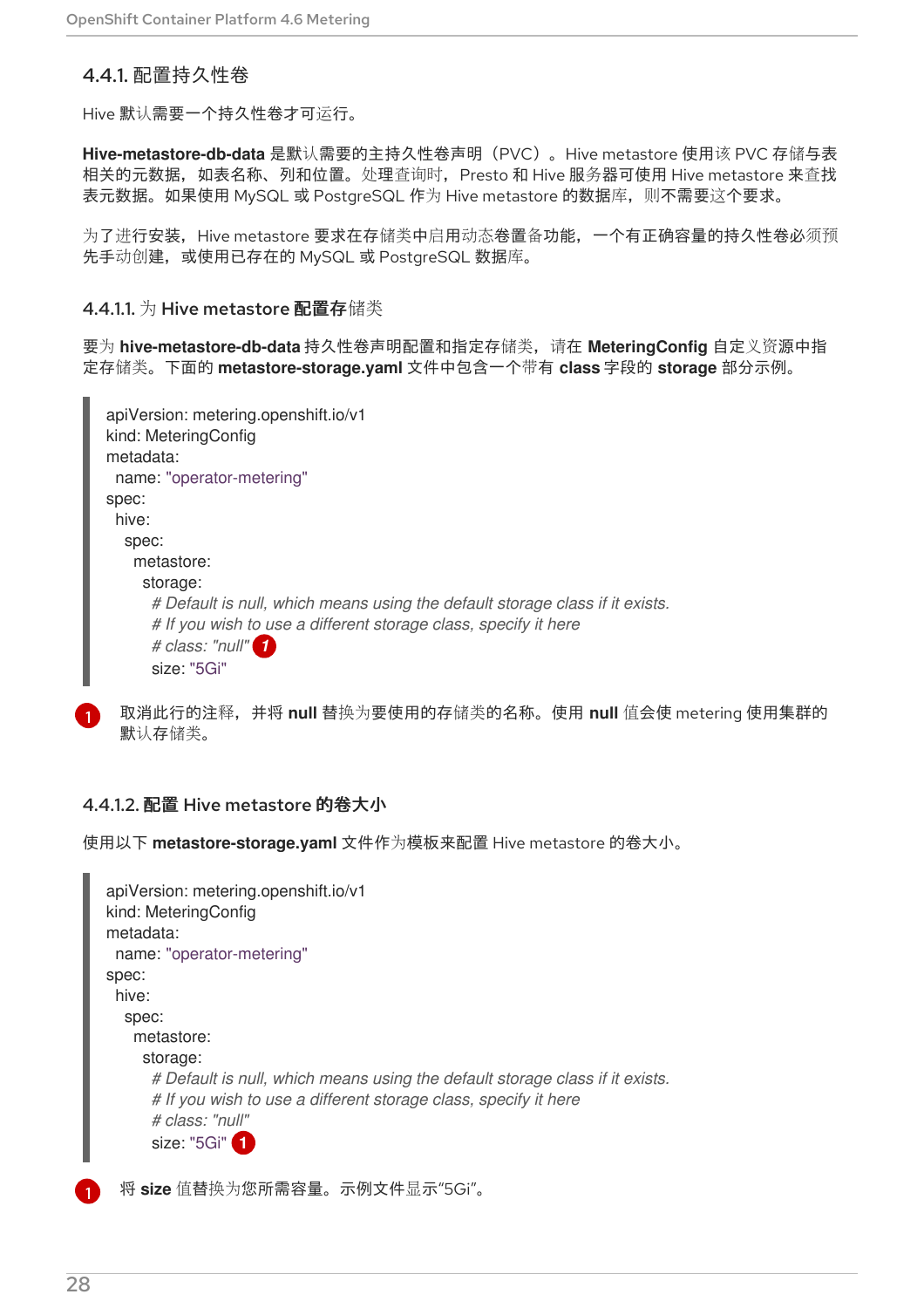## <span id="page-32-0"></span>4.4.2. 为 Hive metastore 使用 MySQL 或 PostgreSQL

默认安装的 metering 会把 Hive 配置为使用名为 Derby 的嵌入式 Java 数据库。该配置不适用于较大环 境,它可以被替换为使用 MySQL 或 PostgreSQL 数据库。如果您的部署需要 Hive 使用 MySQL 或 PostgreSQL 数据库, 则请使用以下配置示例文件。

有三个配置选项可用来控制 Hive metastore 使用的数据库: **url**、**driver** 和 **secretName**。

使用用户名和密码创建 MySQL 或 Postgres 实例。然后使用 OpenShift CLI 或 YAML 文件创建 secret。 您为此 secret 创建的 secretName 必须映射到 MeteringConfig 资源中的 spec.hive.spec.config.db.secretName 字段。

运行以下命令在 OpenShift CLI 中创建 secret:

\$ oc --namespace openshift-metering create secret generic <YOUR\_SECRETNAME> --fromliteral=username=<YOUR\_DATABASE\_USERNAME> --from-literal=password= <YOUR\_DATABASE\_PASSWORD>

要使用 YAML 文件创建 secret. 请使用以下示例文件:

<span id="page-32-1"></span>

| apiVersion: v1                                                                    |
|-----------------------------------------------------------------------------------|
| kind: Secret                                                                      |
| metadata:                                                                         |
| name: <your_secretname></your_secretname>                                         |
| data:                                                                             |
| username: <base64_encoded_database_username> 2</base64_encoded_database_username> |
| password: <base64_encoded_database_password> 3</base64_encoded_database_password> |
|                                                                                   |

<span id="page-32-3"></span><span id="page-32-2"></span>[1](#page-32-1) secret 的名称。

[1](#page-32-4)



[3](#page-32-3) base64 编码的数据库密码。

使用以下示例配置文件配置 Hive 使用 MySQL 数据库:

| spec: |                                                                                                                         |
|-------|-------------------------------------------------------------------------------------------------------------------------|
| hive: |                                                                                                                         |
|       | spec:                                                                                                                   |
|       | metastore:                                                                                                              |
|       | storage:                                                                                                                |
|       | create: false                                                                                                           |
|       | config:                                                                                                                 |
|       | db:                                                                                                                     |
|       | url: "jdbc:mysql://mysql.example.com:3306/hive metastore"<br>driver: "com.mysql.jdbc.Driver"<br>secretName: "REPLACEME" |
|       |                                                                                                                         |

<span id="page-32-4"></span>包含 base64 加密用户名和密码数据库凭证的 secret 名称。

您可使用 **spec.hive.config.url** 来传递其他 JDBC 参数。更多详情请参阅 MySQL [Connector/J](https://dev.mysql.com/doc/connector-j/5.1/en/connector-j-reference-configuration-properties.html) 文档。

使用以下示例配置文件配置 Hive 使用 PostgreSQL 数据库: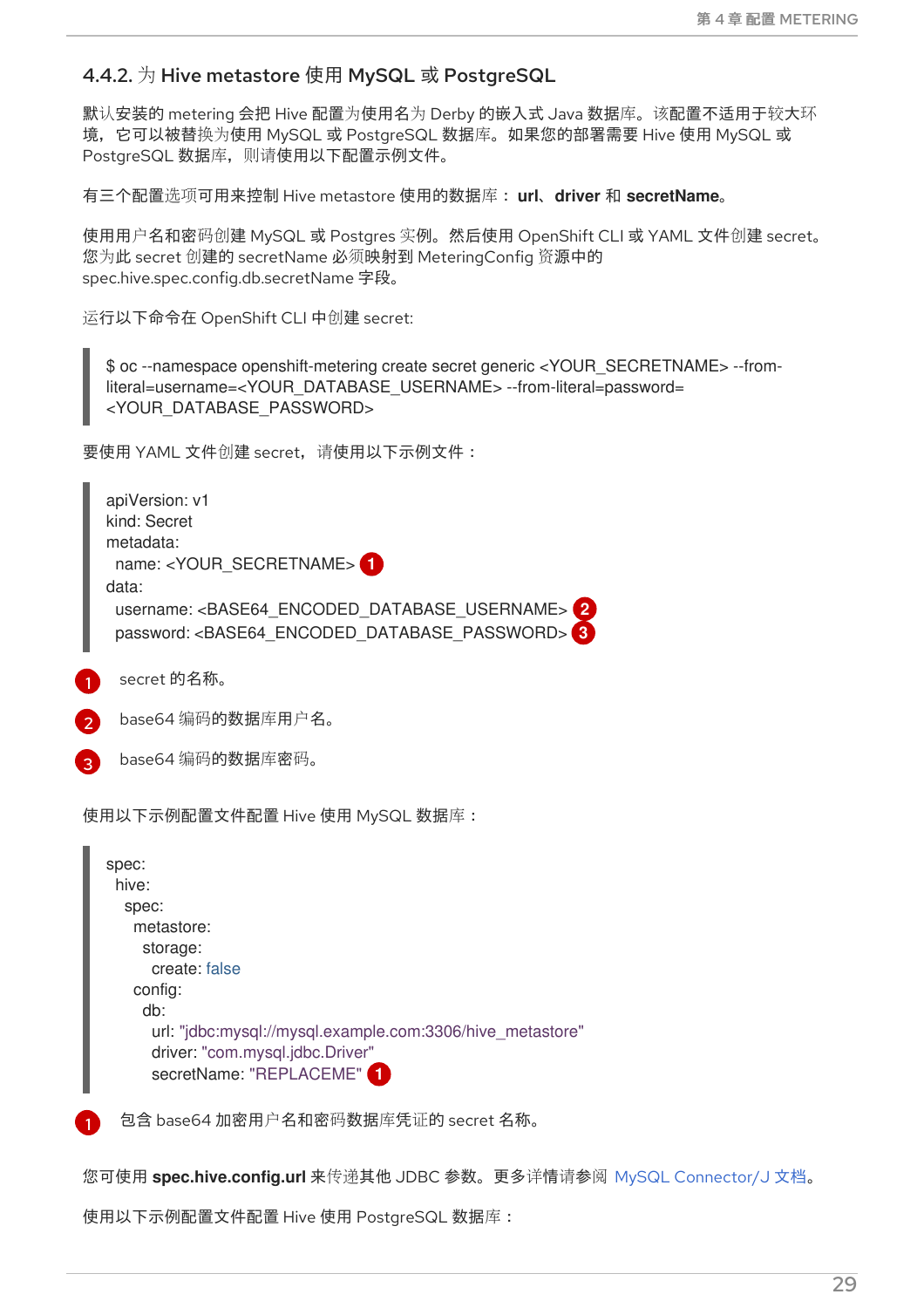| spec:                                                               |
|---------------------------------------------------------------------|
| hive:                                                               |
| spec:                                                               |
| metastore:                                                          |
| storage:                                                            |
| create: false                                                       |
| config:                                                             |
| db:                                                                 |
| url: "jdbc:postgresql://postgresql.example.com:5432/hive_metastore" |
| driver: "org.postgresql.Driver"                                     |
| username: "REPLACEME"                                               |
| password: "REPLACEME"                                               |
|                                                                     |

您可使用 URL 来传递其他 JDBC 参数。更多详情请参阅 [PostgreSQL](https://jdbc.postgresql.org/documentation/head/connect.html#connection-parameters) JDBC 驱动程序文档。

# <span id="page-33-0"></span>4.5. 配置 REPORTING OPERATOR



# 重要

Metering 是一个已弃用的功能。弃用的功能仍然包含在 OpenShift Container Platform 中,并将继续被支持。但是,这个功能会在以后的发行版本中被删除,且不建议在新的部 署中使用。

有关 OpenShift Container Platform 中已弃用或删除的主要功能的最新列表,请参阅 OpenShift Container Platform 发行注记中*已弃用和删除的功能*部分。

Reporting Operator 负责从 Prometheus 中收集数据,存储指标数据至 Presto 中,对 Presto 运行报告查 询,并通过 HTTP API 公开查询结果。配置 Reporting Operator 主要在您的 **MeteringConfig** 自定义资源 中进行。

### <span id="page-33-1"></span>4.5.1. 保护 Prometheus 连接

在 OpenShift Container Platform 上安装 metering 时, 使用 [https://prometheus-k8s.openshift](https://prometheus-k8s.openshift-monitoring.svc:9091/)monitoring.svc:9091/ 访问 Prometheus。

为保护与 Prometheus 的连接, 默认 metering 安装使用 OpenShift Container Platform 证书颁发机构 (CA)。如果您的 Prometheus 实例使用不同的 CA,您可以通过配置映射注入 CA。您还可以将 Reporting Operator 配置为使用指定的 bearer 令牌与 Prometheus 进行身份验证。

### 流程

通过配置映射注入 Prometheus 实例使用的 CA。例如:

```
spec:
 reporting-operator:
  spec:
   config:
    prometheus:
      certificateAuthority:
       useServiceAccountCA: false
       configMap:
        enabled: true
        create: true
        name: reporting-operator-certificate-authority-config
```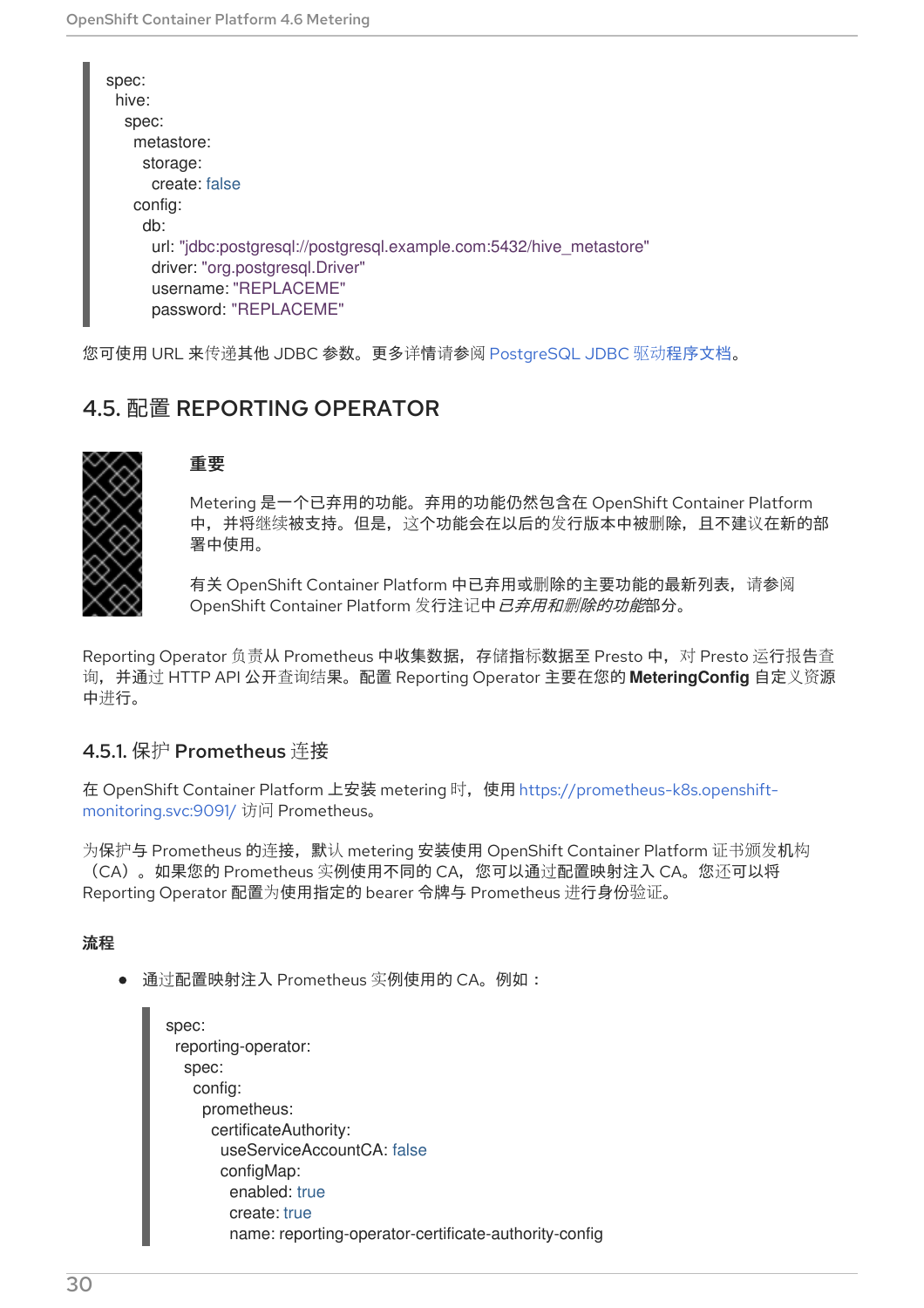```
filename: "internal-ca.crt"
value: |
 -----BEGIN CERTIFICATE-----
 (snip)
 -----END CERTIFICATE-----
```
另外,要使系统的 CA 可以支持公共的证书,请将 **ServiceAccountCA** 和 **configMap.enabled** 设置为 **false**。

指定 bearer 令牌以通过 Prometheus 进行身份验证。例如:

```
spec:
 reporting-operator:
  spec:
   config:
    prometheus:
      metricsImporter:
       auth:
        useServiceAccountToken: false
        tokenSecret:
         enabled: true
          create: true
          value: "abc-123"
```
### <span id="page-34-0"></span>4.5.2. 公开 reporting API

在 OpenShift Container Platform 中, 默认 metering 安装会自动公开路由, 以提供报告 API。它提供以 下功能:

- 自动 DNS
- 基于集群 CA 的自动 TLS

此外,默认安装还支持利用 OpenShift 服务来提供证书, 以通过 TLS 保护报告 API。OpenShift OAuth 代理被部署为 Reporting Operator 的 sidecar 容器,通过身份验证来保护报告 API。

### <span id="page-34-1"></span>4.5.2.1. 使用 OpenShift 身份验证

报告 API 默认通过 TLS 和身份验证进行保护。可通过配置 Reporting Operator 来部署包含 Reporting Operator 容器和运行 OpenShift auth-proxy 的 sidecar 容器的 pod 来实现这一目的。

要访问报告 API, Metering Operator 会公开一个路由。路由安装好后,即可运行以下命令获取该路由的 主机名。

\$ METERING\_ROUTE\_HOSTNAME=\$(oc -n openshift-metering get routes metering -o json | jq -r '.status.ingress[].host')

下一步,设置身份验证,可使用服务帐户令牌,也可通过用户名和密码进行基础身份验证。

<span id="page-34-2"></span>4.5.2.1.1. 使用服务帐户令牌进行身份验证

要使用此法,您需要在报告 Operator 的服务账户中使用令牌,并将 bearer 令牌传输至以下命令中的身份 验证标头中: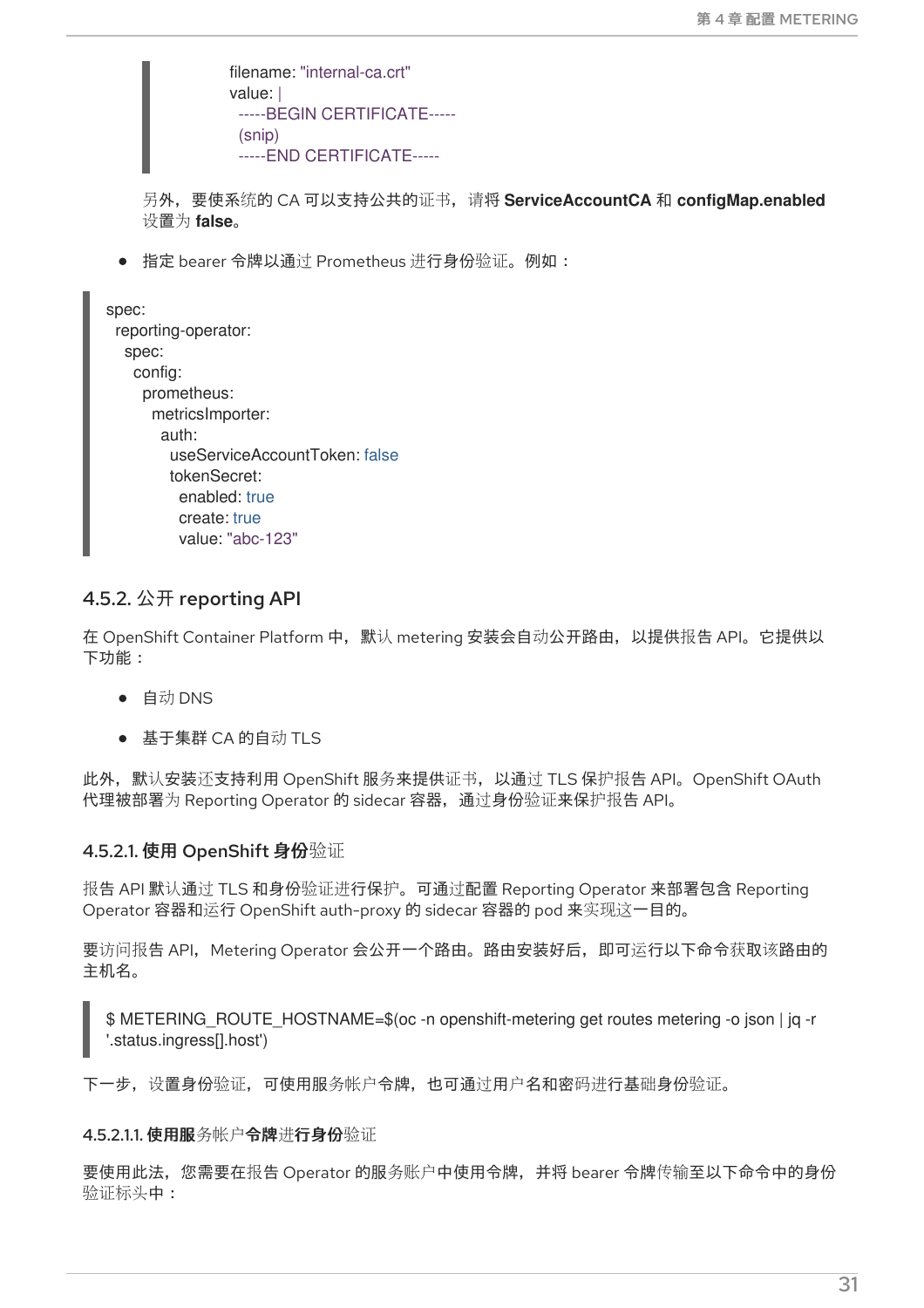\$ TOKEN=\$(oc -n openshift-metering serviceaccounts get-token reporting-operator) curl -H "Authorization: Bearer \$TOKEN" -k "https://\$METERING\_ROUTE\_HOSTNAME/api/v1/reports/get?name=[Report Name]&namespace=openshift-metering&format=[Format]"

务必要替换上面 URL 中的 **name=[Report Name]** 和 **format=[Format]** 参数。**format** 参数可为 json 、 csv 或 tabular。

<span id="page-35-0"></span>4.5.2.1.2. 使用用户名和密码进行身份验证

Metering 支持使用用户名和密码组合配置基本身份验证,该组合在 htpasswd 文件的内容中指定。默认情 况下,会创建一个包含空 htpasswd 数据的 secret。您可通过配置 **reportingoperator.spec.authProxy.htpasswd.data** 和 **reportingoperator.spec.authProxy.htpasswd.createSecret** 键来使用此法。

在 **MeteringConfig** 资源中指定了以上内容后,即可运行以下命令:

\$ curl -u testuser:password123 -k "https://\$METERING\_ROUTE\_HOSTNAME/api/v1/reports/get? name=[Report Name]&namespace=openshift-metering&format=[Format]"

务必将 **testuser:password123** 替换为有效的用户名和密码组合。

### <span id="page-35-1"></span>4.5.2.2. 手动配置身份验证

要手动配置 OAuth,或在 Reporting Operator 中禁用 OAuth, 必须在 MeteringConfig 资源中设置 **spec.tls.enabled: false**。



警告

这也禁用 Reporting Operator、Presto 和 Hive 之间的所有 TLS 和身份验证。您需要 自行手动配置这些资源。

身份验证可通过配置以下选项来启用。启用身份验证会将 Reporting Operator pod 配置为将 OpenShift auth-proxy 作为 pod 中的 sidecar 容器运行。这会调整端口, 以便报告 API 不会被直接公开, 而是通过 auth-proxy sidecar 容器进行代理。

- **reporting-operator.spec.authProxy.enabled**
- **reporting-operator.spec.authProxy.cookie.createSecret**
- **reporting-operator.spec.authProxy.cookie.seed**

您需要将 **reporting-operator.spec.authProxy.enabled** 和 **reportingoperator.spec.authProxy.cookie.createSecret** 设置为 **true**,将 **reportingoperator.spec.authProxy.cookie.seed** 设置为 32 个字符的随机字符串。

您可使用以下命令来生成 32 个字符的随机字符串。

\$ openssl rand -base64 32 | head -c32; echo.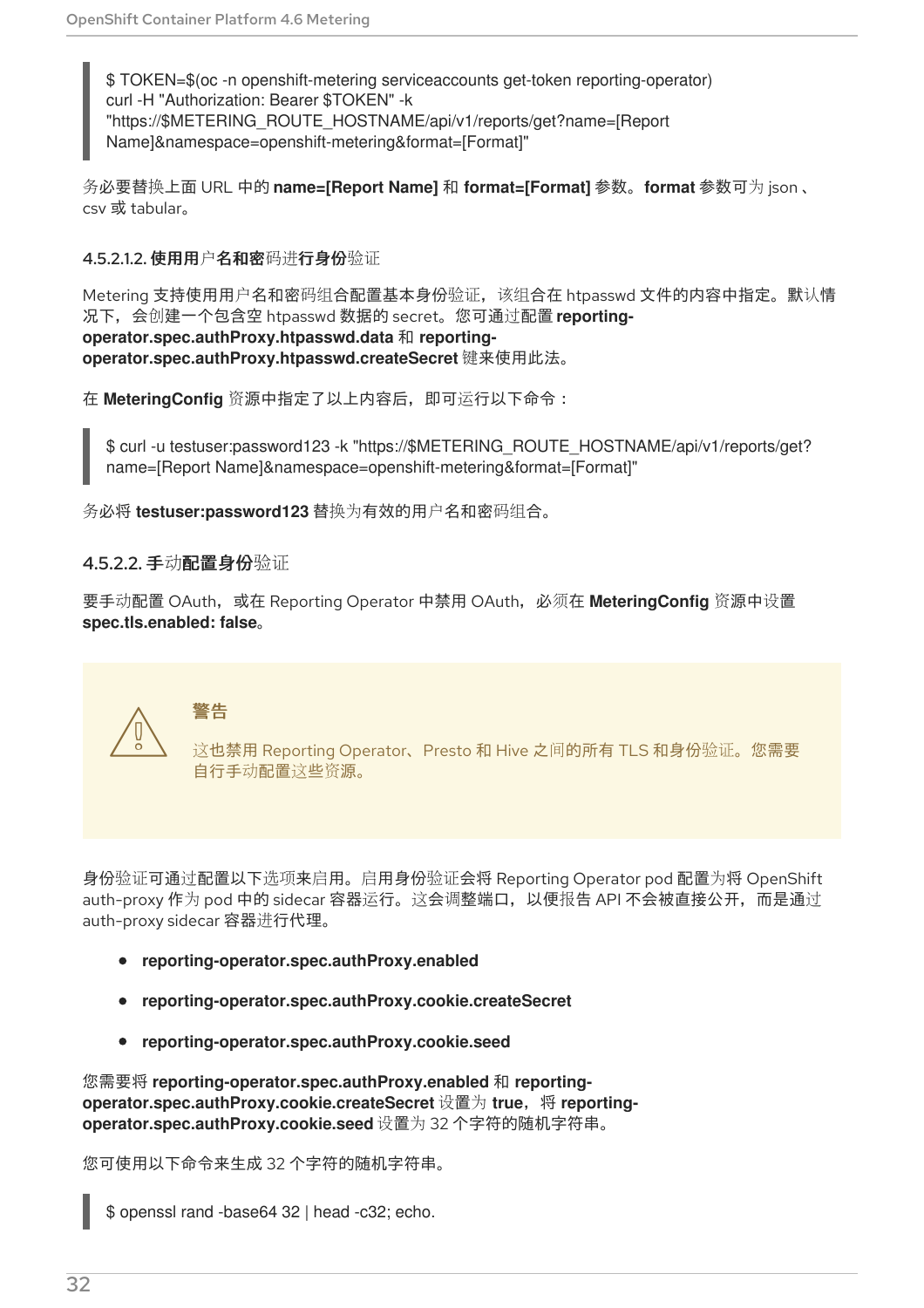#### <span id="page-36-0"></span>4.5.2.2.1. 令牌身份验证

当以下选项被设置为 **true** 时,将针对报告 REST API 启用使用 bearer 令牌的身份验证。bearer 令牌可由 服务帐户或用户提供。

- **reporting-operator.spec.authProxy.subjectAccessReview.enabled**
- **reporting-operator.spec.authProxy.delegateURLs.enabled**

启用身份验证后,必须通过以下任一角色向用于查询该用户或服务帐户报告 API 的 bearer 令牌授予访问 权限:

- report-exporter
- reporting-admin
- reporting-viewer
- metering-admin
- metering-viewer

Metering Operator 能够为您创建角色绑定,通过在 **spec.permissions** 部分中指定主体列表来授予这些 权限。例如,请参阅以下 **advanced-auth.yaml** 示例配置。

apiVersion: metering.openshift.io/v1 kind: MeteringConfig metadata: name: "operator-metering" spec: permissions: *# anyone in the "metering-admins" group can create, update, delete, etc any # metering.openshift.io resources in the namespace. # This also grants permissions to get query report results from the reporting REST API.* meteringAdmins: - kind: Group name: metering-admins *# Same as above except read only access and for the metering-viewers group.* meteringViewers: - kind: Group name: metering-viewers *# the default serviceaccount in the namespace "my-custom-ns" can: # create, update, delete, etc reports. # This also gives permissions query the results from the reporting REST API.* reportingAdmins: - kind: ServiceAccount name: default namespace: my-custom-ns *# anyone in the group reporting-readers can get, list, watch reports, and # query report results from the reporting REST API.* reportingViewers: - kind: Group name: reporting-readers *# anyone in the group cluster-admins can query report results # from the reporting REST API. So can the user bob-from-accounting.* reportExporters: - kind: Group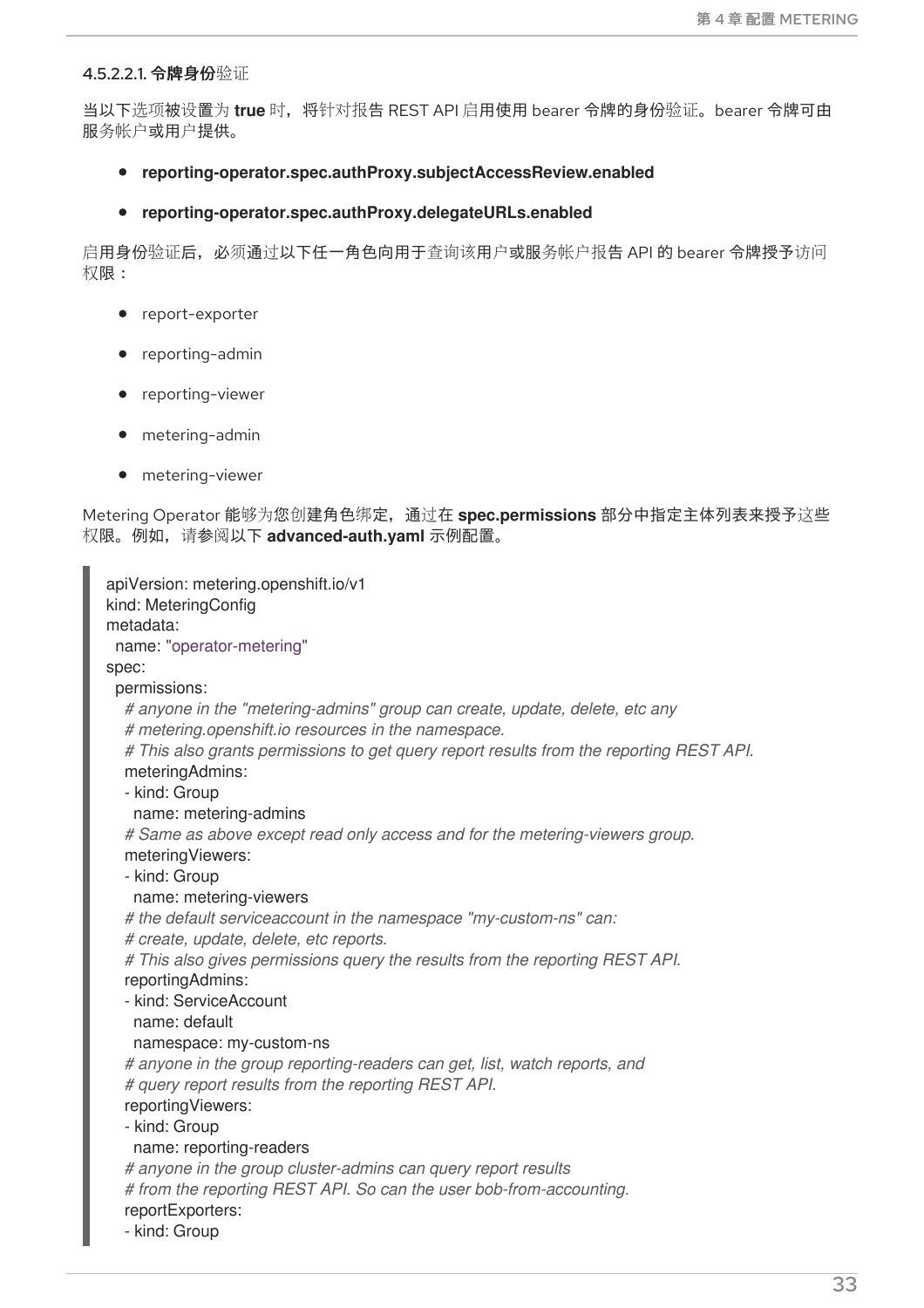```
name: cluster-admins
 - kind: User
  name: bob-from-accounting
reporting-operator:
 spec:
  authProxy:
   # htpasswd.data can contain htpasswd file contents for allowing auth
   # using a static list of usernames and their password hashes.
   #
   # username is 'testuser' password is 'password123'
   # generated htpasswdData using: `htpasswd -nb -s testuser password123`
   # htpasswd:
   # data: |
   # testuser:{SHA}y/2sYAj5yrQIN4TL0YdPdmGNKpc=
   #
   # change REPLACEME to the output of your htpasswd command
   htpasswd:
    data: |
     REPLACEME
```
另外,您还可使用任何具有授予 **reports/export get** 权限规则的角色。这代表,**get** 访问 Reporting Operator 命名空间中的 **Report** 资源的 **export** 子资源。例如:**admin** 和 **cluster-admin**。

默认情况下,Reporting Operator 和 Metering Operator 服务帐户均具有这些权限,其令牌可用于身份验 证。

### <span id="page-37-0"></span>4.5.2.2.2. 使用用户名和密码进行基本身份验证

在进行基础身份验证时,您可以在 **reporting-operator.spec.authProxy.htpasswd.data** 字段中提供用户 名和密码。用户名和密码的格式必须与 htpasswd 文件中相同。设置完成后,即可使用 HTTP 基础身份验 证来提供您的用户名和密码,**htpasswdData** 内容中具有该用户名和密码的对应条目。

# <span id="page-37-1"></span>4.6. 配置 AWS 账单相关性



### 重要

Metering 是一个已弃用的功能。弃用的功能仍然包含在 OpenShift Container Platform 中,并将继续被支持。但是,这个功能会在以后的发行版本中被删除,且不建议在新的部 署中使用。

有关 OpenShift Container Platform 中已弃用或删除的主要功能的最新列表,请参阅 OpenShift Container Platform 发行注记中*已弃用和删除的功能*部分。

metering 可将集群使用量信息与 AWS [详细账单](https://docs.aws.amazon.com/awsaccountbilling/latest/aboutv2/billing-reports-costusage.html)信息相关联,并在资源使用量中附上相应金额。对于 EC2 中运行的集群,您可通过修改以下示例 **aws-billing.yaml** 文件来启用这一功能。

apiVersion: metering.openshift.io/v1 kind: MeteringConfig metadata: name: "operator-metering" spec: openshift-reporting: spec: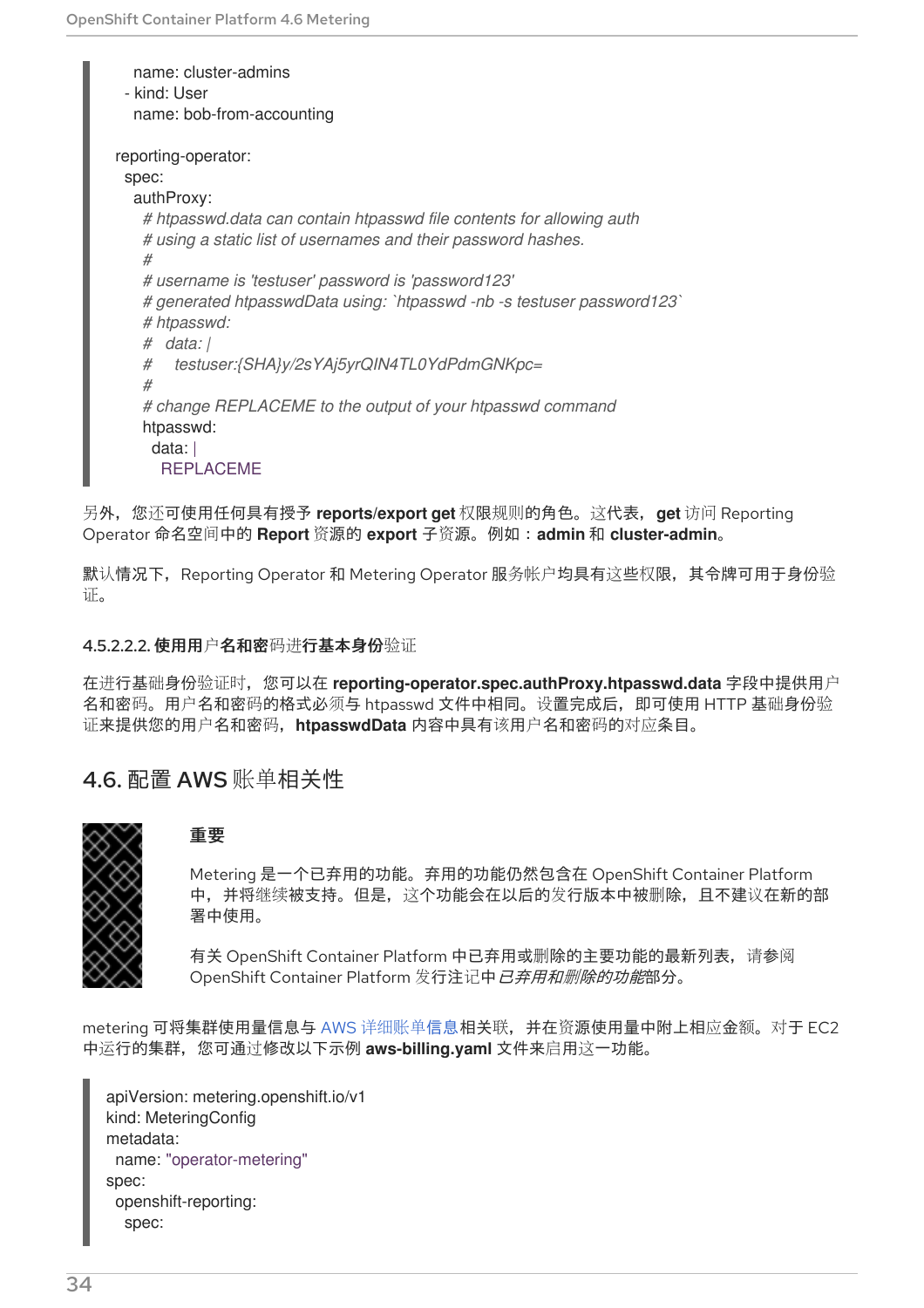<span id="page-38-1"></span><span id="page-38-0"></span>

| awsBillingReportDataSource:<br>enabled: true<br># Replace these with where your AWS billing reports are |
|---------------------------------------------------------------------------------------------------------|
| # stored in S3.                                                                                         |
| bucket: " <your-aws-cost-report-bucket>" [1]</your-aws-cost-report-bucket>                              |
| prefix: " <path report="" to="">"</path>                                                                |
| region: " <your-buckets-region>"</your-buckets-region>                                                  |
| reporting-operator:                                                                                     |
| spec:                                                                                                   |
| config:                                                                                                 |
| aws:                                                                                                    |
| secretName: " <your-aws-secret>" 2</your-aws-secret>                                                    |
| presto:                                                                                                 |
| spec:                                                                                                   |
| config:                                                                                                 |
| aws:                                                                                                    |
| secretName: " <your-aws-secret>" 3</your-aws-secret>                                                    |
| hive:                                                                                                   |
| spec:                                                                                                   |
| config:                                                                                                 |
| aws:                                                                                                    |
| secretName: " <your-aws-secret>" 4</your-aws-secret>                                                    |
|                                                                                                         |

<span id="page-38-2"></span>要启用 AWS 账单关联功能, 先要确保启用了 AWS 成本和使用量报告。有关更多信息, 请参阅 AWS 文档 中的 AWS [成本和使用量](https://docs.aws.amazon.com/awsaccountbilling/latest/aboutv2/billing-reports-gettingstarted-turnonreports.html)报告。

<span id="page-38-3"></span>在您的 AWS 详细账单报告对应位置更新存储桶、前缀和区域。

```
2 3 4
所有 secretName 字段均应设置为 metering 命名空间中的 secret 的名称,包含 data.aws-
     access-key-id 和 data.aws-secret-access-key 字段中的 AWS 凭证。更多详情请见以下示例
   secret 文件。
```

```
apiVersion: v1
kind: Secret
metadata:
name: <your-aws-secret>
data:
 aws-access-key-id: "dGVzdAo="
 aws-secret-access-key: "c2VjcmV0Cg=="
```
[1](#page-38-0)

要将数据存储至 S3,**aws-access-key-id** 和 **aws-secret-access-key** 凭证必须具有存储桶的读取和写入 权限。有关授予所需权限的 IAM 策略的示例,请参阅以下 **aws/read-write.json** 文件。

```
{
  "Version": "2012-10-17",
  "Statement": [
     {
       "Sid": "1",
       "Effect": "Allow",
       "Action": [
          "s3:AbortMultipartUpload",
```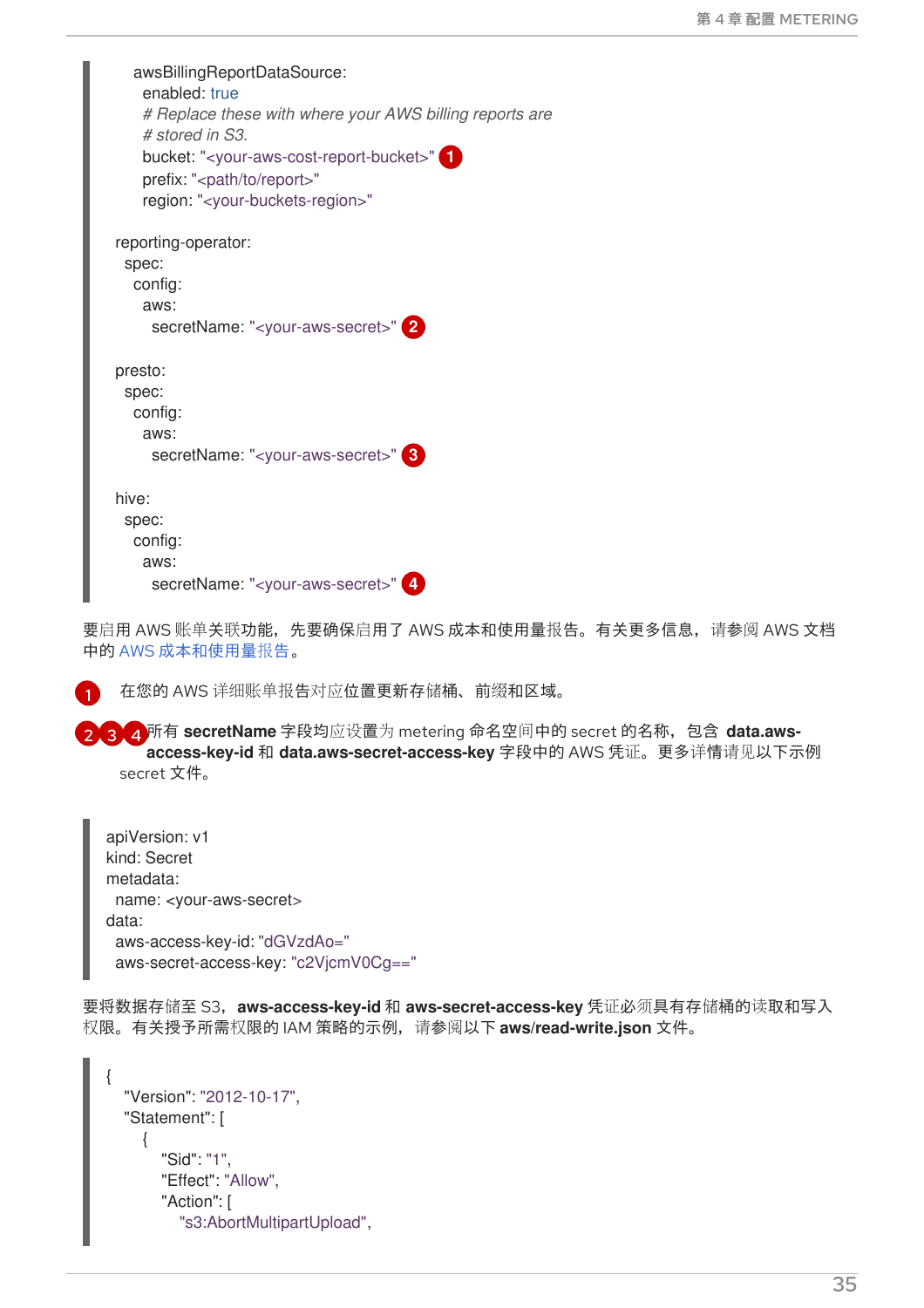```
1234 将 operator-metering-data 替换为您的存储桶的名称。
             "s3:DeleteObject",
             "s3:GetObject",
             "s3:HeadBucket",
             "s3:ListBucket",
             "s3:ListMultipartUploadParts",
             "s3:PutObject"
          ],
          "Resource": [
             "arn:aws:s3:::operator-metering-data/*", 1
             "arn:aws:s3:::operator-metering-data" 2
          ]
        }
     ]
   }
   {
     "Version": "2012-10-17",
     "Statement": [
       {
          "Sid": "1",
          "Effect": "Allow",
          "Action": [
             "s3:AbortMultipartUpload",
             "s3:DeleteObject",
             "s3:GetObject",
             "s3:HeadBucket",
             "s3:ListBucket",
             "s3:ListMultipartUploadParts",
             "s3:PutObject"
          ],
          "Resource": [
             "arn:aws:s3:::operator-metering-data/*", 3
             "arn:aws:s3:::operator-metering-data" 4
          ]
        }
     ]
   }
```
<span id="page-39-3"></span><span id="page-39-2"></span>这一步可在安装前或安装后完成。安装后禁用可能会导致 Reporting Operator 中的错误。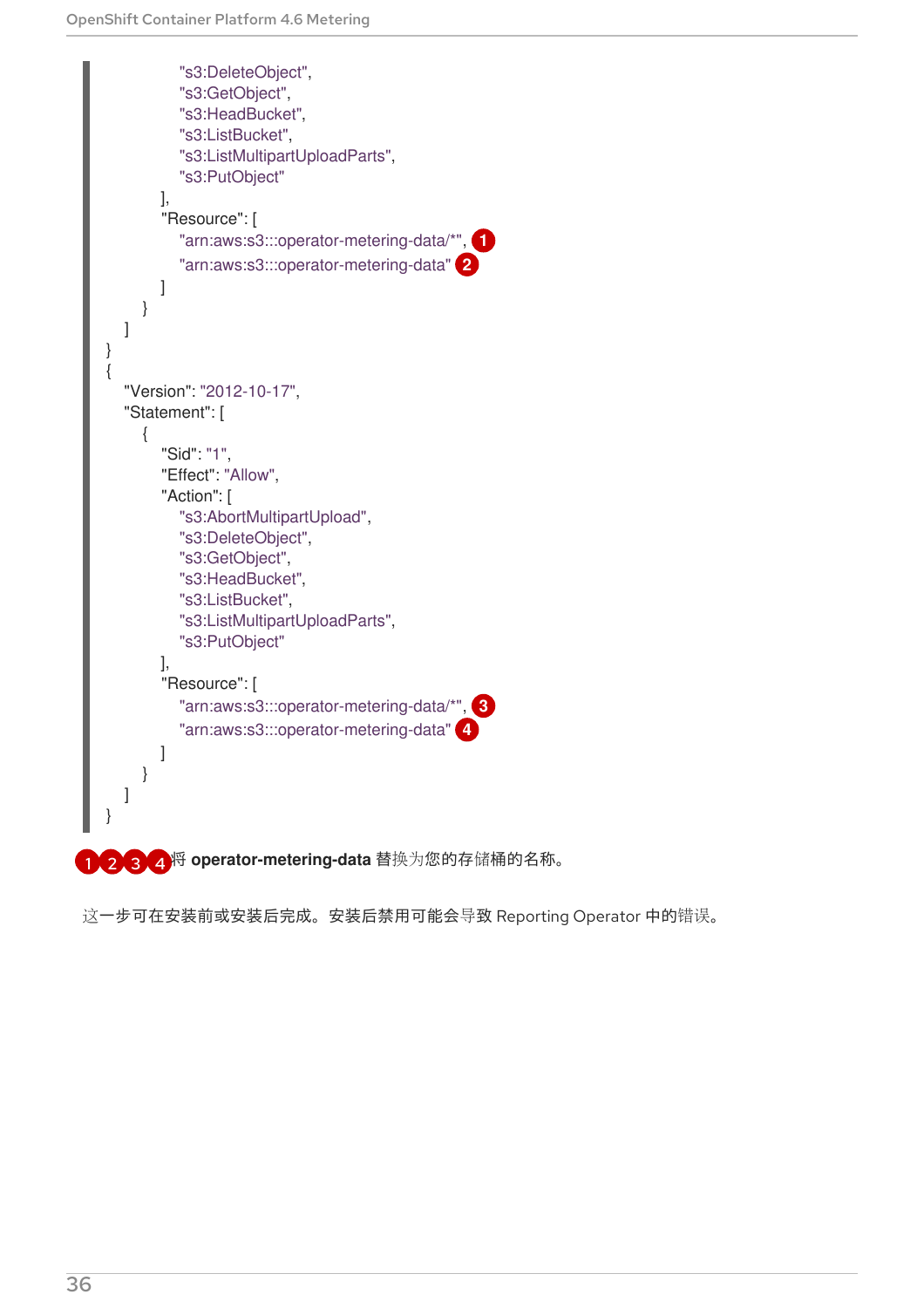# 第 5 章 REPORTS

# <span id="page-40-1"></span><span id="page-40-0"></span>5.1. 关于报告



#### 重要

Metering 是一个已弃用的功能。弃用的功能仍然包含在 OpenShift Container Platform 中,并将继续被支持。但是,这个功能会在以后的发行版本中被删除,且不建议在新的部 署中使用。

有关 OpenShift Container Platform 中已弃用或删除的主要功能的最新列表,请参阅 OpenShift Container Platform 发行注记中*已弃用和删除的功能*部分。

**Report** 自定义资源提供了一种使用 SQL 查询来管理定期执行性能转换和 Load(ETL)作业的方法。报 告由其他 metering 资源组成,如提供要运行的实际 SQL 查询的 **ReportQuery** 资源,以及定义 **ReportQuery** 和 **Report** 资源可用数据的 **ReportDataSource** 资源。

很多用例均可通过与 metering 一同安装的预定义 **ReportQuery** 和 **ReportDataSource** 资源解决。因 此,除非您有未被这些预定义资源覆盖的用例,否则不需要自行定义您的定义。

### <span id="page-40-2"></span>5.1.1. Reports

**Report** 自定义资源用于管理报告的执行和状态。metering 会生成通过使用量数据源导出的报告,用于进 一步分析和过滤。一个 Report 资源代表一个任务,该任务管理数据库表并根据时间表使用新信息来更新 报告。报告通过 Reporting Operator HTTP API 来公开表中数据。

带有 **spec.schedule** 字段集的报告会始终运行,并跟踪所收集数据的时间段。这样可确保如果 metering 关闭或不可用,报告将从停止处开始回填数据。如果未设置调度,则报告将在 **reportingStart** 和 **reportingEnd** 处指定的时间运行一次。报告默认会等待 **ReportDataSource** 资源完全导入报告周期内的 所有数据。如果报告设置了调度,则会等到当前处理周期内的数据导入完成后才会开始运行。

### <span id="page-40-3"></span>5.1.1.1. 带有调度的报告示例

以下示例 Report 对象包含每个 pod 的 CPU 请求信息,每小时运行一次,每次运行时均会添加最后几小 时的数据。

```
apiVersion: metering.openshift.io/v1
kind: Report
metadata:
 name: pod-cpu-request-hourly
spec:
 query: "pod-cpu-request"
 reportingStart: "2019-07-01T00:00:00Z"
 schedule:
  period: "hourly"
  hourly:
   minute: 0
   second: 0
```
#### <span id="page-40-4"></span>5.1.1.2. 没有调度的报告示例(运行一次)

以下 **Report** 对象示例包含 7 月份所有 Pod 的 CPU 请求信息。完成后,便不会再运行。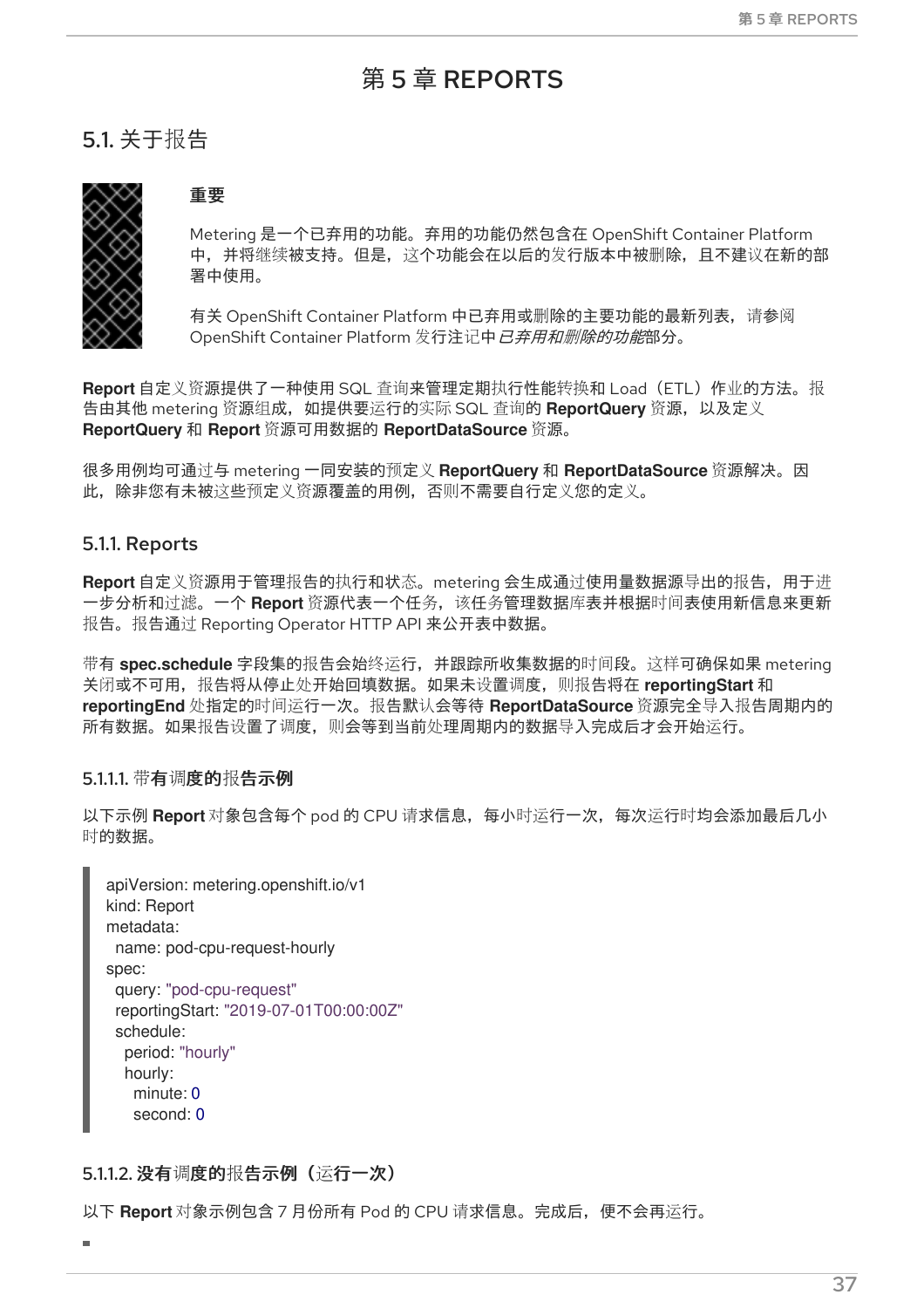```
apiVersion: metering.openshift.io/v1
kind: Report
metadata:
 name: pod-cpu-request-hourly
spec:
 query: "pod-cpu-request"
 reportingStart: "2019-07-01T00:00:00Z"
 reportingEnd: "2019-07-31T00:00:00Z"
```
<span id="page-41-0"></span>5.1.1.3. 查询

**query** 字段命名用于生成报告的 **ReportQuery** 资源。报告查询会控制报告的架构以及结果的处理方式。

### **query** 为必填字段。

使用以下命令列出可用的 **ReportQuery** 资源:

\$ oc -n openshift-metering get reportqueries

### 输出示例

| <b>NAME</b>                                                      | <b>AGE</b>             |                 |
|------------------------------------------------------------------|------------------------|-----------------|
| cluster-cpu-capacity                                             | 23m                    |                 |
| cluster-cpu-capacity-raw                                         | 23 <sub>m</sub>        |                 |
| cluster-cpu-usage                                                | 23m                    |                 |
| cluster-cpu-usage-raw                                            | 23 <sub>m</sub>        |                 |
| cluster-cpu-utilization                                          | 23m                    |                 |
| cluster-memory-capacity                                          | 23 <sub>m</sub>        |                 |
| cluster-memory-capacity-raw                                      | 23 <sub>m</sub>        |                 |
| cluster-memory-usage                                             | 23 <sub>m</sub>        |                 |
| cluster-memory-usage-raw                                         | 23 <sub>m</sub>        |                 |
| cluster-memory-utilization                                       | 23 <sub>m</sub>        |                 |
| cluster-persistentvolumeclaim-request                            | 23 <sub>m</sub>        |                 |
| namespace-cpu-request                                            | 23m                    |                 |
| namespace-cpu-usage                                              | 23 <sub>m</sub>        |                 |
| namespace-cpu-utilization                                        | 23m                    |                 |
| namespace-memory-request                                         | 23m                    |                 |
| namespace-memory-usage                                           | 23 <sub>m</sub>        |                 |
| namespace-memory-utilization                                     | 23m                    |                 |
| namespace-persistentvolumeclaim-request                          |                        | 23 <sub>m</sub> |
| namespace-persistentvolumeclaim-usage                            |                        | 23m             |
| node-cpu-allocatable                                             | 23m                    |                 |
| node-cpu-allocatable-raw                                         | 23m                    |                 |
|                                                                  |                        |                 |
| node-cpu-capacity                                                | 23m                    |                 |
| node-cpu-capacity-raw                                            | 23 <sub>m</sub>        |                 |
| node-cpu-utilization                                             | 23 <sub>m</sub>        |                 |
| node-memory-allocatable                                          | 23 <sub>m</sub>        |                 |
| node-memory-allocatable-raw                                      | 23m                    |                 |
| node-memory-capacity                                             | 23 <sub>m</sub>        |                 |
| node-memory-capacity-raw                                         | 23 <sub>m</sub>        |                 |
| node-memory-utilization                                          | 23m                    |                 |
| persistentvolumeclaim-capacity                                   | 23 <sub>m</sub>        |                 |
| persistentvolumeclaim-capacity-raw                               | 23 <sub>m</sub>        |                 |
| persistentvolumeclaim-phase-raw<br>persistentvolumeclaim-request | 23 <sub>m</sub><br>23m |                 |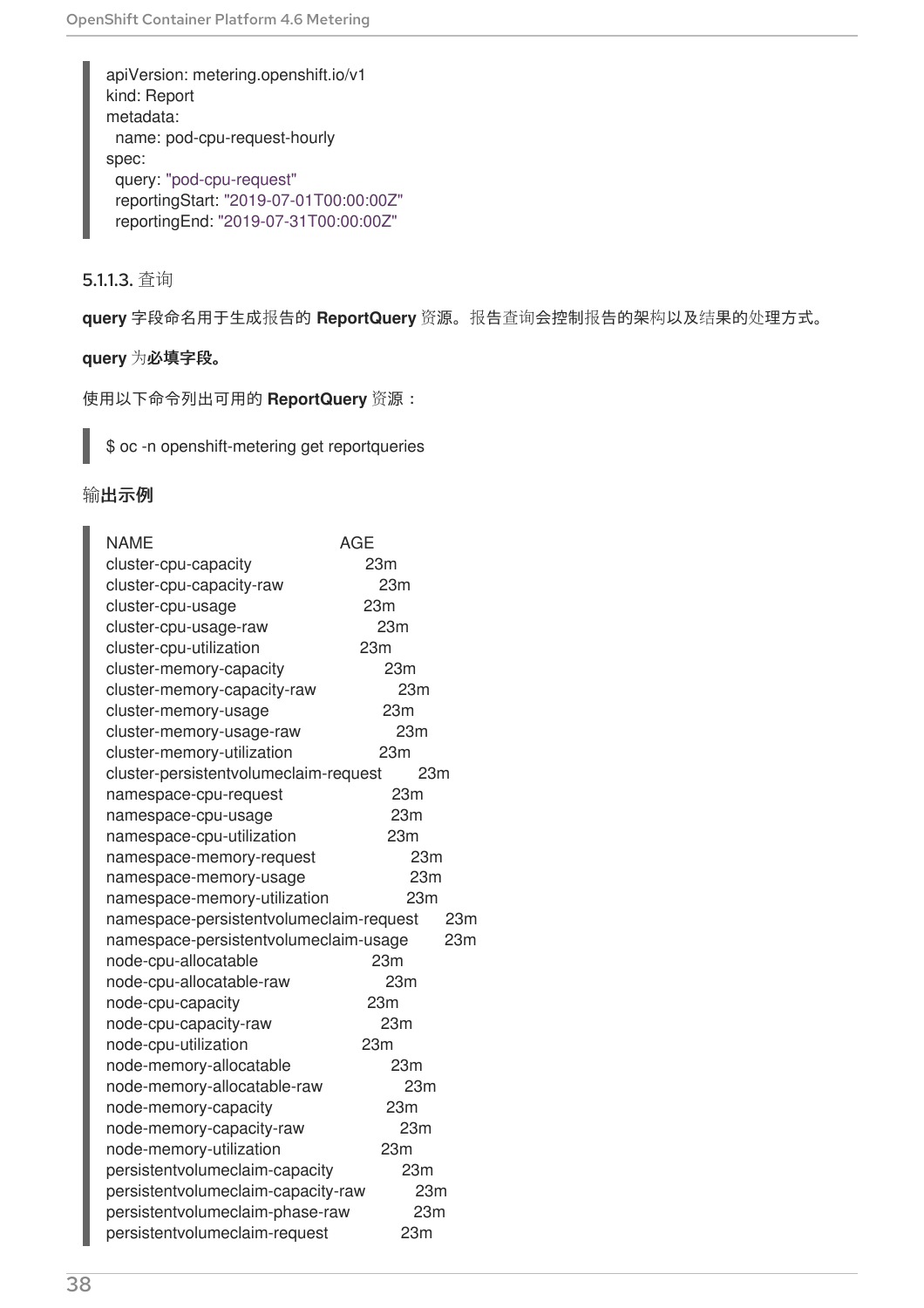persistentvolumeclaim-request-raw 23m persistentvolumeclaim-usage 23m persistentvolumeclaim-usage-raw 23m persistentvolumeclaim-usage-with-phase-raw 23m pod-cpu-request 23m pod-cpu-request-raw 23m pod-cpu-usage 23m pod-cpu-usage-raw 23m pod-memory-request 23m pod-memory-request-raw 23m pod-memory-usage 23m pod-memory-usage-raw 23m

带有 **-raw** 后缀的报告查询会被其他 **ReportQueries** 用于构建更为复杂的查询,而不该直接用于报告。

带有**namespace-** 前缀的查询会按命名空间聚合 pod CPU 和内存请求,根据资源请求提供命名空间及其 总体使用量列表。

带有**pod-** 前缀的查询与带有 **namespace-** 前缀的查询类似,但会根据 pod 而不是命名空间来聚合信息。 这些查询包含 pod 的命名空间和节点。

带有 **node-** 前缀的查询会返回有关各个节点总可用资源的信息。

带有 **aws-** 前缀的查询为 AWS 特定查询。带有 **-aws** 后缀的查询返回的数据与无此后缀的同名查询返回的 数据相同,并会将使用量与 EC2 计费数据相关联。

**aws-ec2-billing-data** 报告可供其他查询使用,但不应用作独立报告。**aws-ec2-cluster-cost** 报告根据集 群中所含节点提供总成本,以及所报告时间段的成本总额。

使用以下命令将 **ReportQuerv** 资源作为 YAML 获取, 并检查 spec.columns 字段。例如, 运行:

\$ oc -n openshift-metering get reportqueries namespace-memory-request -o yaml

输出示例

```
apiVersion: metering.openshift.io/v1
kind: ReportQuery
metadata:
 name: namespace-memory-request
 labels:
  operator-metering: "true"
spec:
 columns:
 - name: period_start
  type: timestamp
  unit: date
 - name: period_end
  type: timestamp
  unit: date
 - name: namespace
  type: varchar
  unit: kubernetes_namespace
 - name: pod_request_memory_byte_seconds
  type: double
  unit: byte_seconds
```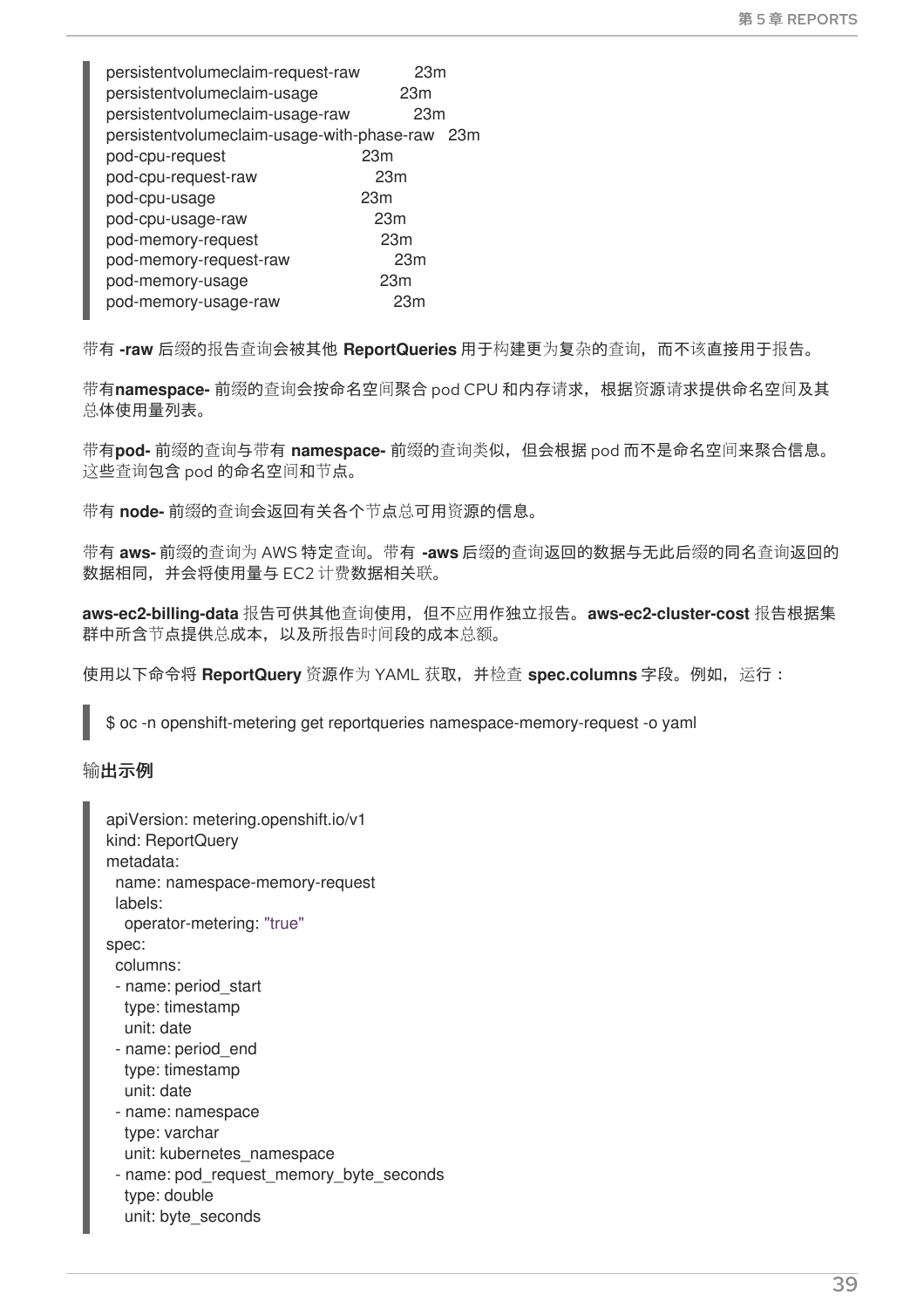### <span id="page-43-0"></span>5.1.1.4. 时间表

**spec.schedule** 配置块用于定义报告的运行时间。**schedule** 部分的主要字段为 **period**。根据 **period** 的 值,还可通过 **hourly**、**daily**、**weekly** 和 **monthly** 字段来微调报告运行时间。

例如:如果 **period** 设置为 **weekly**,您则可将 **weekly** 字段添加至 **spec.schedule** 块中。以下示例中报 告将于每周三下午 1 点 (13:00) 运行一次。

```
...
schedule:
  period: "weekly"
  weekly:
   dayOfWeek: "wednesday"
   hour: 13
...
```
#### <span id="page-43-1"></span>5.1.1.4.1. 周期

下面列出一些 schedule.period 有效值,同时还列出了给定周期内的可设置选项。

- **hourly**
	- **minute**
	- **second**
- **daily**
	- **hour**
	- **minute**
	- **second**
- **weekly**  $\bullet$ 
	- **dayOfWeek**
	- **hour**
	- **minute**
	- **second**
- **monthly**
	- **dayOfMonth**
	- **hour**
	- **minute**
	- **second**
- **cron**  $\bullet$ 
	- **expression**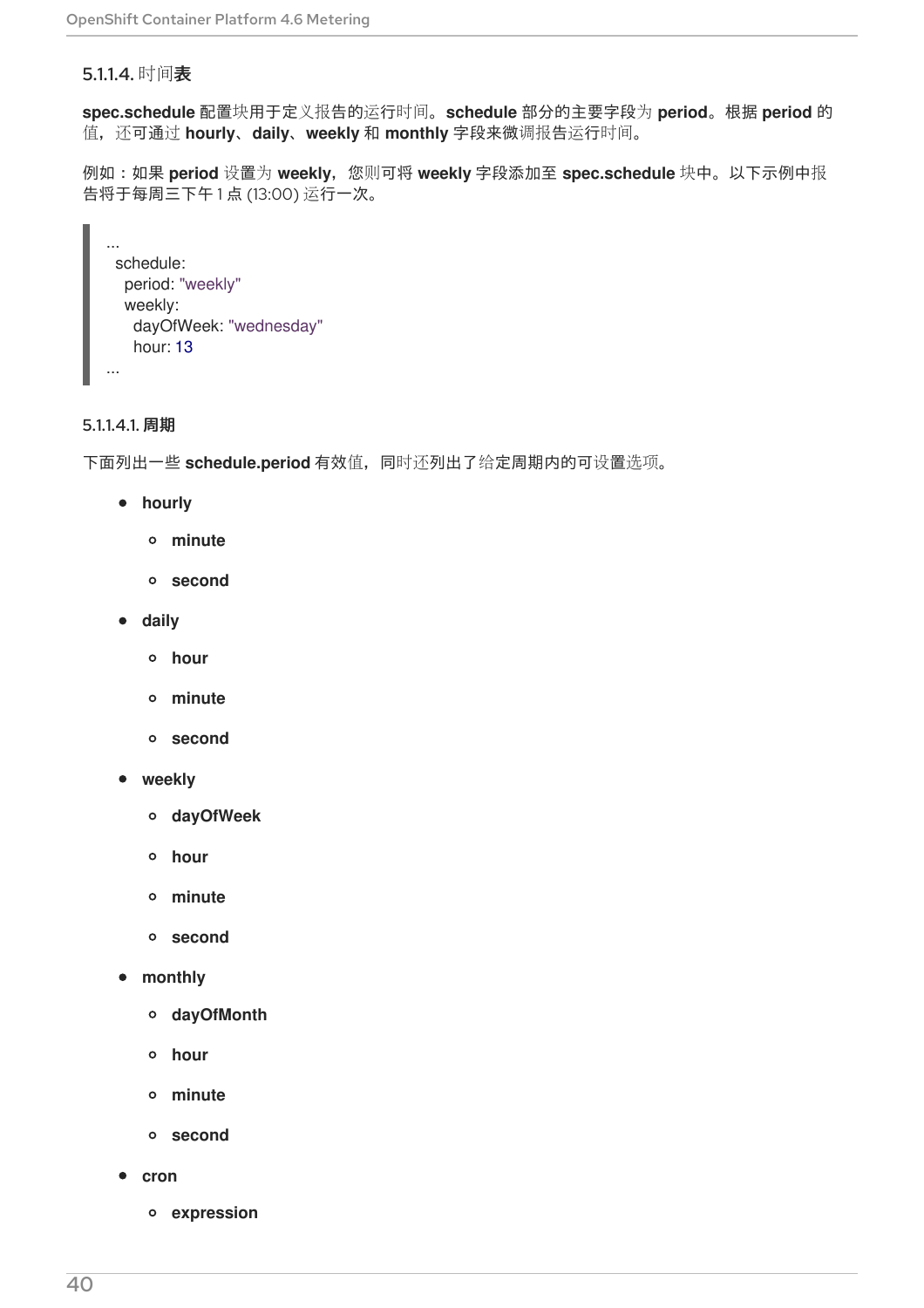一般来说,**hour**、**minute**、**second** 字段控制报告在一天中的哪个时间运行,如果为按周或按月运行,则 可使用 **dayOfWeek**/**dayOfMonth** 来控制报告在一周或一个月中的哪一天运行。

以上各个字段均设有有效值区间:

- hour 为整数值,介于 0-23 之间。
- **minute** 为整数值,介于 0-59 之间。
- **second** 为整数值, 介于 0-59 之间。
- **Dayofweek** 为字符串值, 应为一周中的某一天 (需要拼写)。
- **dayOfMonth** 为整数值, 介于 1-31 之间。

对于 cron 周期, 只要为正常 cron 表达式即有效:

表达式:**"\*/5 \* \* \* \*"**

#### <span id="page-44-0"></span>5.1.1.5. reportingStart

要根据现有数据运行报告,可将 **spec.reportingStart** 字段设置为 [RFC3339](https://tools.ietf.org/html/rfc3339#section-5.8) 时间戳,以告知报告根据其 **schedule** 从 **reportingStart** 而非当前时间开始运行。



#### 注意

将 **spec.reportingStart** 字段设置为指定时间会导致报告 Operator 在 **reportingStart** 时间 和当前时间之间的调度中为每个间隔运行多个查询。如果周期短于每日,且 reportingStart 在数月之前, 则可能会进行数千次查询。如果未设置 reportingStart, 则 报告将在报告创建后的下一个完整 **reportingPeriod** 内运行。

例如,如果您已收集 2019 年 1 月 1 日的数据,且希望在 **Report** 对象中包含这些数据,则可使用以下值创 建报告:

apiVersion: metering.openshift.io/v1 kind: Report metadata: name: pod-cpu-request-hourly spec: query: "pod-cpu-request" schedule: period: "hourly" reportingStart: "2019-01-01T00:00:00Z"

#### <span id="page-44-1"></span>5.1.1.6. reportingEnd

要将报告配置为仅运行至指定时间,您可将 **spec.reportingEnd** 字段设置为 [RFC3339](https://tools.ietf.org/html/rfc3339#section-5.8) 时间戳。此字段值 将导致报告生成从开始时间至 **reportingEnd** 周期的数据报告后随即按时间表停止运行。

因为调度很可能与 **reportingEnd** 不一致,所以调度中的最后周期将被缩短至指定的 **reportingEnd** 时 间。如果未设置,则报告将会一直运行,或直到报告设置了 **reportingEnd**。

例如,为 7 月创建每周运行一次的报告, 使用以下命令:

apiVersion: metering.openshift.io/v1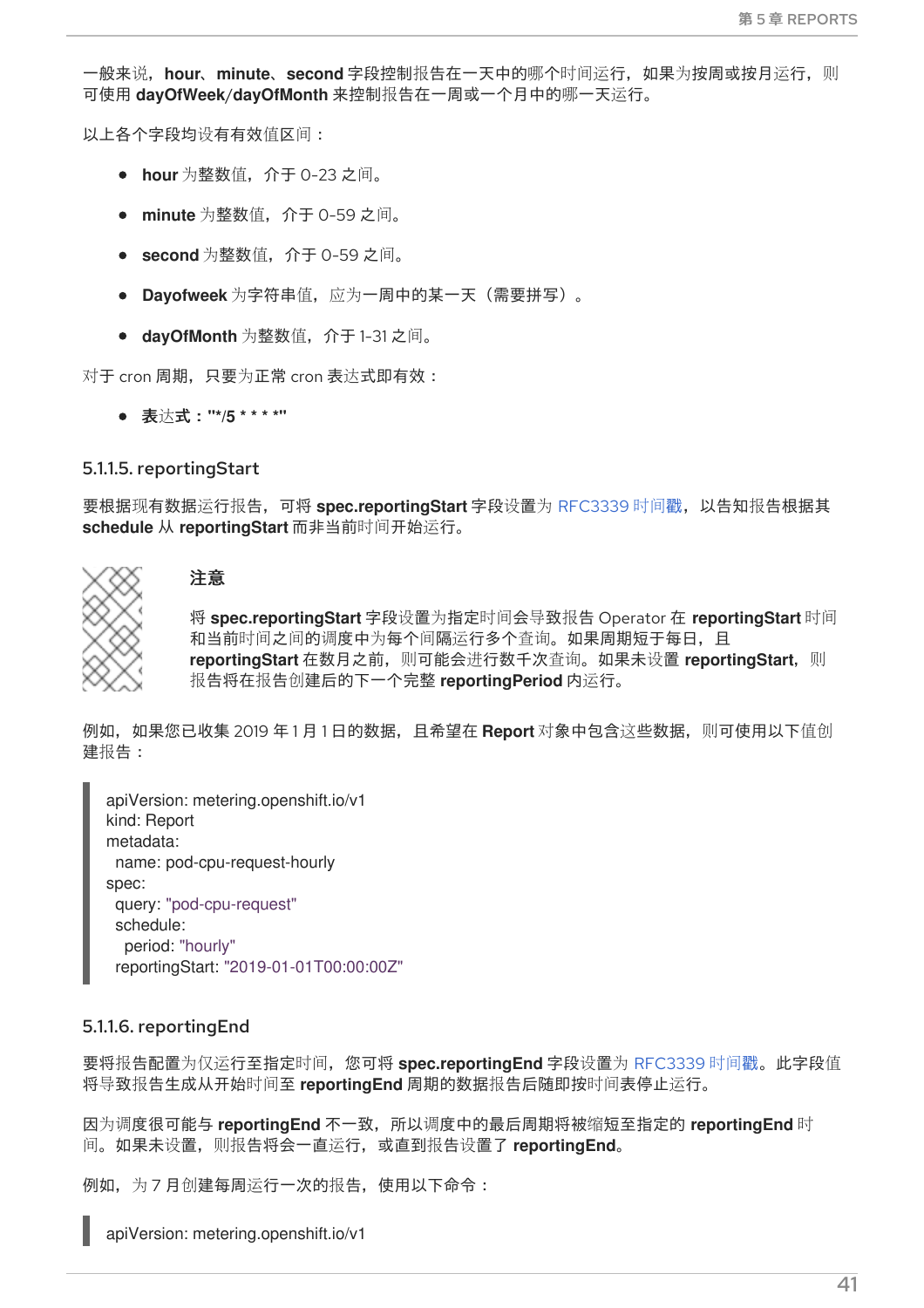kind: Report metadata: name: pod-cpu-request-hourly spec: query: "pod-cpu-request" schedule: period: "weekly" reportingStart: "2019-07-01T00:00:00Z" reportingEnd: "2019-07-31T00:00:00Z"

### <span id="page-45-0"></span>5.1.1.7. 过期

添加 **expiration** 字段,以在调度的 metering 报告上设置保留周期。您可以通过设置 **expiration** 持续时间 值来避免手动删除报告。报告保留周期等于 **Report** 对象 **creationDate** 再加上 **expiration** 持续时间。如 果没有其他报告或报告查询取决于报告过期,则报告会在保留周期结束时从集群中删除。从集群中删除报 告可能需要几分钟。



### 注意

对于汇总报告,不建议设置 **expiration** 字段。如果报告由其他报告或报告查询依赖,则不 会在保留周期结束时删除报告。您可以在 debug 级别查看 **report-operator** 日志,以了解 与报告保留决定相关的时间输出。

例如,以下调度的报告会在报告的 **creationDate** 设置时间的 30 分钟后删除:

```
apiVersion: metering.openshift.io/v1
kind: Report
metadata:
name: pod-cpu-request-hourly
spec:
query: "pod-cpu-request"
 schedule:
  period: "weekly"
 reportingStart: "2020-09-01T00:00:00Z"
 expiration: "30m" 1
```
**expiration** 可用的时间单位是 **ns**、**us**(或 **µs**)、**ms**、**s**、**m** 和 **h**。



[1](#page-45-2)

### <span id="page-45-2"></span>注意

**Report** 对象的 **expiration** 保留周期不完全精确,它是按几分钟而不是几纳秒的来工作 的。

### <span id="page-45-1"></span>5.1.1.8. runImmediately

当 **runImmediately** 设置为 **true**时,报告将立即运行。这个行为可确保立即处理报告并将报告放入队列, 而无需额外的调度参数。



### 注意

当将 **runImmediately** 设为 **true** 时,您必须设置 **reportingEnd** 和 **reportingStart** 值。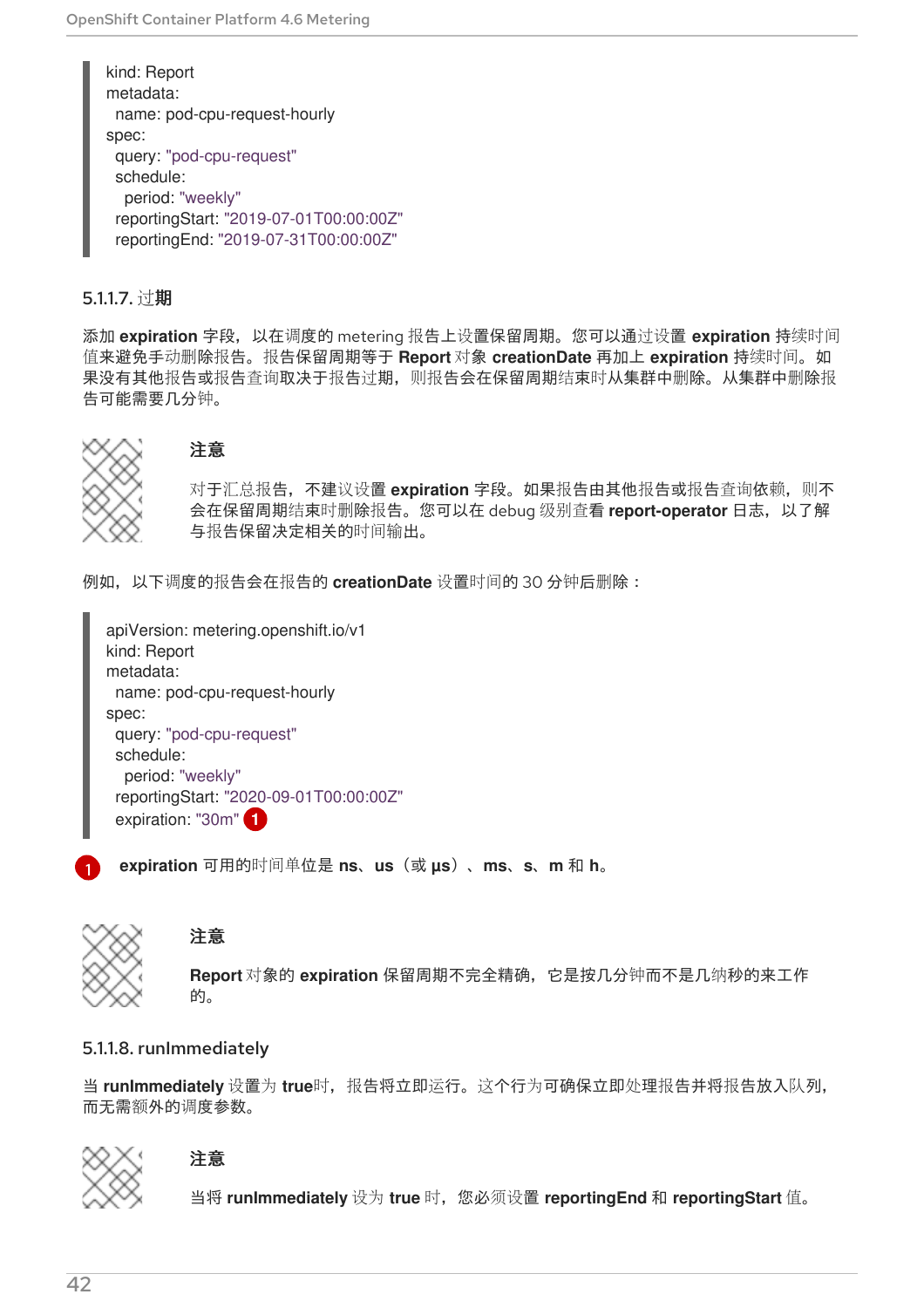<span id="page-46-0"></span>5.1.1.9. 输入

[1](#page-46-2)

**Report** 对象的 **spec.inputs** 字段可用于覆盖或设置 **ReportQuery** 资源的 **spec.inputs** 字段中定义的值。

**spec.inputs** 是一个名称值对列表:

<span id="page-46-2"></span>spec: inputs: - name: "NamespaceCPUUsageReportName" **1** value: "namespace-cpu-usage-hourly" **2**

<span id="page-46-3"></span>**name** 输入值必须存在于 ReportQuery 的 **inputs** 列表中。

[2](#page-46-3) **Value** 输入值必须为正确的输入 **type**。

### <span id="page-46-1"></span>5.1.1.10. 卷起 (roll-up) 报告

报告数据存储在数据库中,与指标数据非常相似,因此可用于聚合或汇总报告。卷起报告的一个简单用例 是将生成报告所需时间分散到更长时间内。这与通过每月的报告来查询和添加整个月的所有数据。例如, 任务可以被分成每日报告,每个报告大约有 1/30 的数据。

自定义汇总报告需要自定义报告查询。**ReportQuery** 资源模板处理器提供了一个 **reportTableName** 功 能,它可从 **Report** 对象的 **metadata.name** 中获取必要表名称。

下面是内置查询中的一个片段:

#### pod-cpu.yaml

spec:

... inputs:

- name: ReportingStart
- type: time
- name: ReportingEnd
- type: time
- name: NamespaceCPUUsageReportName type: Report
- name: PodCpuUsageRawDataSourceName type: ReportDataSource default: pod-cpu-usage-raw
- 

...

...

query: |

...

{|- if .Report.Inputs.NamespaceCPUUsageReportName |}

namespace,

sum(pod usage cpu core seconds) as pod usage cpu core seconds

FROM {| .Report.Inputs.NamespaceCPUUsageReportName | reportTableName |}

### **aggregated-report.yaml** roll-up 报告示例

spec: query: "namespace-cpu-usage"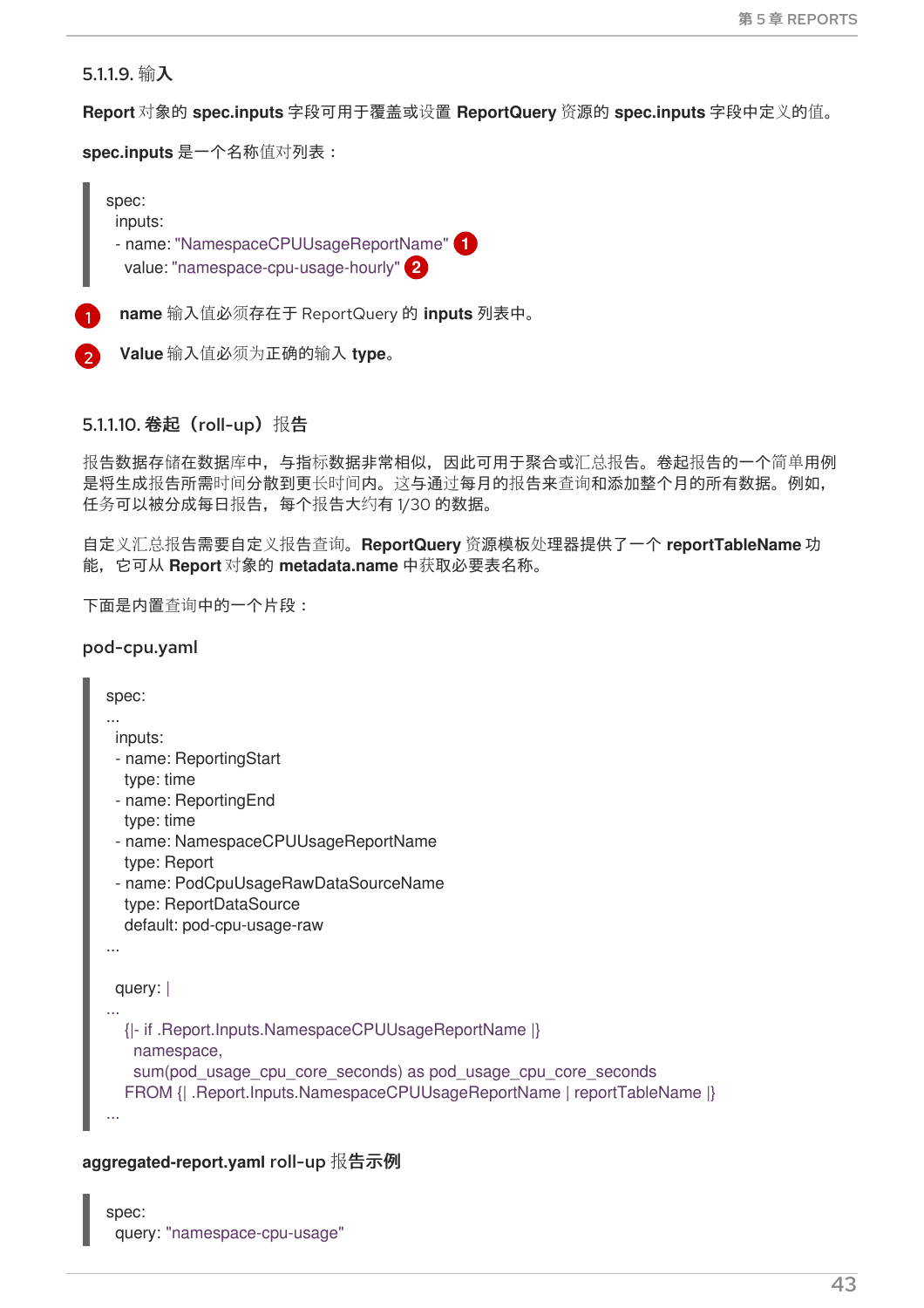inputs: - name: "NamespaceCPUUsageReportName" value: "namespace-cpu-usage-hourly"

<span id="page-47-0"></span>5.1.1.10.1. 报告状态

已调度报告的执行可通过其状态字段进行跟踪。报告准备过程中出现的任何错误均会记录在此处。

**Report** 对象的 **status** 字段目前包含两个字段:

- **conditions**:是一个状况列表,每个状况均包含 **type**、**status**、**reason** 和 **message** 字段。状 况中 **type** 字段的可能值包括 **Running** 和 **Failure**,表明已调度报告的当前状态。**reason** 字段揭 示其 **condition** 处于当前状态的原因,**status** 值可为 **true**、**false** 或 **unknown**。**message** 字段 提供一条人类可读信息,揭示该状况处于当前状态的原因。有关 **reason** 值的详细信息,请参阅 **[pkg/apis/metering/v1/util/report\\_util.go](https://github.com/operator-framework/operator-metering/blob/master/pkg/apis/metering/v1/util/report_util.go#L10)**。
- **lastReportTime**:指定 Metering 最后一次收集数据的时间。

# <span id="page-47-1"></span>5.2. 存储位置



### 重要

Metering 是一个已弃用的功能。弃用的功能仍然包含在 OpenShift Container Platform 中,并将继续被支持。但是,这个功能会在以后的发行版本中被删除,且不建议在新的部 署中使用。

有关 OpenShift Container Platform 中已弃用或删除的主要功能的最新列表,请参阅 OpenShift Container Platform 发行注记中*已弃用和删除的功能*部分。

**StorageLocation** 自定义资源配置 Reporting Operator 存储数据的位置。其中包括从 Prometheus 收集 的数据,以及通过生成 **Report** 自定义资源所产生的结果。

如果您要在多个位置 (如多个 S3 存储桶或 S3 和 HDFS) 存储数据, 或者需要访问并非由 metering 在 Hive 和 Presto 中创建的数据库,您只需配置 StorageLocation 自定义资源。对于大多数用户来说,这不 是必须的。有关配置 [metering](https://access.redhat.com/documentation/en-us/openshift_container_platform/4.6/html-single/metering/#metering-about-configuring) 的文档足以配置所有必要存储组件。

### <span id="page-47-2"></span>5.2.1. 存储位置示例

以下示例显示了内置的本地存储选项,并配置为使用 Hive。默认情况下,数据存储在 Hive 配置为使用存 储的位置,如 HDFS、S3 或 **ReadWriteMany** 持久性卷声明(PVC)。

### 本地存储示例

<span id="page-47-5"></span><span id="page-47-4"></span><span id="page-47-3"></span>

| apiVersion: metering.openshift.io/v1<br>kind: StorageLocation |
|---------------------------------------------------------------|
| metadata:                                                     |
| name: hive                                                    |
| labels:                                                       |
| operator-metering: "true"                                     |
| spec:                                                         |
| hive: $\bigcap$                                               |
| databaseName: metering 2                                      |
| unmanagedDatabase: false 3                                    |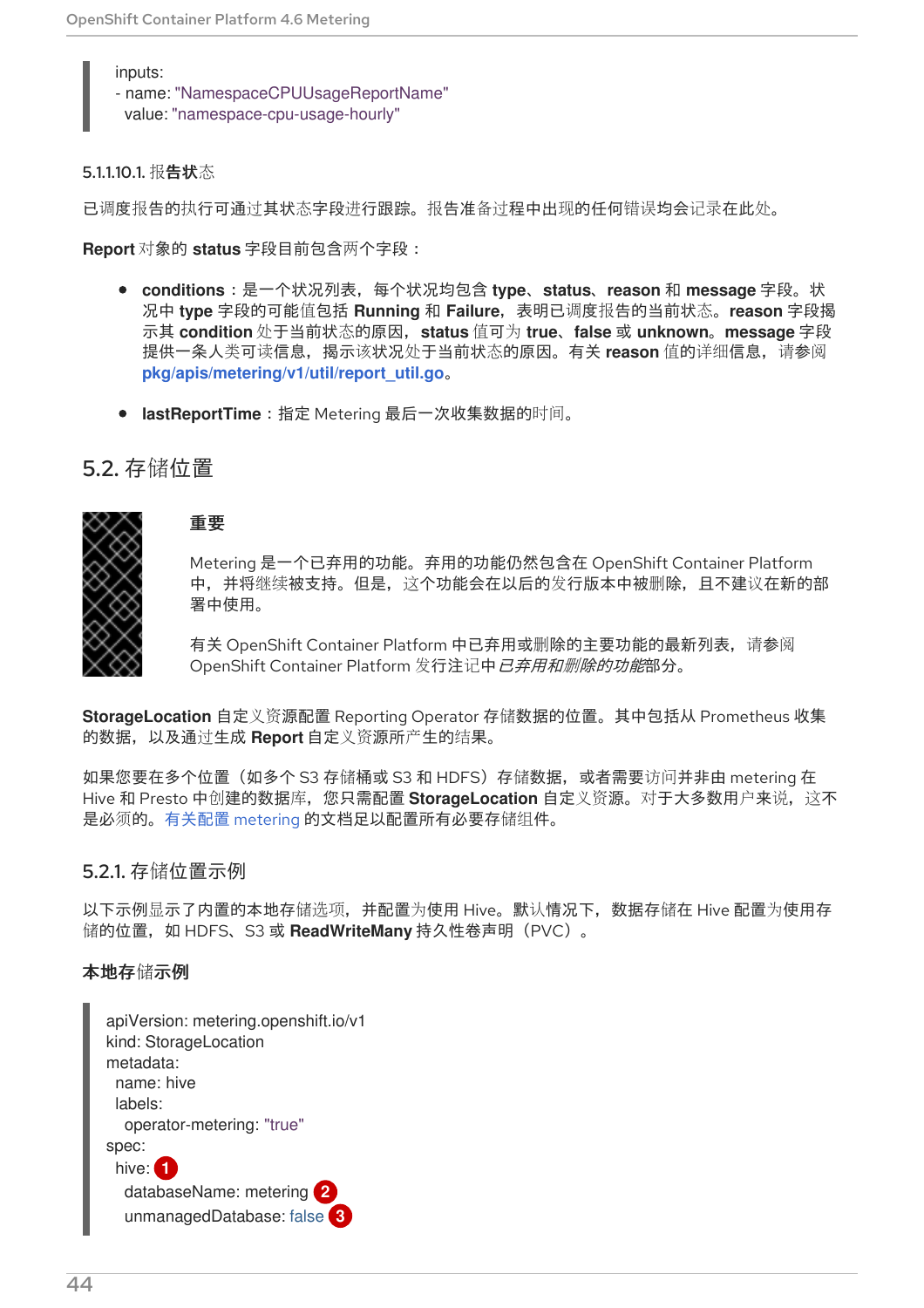[1](#page-47-3) 如果存在 **hive** 部分,则 StorageLocation 资源将配置为通过使用 Hive 服务器创建表来存储数据至 Presto 中。只有 **databaseName** 和 **unmanagedDatabase** 是必填字段。

[2](#page-47-4) Hive 中数据库的名称。

[3](#page-47-5) 如果为 **true**,则 **StorageLocation** 资源不会被主动管理,Hive 中预期已存在 **databaseName**。如 果为 **false**,则 Reporting Operator 将在 Hive 中创建数据库。

以下示例将 AWS S3 存储桶用于存储。在构造要使用的路径时,前缀会附加至存储桶名称中。

### 远程存储示例

[1](#page-48-1)

apiVersion: metering.openshift.io/v1 kind: StorageLocation metadata: name: example-s3-storage labels: operator-metering: "true" spec: hive: databaseName: example\_s3\_storage unmanagedDatabase: false location: "s3a://bucket-name/path/within/bucket" **1**

<span id="page-48-1"></span>可选:用于数据库的 Presto 和 Hive 的文件系统 URL。可为 **hdfs://** 或 **s3a://** 文件系统 URL。

**hive** 部分还可指定其他一些可选字段:

- **defaultTableProperties**:包含使用 Hive 创建表的配置选项。
- FileFormat:存储在文件系统[中的文件格式。如需](https://cwiki.apache.org/confluence/display/Hive/LanguageManual+DDL#LanguageManualDDL-StorageFormatsStorageFormatsRowFormat,StorageFormat,andSerDe)选项列表和更多详情,请参阅文件存储格式 Hive 文档。
- rowFormat: 控制 Hive [行格式](https://cwiki.apache.org/confluence/display/Hive/LanguageManual+DDL#LanguageManualDDL-RowFormats&SerDe)。该[字段控制行的序列化和反序列化方式。更多](https://cwiki.apache.org/confluence/display/Hive/LanguageManual+DDL#LanguageManualDDL-RowFormats&SerDe)详情请参阅行格 式和 SerDe Hive 文档。

### <span id="page-48-0"></span>5.2.2. 默认存储位置

如果存在 **storagelocation.metering.openshift.io/is-default** 注解,且该注解在 **StorageLocation** 资源 上被设置为 true, 则该资源将成为默认存储资源。任何组件在存储配置选项中没有指定存储位置时, 都将 使用默认存储资源。如果多个资源都存在注解,则会记录一个错误,因为 Reporting Operator 无法确定默认值。

### 默认存储示例

```
apiVersion: metering.openshift.io/v1
kind: StorageLocation
metadata:
 name: example-s3-storage
 labels:
  operator-metering: "true"
 annotations:
  storagelocation.metering.openshift.io/is-default: "true"
spec:
```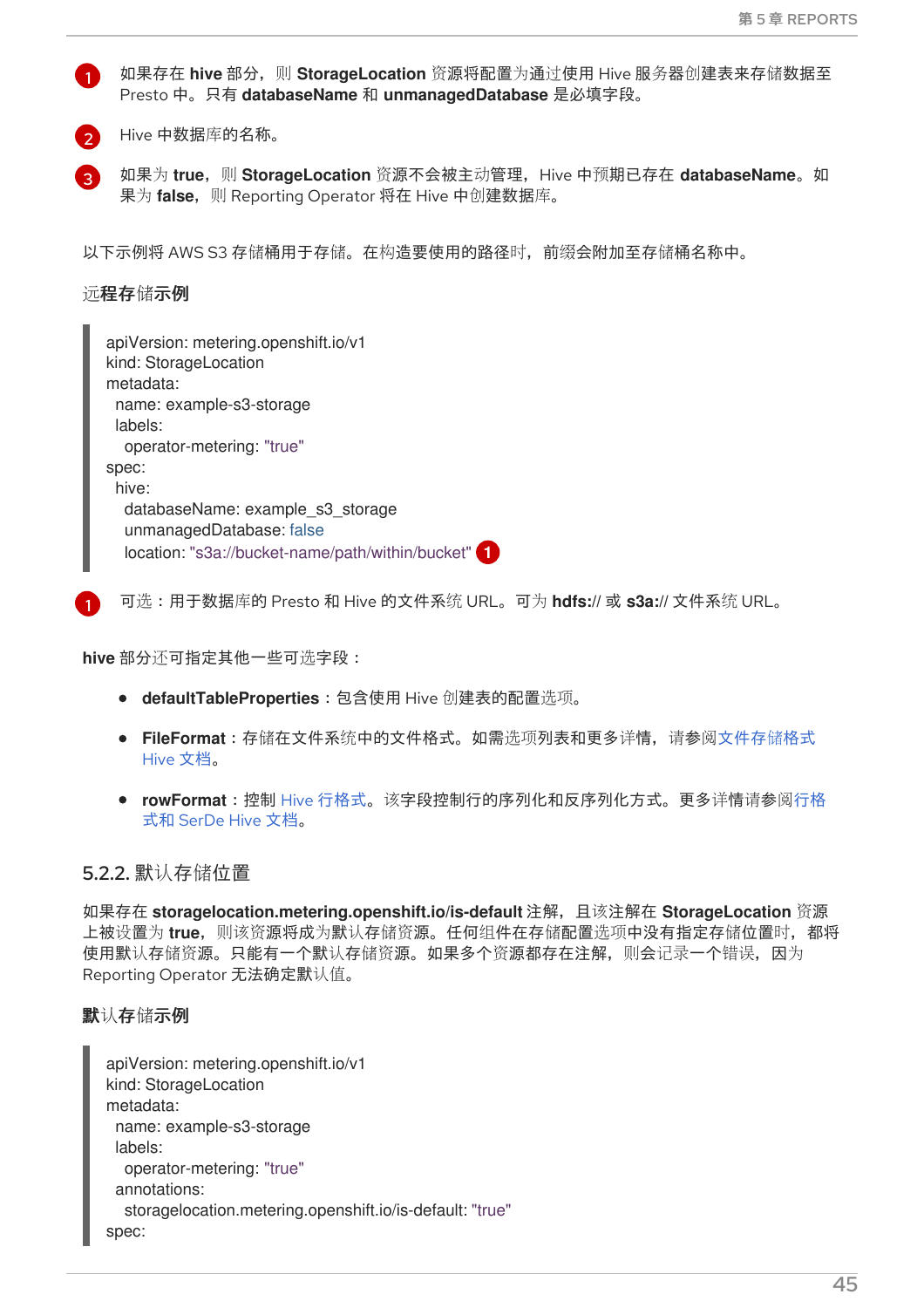hive:

databaseName: example\_s3\_storage unmanagedDatabase: false location: "s3a://bucket-name/path/within/bucket"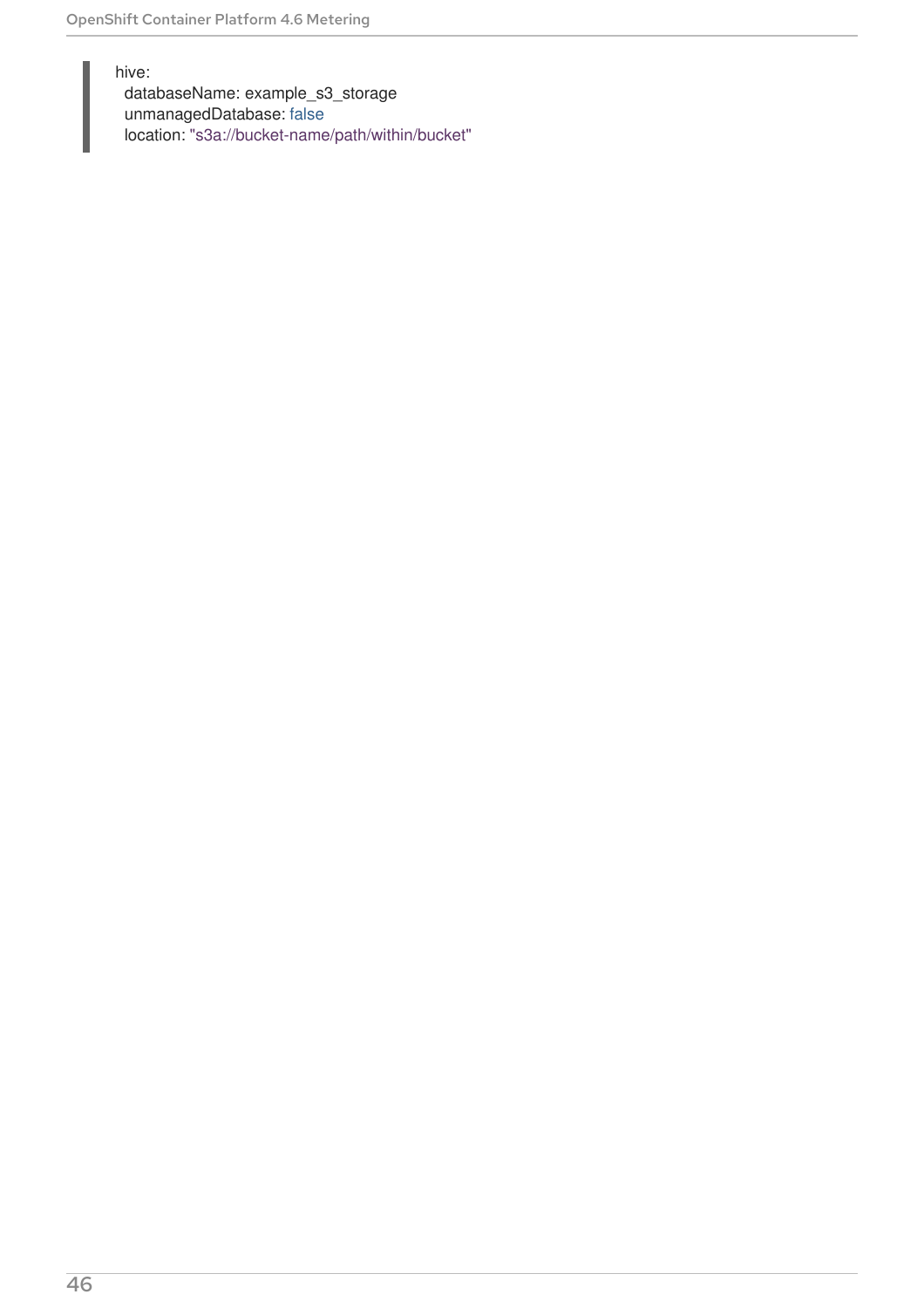# 第 6 章 使用 METERING

<span id="page-50-0"></span>

### 重要

Metering 是一个已弃用的功能。弃用的功能仍然包含在 OpenShift Container Platform 中,并将继续被支持。但是,这个功能会在以后的发行版本中被删除,且不建议在新的部 署中使用。

有关 OpenShift Container Platform 中已弃用或删除的主要功能的最新列表,请参阅 OpenShift Container Platform 发行注记中*已弃用和删除的功能*部分。

# <span id="page-50-1"></span>6.1. 先决条件

- 安装 [Metering](https://access.redhat.com/documentation/en-us/openshift_container_platform/4.6/html-single/metering/#metering-install-operator_installing-metering)
- 查看可为报[告配](https://access.redhat.com/documentation/en-us/openshift_container_platform/4.6/html-single/metering/#metering-about-reports)置的可用选项及其功能的详细信息。

# <span id="page-50-2"></span>6.2. 编写报告

编写报告是一种通过 metering 来处理和分析数据的方法。

要编写报告,必须在 YAML 文件中定义一个 **Report** 资源,指定所需参数,并在 **openshift-metering** 命 名空间中创建报告。

### 先决条件

● 安装 Metering。

### 流程

1. 进入 **openshift-metering** 项目:

\$ oc project openshift-metering

- 2. 创建一个 **Report** 资源作为一个 YAML 文件:
	- a. 使用以下内容创建 YAML 文件:

<span id="page-50-4"></span>

| apiVersion: metering.openshift.io/v1<br>kind: Report<br>metadata: |
|-------------------------------------------------------------------|
| name: namespace-cpu-request-2019 1                                |
| namespace: openshift-metering                                     |
| spec:                                                             |
| reportingStart: '2019-01-01T00:00:00Z'                            |
| reportingEnd: '2019-12-30T23:59:59Z'                              |
| query: namespace-cpu-request 2                                    |
| runImmediately: true <sup>3</sup>                                 |
|                                                                   |

<span id="page-50-5"></span><span id="page-50-3"></span>**query** 指定用于生成报告的 **ReportQuery** 资源。您可根据要报告的内容修改此值。如 需选项列表,请运行 **oc get reportqueries | grep -v raw**。

[1](#page-50-4)

[2](#page-50-3)

使用描述性名称来说明报告对 metadata.name 的作用。一个好的名称描述了查询, 以 及所用时间表或周期。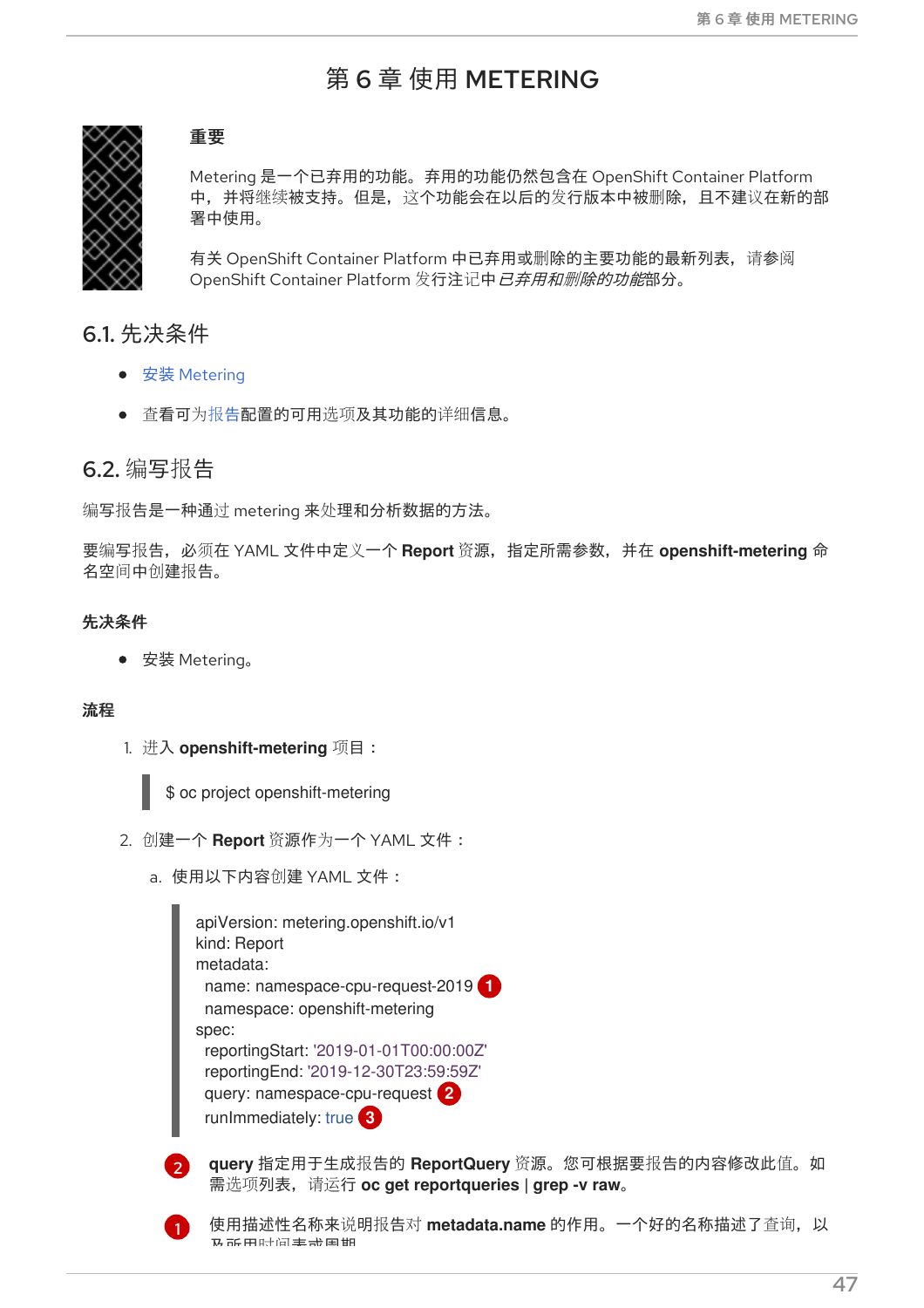及所用时间表或周期。



如果无论有任何可用数据都运行它时,将 **runImmediately** 设置为 **true**;如果要等到 **reportingEnd** 才运行,则设置为 **false**。

b. 运行以下命令来创建 **Report** 资源:



输出示例

report.metering.openshift.io/namespace-cpu-request-2019 created

3. 您可以使用以下命令列出报告及其运行状态:



输出示例

NAME QUERY SCHEDULE RUNNING FAILED LAST REPORT TIME AGE namespace-cpu-request-2019 namespace-cpu-request Finished 2019-12-30T23:59:59Z 26s

# <span id="page-51-0"></span>6.3. 查看报告结果

查看报告结果需要查询报告 API 路由,并使用您的 OpenShift Container Platform 凭证对 API 进行身份验 证。报告可以以 **JSON**、**CSV** 或 **Tabular** 的格式获得。

### 先决条件

- 安装 Metering。
- 要访问报告结果,您需为集群管理员,或需要在 **openshift-metering** 命名空间中被授予 **reportexporter** 角色的访问权限。

### 流程

1. 进入 **openshift-metering** 项目:



2. 查询报告 API,获取结果:

п

a. 为 metering **reporting-api** 路由创建变量, 然后获取路由:

\$ meteringRoute="\$(oc get routes metering -o jsonpath='{.spec.host}')"

\$ echo "\$meteringRoute"

b. 获取请求中会用到的当前用户的令牌: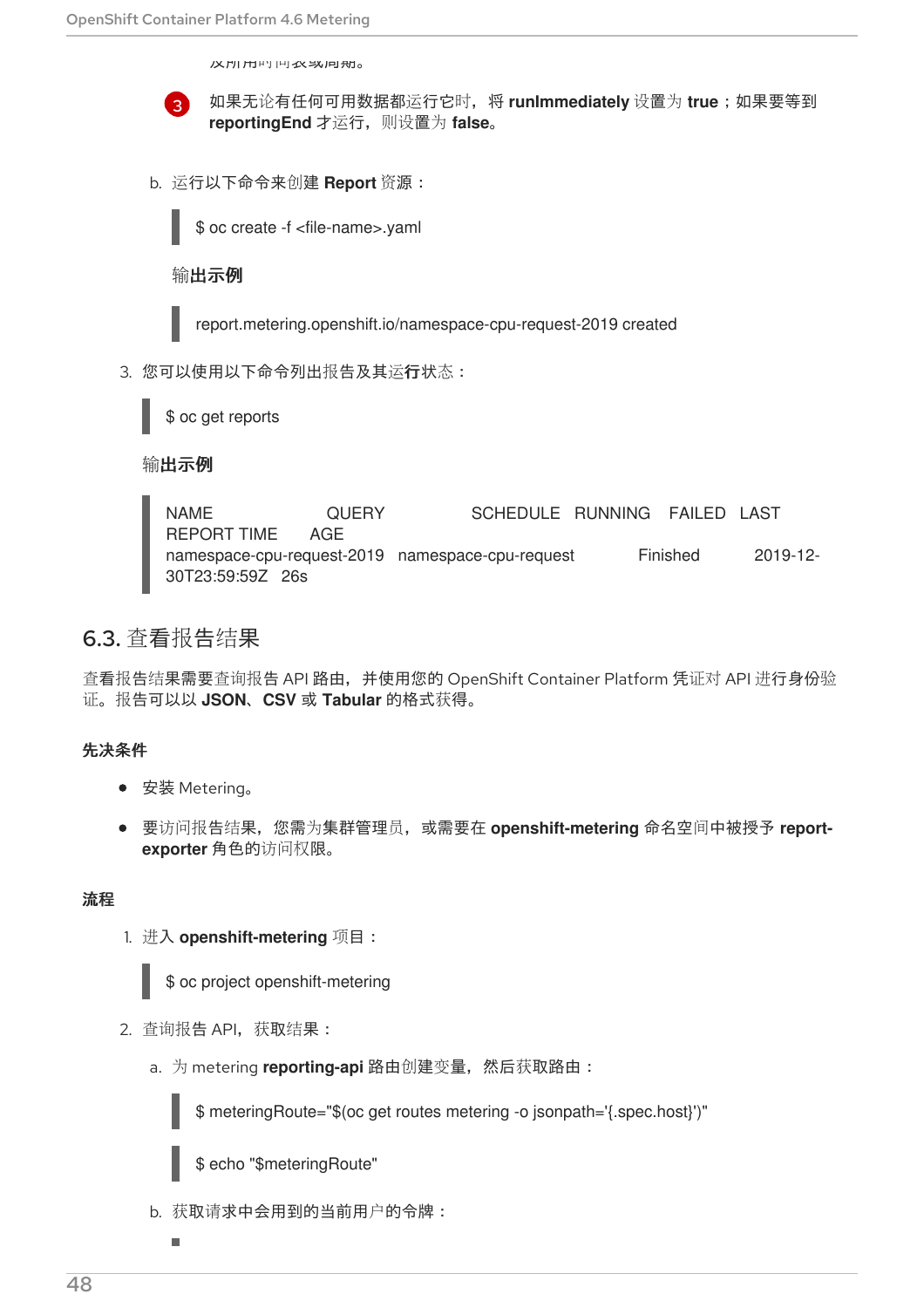\$ token="\$(oc whoami -t)"

c. 将 **reportName** 设置为您所创建报告的名称。

\$ reportName=namespace-cpu-request-2019

d. 将 **reportFormat** 设置为 **csv**、**json** 或 **tabular**,以指定 API 响应的输出格式:

\$ reportFormat=csv

e. 要获取结果,请使用 **curl** 向报告 API 发出请求,请求获取您的报告:

\$ curl --insecure -H "Authorization: Bearer \${token}" "https://\${meteringRoute}/api/v1/reports/get? name=\${reportName}&namespace=openshift-metering&format=\$reportFormat"

#### 带有 **reportName=namespace-cpu-request-2019** 和 **reportFormat=csv** 的输出示例

period\_start,period\_end,namespace,pod\_request\_cpu\_core\_seconds 2019-01-01 00:00:00 +0000 UTC,2019-12-30 23:59:59 +0000 UTC,openshiftapiserver,11745.000000 2019-01-01 00:00:00 +0000 UTC,2019-12-30 23:59:59 +0000 UTC,openshift-apiserveroperator,261.000000 2019-01-01 00:00:00 +0000 UTC,2019-12-30 23:59:59 +0000 UTC,openshiftauthentication,522.000000 2019-01-01 00:00:00 +0000 UTC,2019-12-30 23:59:59 +0000 UTC,openshiftauthentication-operator,261.000000 2019-01-01 00:00:00 +0000 UTC,2019-12-30 23:59:59 +0000 UTC,openshift-cloudcredential-operator,261.000000 2019-01-01 00:00:00 +0000 UTC,2019-12-30 23:59:59 +0000 UTC,openshift-clustermachine-approver,261.000000 2019-01-01 00:00:00 +0000 UTC,2019-12-30 23:59:59 +0000 UTC,openshift-clusternode-tuning-operator,3385.800000 2019-01-01 00:00:00 +0000 UTC,2019-12-30 23:59:59 +0000 UTC,openshift-clustersamples-operator,261.000000 2019-01-01 00:00:00 +0000 UTC,2019-12-30 23:59:59 +0000 UTC,openshift-clusterversion,522.000000 2019-01-01 00:00:00 +0000 UTC,2019-12-30 23:59:59 +0000 UTC,openshiftconsole,522.000000 2019-01-01 00:00:00 +0000 UTC,2019-12-30 23:59:59 +0000 UTC,openshift-consoleoperator,261.000000 2019-01-01 00:00:00 +0000 UTC,2019-12-30 23:59:59 +0000 UTC,openshift-controllermanager,7830.000000 2019-01-01 00:00:00 +0000 UTC,2019-12-30 23:59:59 +0000 UTC,openshift-controllermanager-operator,261.000000 2019-01-01 00:00:00 +0000 UTC,2019-12-30 23:59:59 +0000 UTC,openshiftdns,34372.800000 2019-01-01 00:00:00 +0000 UTC,2019-12-30 23:59:59 +0000 UTC,openshift-dnsoperator,261.000000 2019-01-01 00:00:00 +0000 UTC,2019-12-30 23:59:59 +0000 UTC,openshiftetcd,23490.000000 2019-01-01 00:00:00 +0000 UTC,2019-12-30 23:59:59 +0000 UTC,openshift-imageregistry,5993.400000 2019-01-01 00:00:00 +0000 UTC,2019-12-30 23:59:59 +0000 UTC,openshift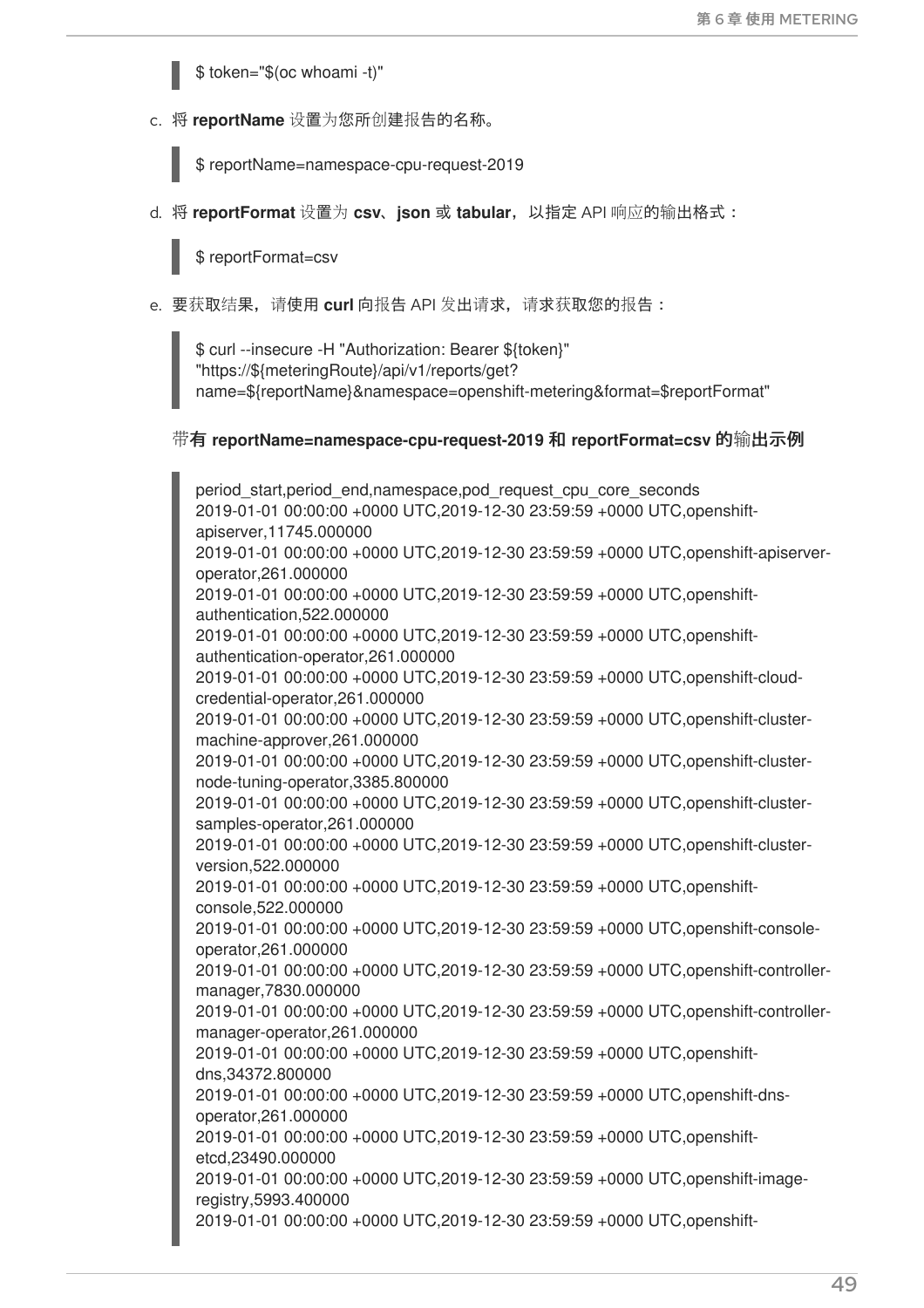ingress,5220.000000 2019-01-01 00:00:00 +0000 UTC,2019-12-30 23:59:59 +0000 UTC,openshift-ingressoperator,261.000000 2019-01-01 00:00:00 +0000 UTC,2019-12-30 23:59:59 +0000 UTC,openshift-kubeapiserver,12528.000000 2019-01-01 00:00:00 +0000 UTC,2019-12-30 23:59:59 +0000 UTC,openshift-kubeapiserver-operator,261.000000 2019-01-01 00:00:00 +0000 UTC,2019-12-30 23:59:59 +0000 UTC,openshift-kubecontroller-manager,8613.000000 2019-01-01 00:00:00 +0000 UTC,2019-12-30 23:59:59 +0000 UTC,openshift-kubecontroller-manager-operator,261.000000 2019-01-01 00:00:00 +0000 UTC,2019-12-30 23:59:59 +0000 UTC,openshift-machineapi,1305.000000 2019-01-01 00:00:00 +0000 UTC,2019-12-30 23:59:59 +0000 UTC,openshift-machineconfig-operator,9637.800000 2019-01-01 00:00:00 +0000 UTC,2019-12-30 23:59:59 +0000 UTC,openshiftmetering,19575.000000 2019-01-01 00:00:00 +0000 UTC,2019-12-30 23:59:59 +0000 UTC,openshiftmonitoring,6256.800000 2019-01-01 00:00:00 +0000 UTC,2019-12-30 23:59:59 +0000 UTC,openshift-networkoperator,261.000000 2019-01-01 00:00:00 +0000 UTC,2019-12-30 23:59:59 +0000 UTC,openshiftsdn,94503.000000 2019-01-01 00:00:00 +0000 UTC,2019-12-30 23:59:59 +0000 UTC,openshift-serviceca,783.000000 2019-01-01 00:00:00 +0000 UTC,2019-12-30 23:59:59 +0000 UTC,openshift-service-caoperator,261.000000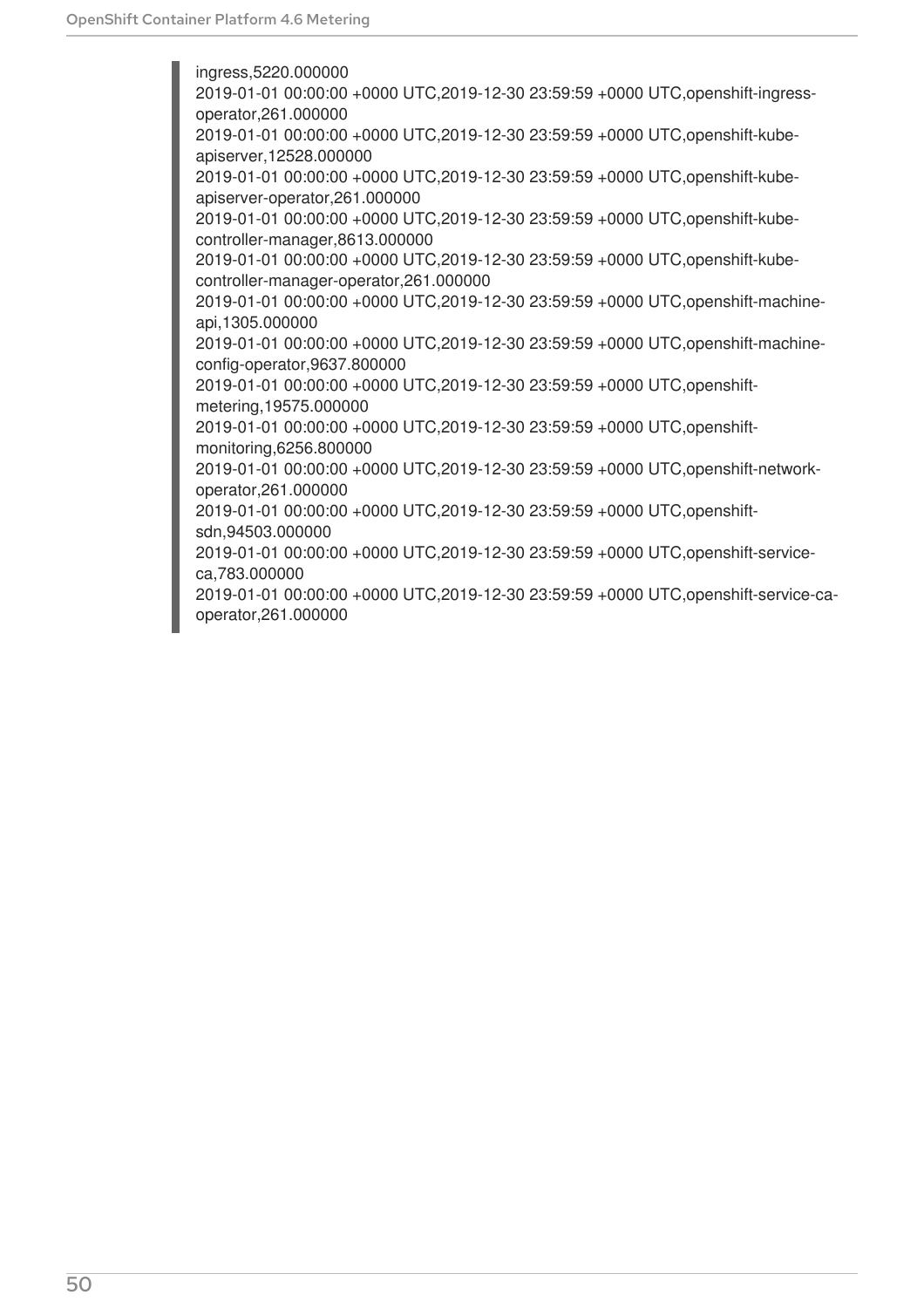# 第 7 章 METERING 使用示例

<span id="page-54-0"></span>

### 重要

Metering 是一个已弃用的功能。弃用的功能仍然包含在 OpenShift Container Platform 中,并将继续被支持。但是,这个功能会在以后的发行版本中被删除,且不建议在新的部 署中使用。

有关 OpenShift Container Platform 中已弃用或删除的主要功能的最新列表,请参阅 OpenShift Container Platform 发行注记中*已弃用和删除的功能*部分。

使用以下示例报告开始衡量集群的容量、使用量和利用率。这些示例提供了 metering 提供的各种报告类 型,以及预定义查询选择。

# <span id="page-54-1"></span>7.1. 先决条件

- 安装 [metering](https://access.redhat.com/documentation/en-us/openshift_container_platform/4.6/html-single/metering/#metering-install-operator_installing-metering)
- 杳看有关编[写和](../metering/metering-using-metering.xml#using-metering)杳看报告的详细信息。

# <span id="page-54-2"></span>7.2. 每小时和每日测量集群容量

以下报告演示了如何每小时和每日测量集群容量。每日报告通过汇总每小时报告的结果来实现。

以下报告会每小时测量集群的 CPU 容量。

### 集群的每小时 CPU 容量示例

| apiVersion: metering.openshift.io/v1 |
|--------------------------------------|
| kind: Report                         |
| metadata:                            |
| name: cluster-cpu-capacity-hourly    |
| spec:                                |
| query: "cluster-cpu-capacity"        |
| schedule:                            |
| period: "hourly" (1)                 |

<span id="page-54-3"></span>[1](#page-54-3) 您可将周期设置为每日,获取每日报告,但对于较大数据集,建议使用每小时报告,然后通过汇总每 小时报告来获取每日报告。

以下报告通过汇总每小时数据来获取每日报告。

### 集群的每日 CPU 容量示例

<span id="page-54-5"></span><span id="page-54-4"></span>apiVersion: metering.openshift.io/v1 kind: Report metadata: name: cluster-cpu-capacity-daily **1** spec: query: "cluster-cpu-capacity" **2** inputs: **3** - name: ClusterCpuCapacityReportName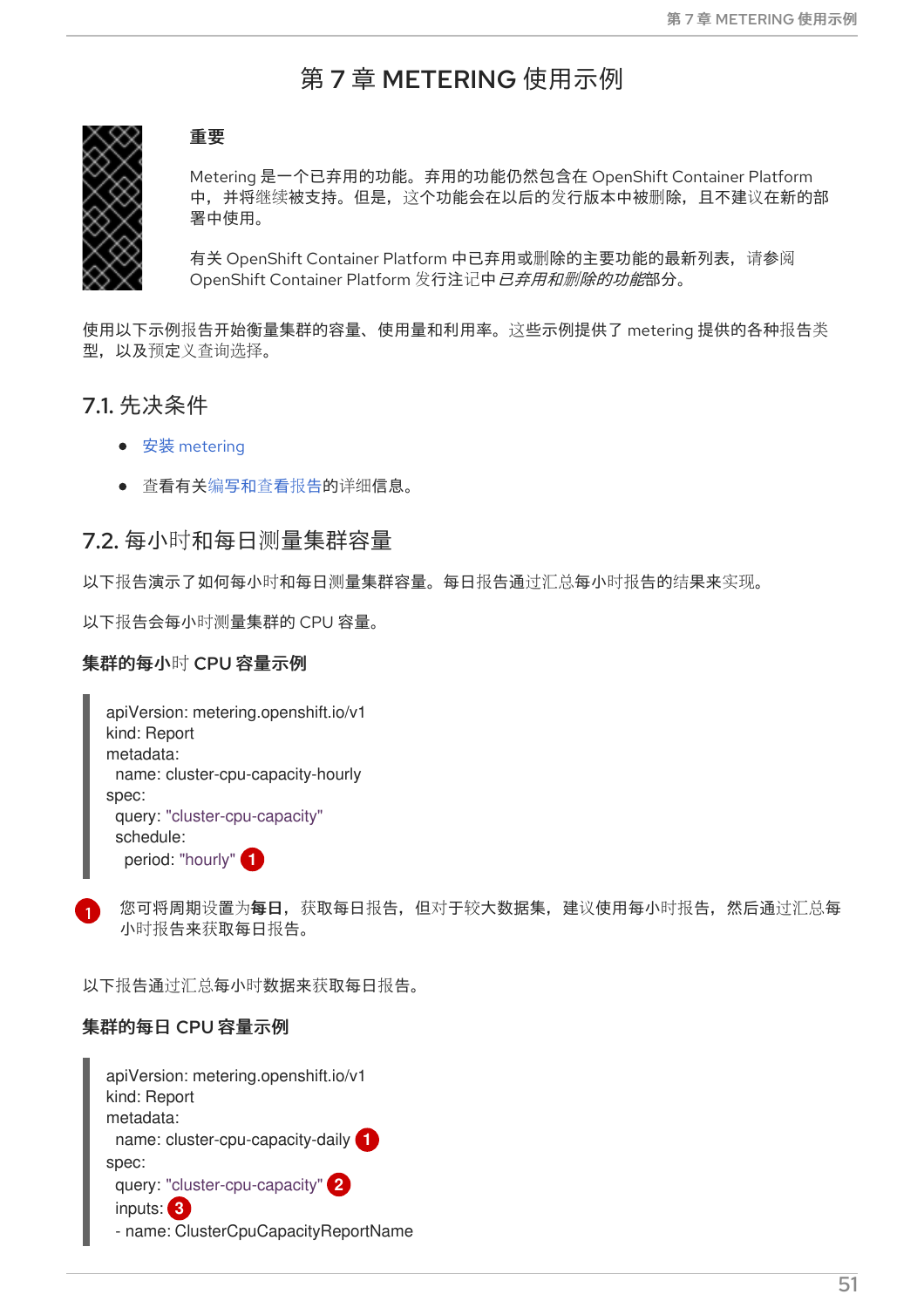<span id="page-55-2"></span>value: cluster-cpu-capacity-hourly schedule: period: "daily"

[1](#page-54-4) 为保持组织有序,如果变更了任何其他值,请务必更改报告的 **name**。

 $\mathcal{D}$ 此外,您还可测量 **cluster-memory-capacity**。记住还要更新相关每小时报告中的查询。

[3](#page-55-2) 在 **inputs** 部分将本报告配置为汇总每小时报告。具体来说,**value: cluster-cpu-capacity-hourly** 代表要汇总的每小时报告的名称。

# <span id="page-55-0"></span>7.3. 通过一次性报告来衡量集群使用量

以下报告从特定的开始日期开始测量集群使用量。这个报告在您保存并应用后仅会运行一次。

### 集群的 CPU 使用量示例

<span id="page-55-4"></span><span id="page-55-3"></span>

| apiVersion: metering.openshift.io/v1     |
|------------------------------------------|
| kind: Report                             |
| metadata:                                |
| name: cluster-cpu-usage-2019 1           |
| spec:                                    |
| reportingStart: '2019-01-01T00:00:00Z' 2 |
| reportingEnd: '2019-12-30T23:59:59Z'     |
| query: cluster-cpu-usage 3               |
| runImmediately: true 4                   |

- <span id="page-55-6"></span><span id="page-55-5"></span>[1](#page-55-3) 为保持组织有序,如果变更了任何其他值,请务必更改报告的 **name**。
- $\mathcal{P}$ 对报告进行配置,以使用自 **reportingStart** 时间至 **reportingEnd** 时间之间的数据。
- [3](#page-55-5) 通过此处调整查询。您还可使用 **cluster-memory-usage** 查询来测量集群使用量。
- [4](#page-55-6) 将报告配置为在保存并应用报告后立即运行。

# <span id="page-55-1"></span>7.4. 使用 CRON 表达式来测量集群利用率

在配置报告周期时还可使用 cron 表达式。以下报告通过查看每个工作日 9am -5pm 的 CPU 利用率来衡量 集群使用量。

### 集群的工作日 CPU 利用率示例

```
apiVersion: metering.openshift.io/v1
kind: Report
metadata:
 name: cluster-cpu-utilization-weekdays 1
spec:
 query: "cluster-cpu-utilization" 2
 schedule:
 period: "cron"
 expression: 0 0 * * 1-5 3
```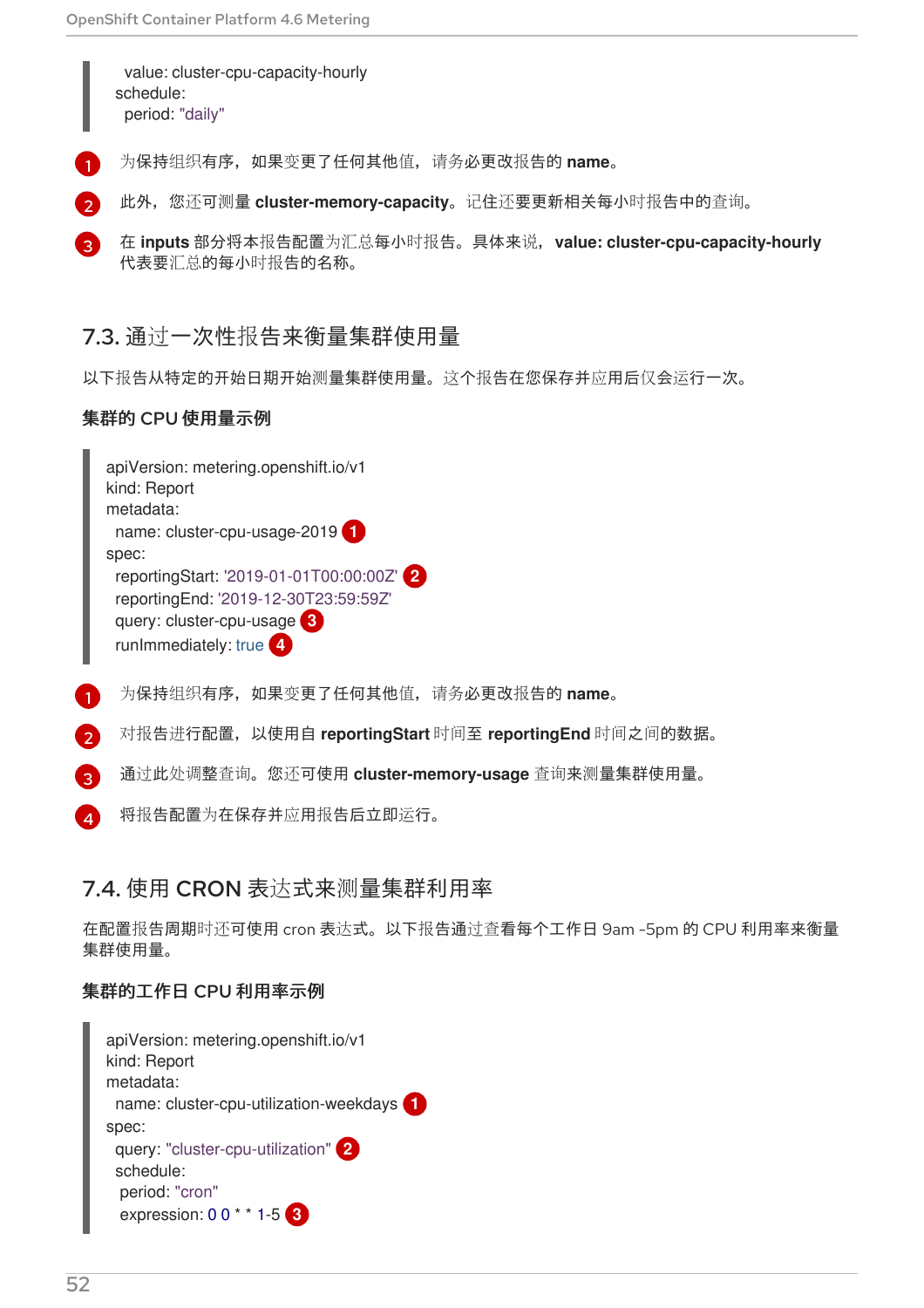- [1](#page-55-7) 为保持组织有序,如果变更了任何其他值,请务必更改报告 **nam**。
- [2](#page-55-8) 通过此处调整查询。您还可通过查询 **cluster-memory-utilization** 来测量集群利用率。
- <mark>[3](#page-55-9)</mark> 对于 cron 周期,只要为正常 cron 表达式即有效: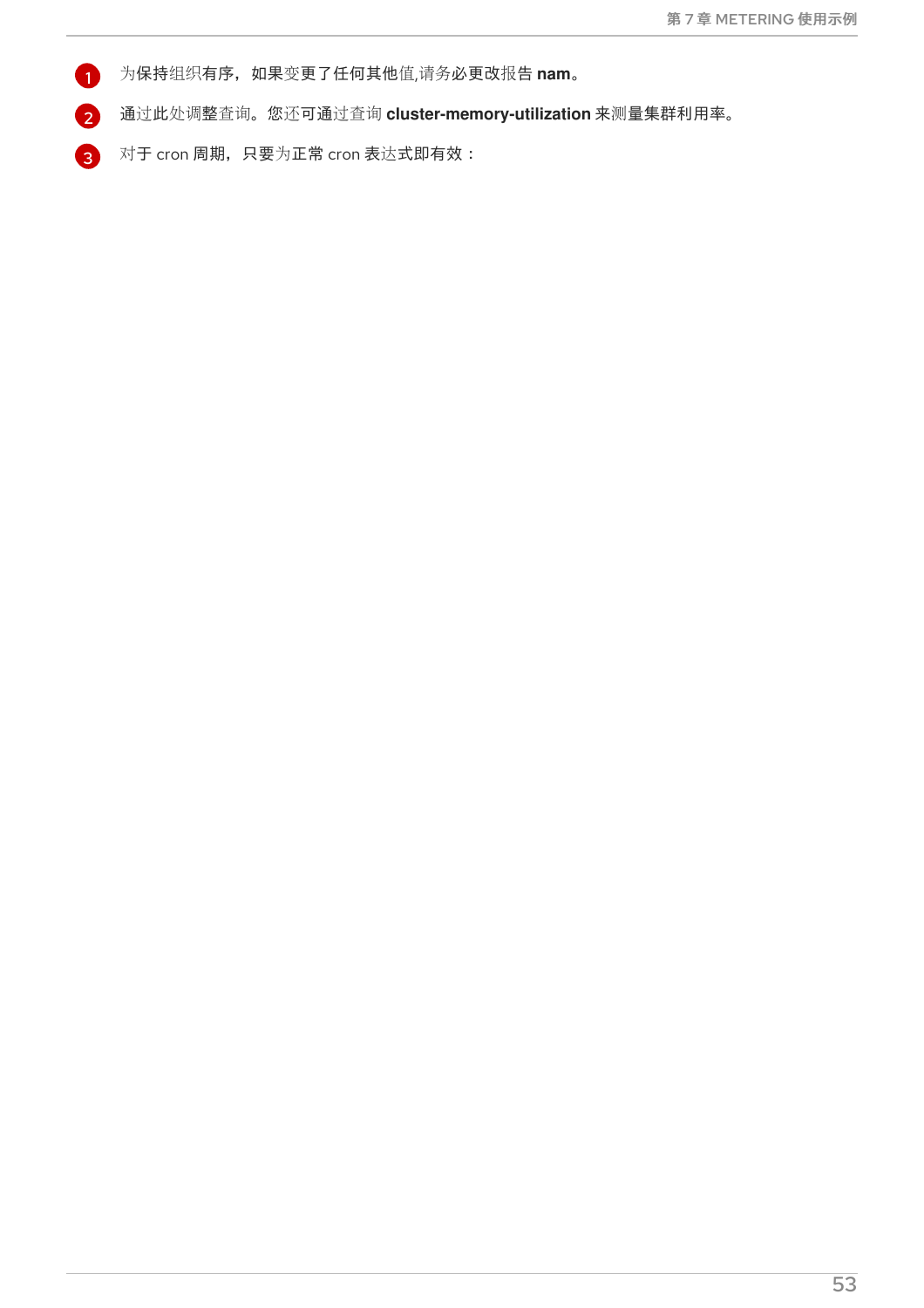# 第 8 章 METERING 故障排除与调试

<span id="page-57-0"></span>

### 重要

Metering 是一个已弃用的功能。弃用的功能仍然包含在 OpenShift Container Platform 中,并将继续被支持。但是,这个功能会在以后的发行版本中被删除,且不建议在新的部 署中使用。

有关 OpenShift Container Platform 中已弃用或删除的主要功能的最新列表,请参阅 OpenShift Container Platform 发行注记中*已弃用和删除的功能*部分。

参考以下部分来协助排除和调试与 metering 相关的问题。

除本部分所述信息外, 还需查看以下主题:

- 安装 metering [的先决条件](https://access.redhat.com/documentation/en-us/openshift_container_platform/4.6/html-single/metering/#metering-install-prerequisites_installing-metering)。
- 关于配置 [metering](https://access.redhat.com/documentation/en-us/openshift_container_platform/4.6/html-single/metering/#metering-about-configuring)

# <span id="page-57-1"></span>8.1. METERING 故障排除

metering 常会遇到 pod 无法启动的问题。Pod 可能会因为缺少资源或其所依赖的资源(如 **StorageClass** 或 Secret 资源)不存在而无法启动。

### <span id="page-57-2"></span>8.1.1. 计算资源不足

安装或运行 metering 时常会遇到计算资源不足的问题。随着集群增长并创建更多报告,Reporting Operator pod 需要更多内存。如果内存用量达到 pod 限制, 集群会认为 pod 内存不足 (OOM), 并以 **OOMKilled** 状态终止它。确保向 metering 分配的资源满足安装先决条件中描述的最低资源要求。



### 注意

Metering Operator 不根据集群中的负载自动扩展 Reporting Operator。因此,Reporting Operator pod 的 CPU 使用量不会随着集群增长而增加。

要确定资源或调[度方面是否存在](https://kubernetes.io/docs/concepts/configuration/manage-compute-resources-container/#troubleshooting)问题,请按照 Kubernetes 文档Managing Compute Resources for Containers 中的故障排除说明操作。

要排除由于缺少计算资源而出现的问题,请在 **openshift-metering** 命名空间中检查以下内容。

### 先决条件

目前处于 **openshift-metering** 命名空间中。运行以下命令来进入 **openshift-metering** 命名空 间:

\$ oc project openshift-metering

### 流程

1. 检查未完成的、显示 **ReportingPeriodUnmetDependencies** 状态的 metering **Report** 资源:

oc get reports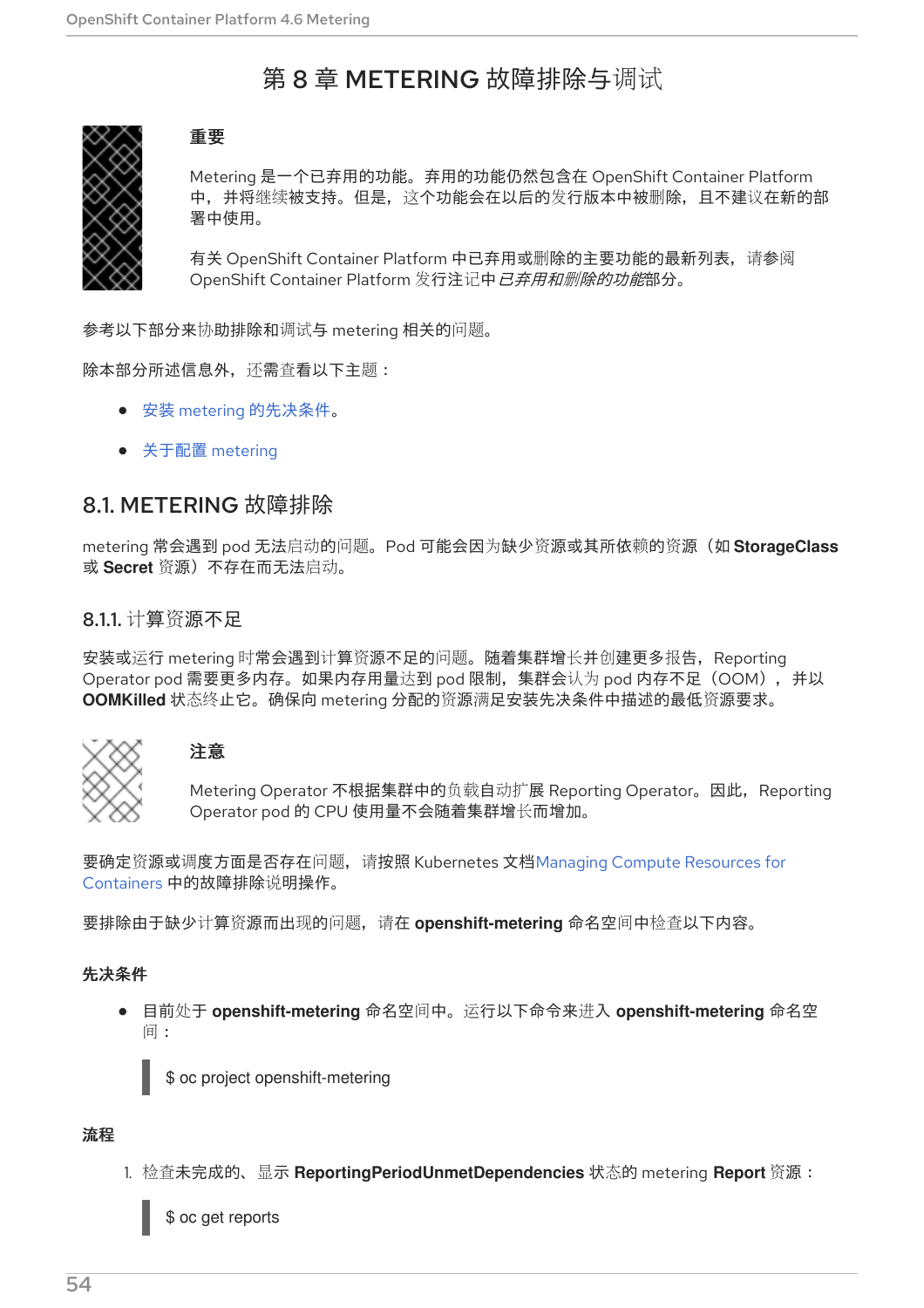### 输出示例

NAME QUERY SCHEDULE RUNNING FAILED LAST REPORT TIME AGE namespace-cpu-utilization-adhoc-10 namespace-cpu-utilization Finished 2020-10-31T00:00:00Z 2m38s namespace-cpu-utilization-adhoc-11 namespace-cpu-utilization ReportingPeriodUnmetDependencies 2m23s namespace-memory-utilization-202010 namespace-memory-utilization ReportingPeriodUnmetDependencies 26s namespace-memory-utilization-202011 namespace-memory-utilization ReportingPeriodUnmetDependencies 14s

2. 检查 **NEWEST METRIC** 小于报告结束日期的 **ReportDataSource** 资源:



### 输出示例

NAME EARLIEST METRIC NEWEST METRIC IMPORT START IMPORT END LAST IMPORT TIME AGE ... node-allocatable-cpu-cores 2020-04-23T09:14:00Z 2020-08-31T10:07:00Z 2020-04-23T09:14:00Z 2020-10-15T17:13:00Z 2020-12-09T12:45:10Z 230d node-allocatable-memory-bytes 2020-04-23T09:14:00Z 2020-08-30T05:19:00Z 2020-04-23T09:14:00Z 2020-10-14T08:01:00Z 2020-12-09T12:45:12Z 230d ...

pod-usage-memory-bytes 2020-04-23T09:14:00Z 2020-08-24T20:25:00Z 2020-04-23T09:14:00Z 2020-10-09T23:31:00Z 2020-12-09T12:45:12Z 230d

3. 检查 **reporting-operator Pod** 资源的健康状态,以检查大量 pod 重启:

\$ oc get pods -l app=reporting-operator

#### 输出示例

NAME READY STATUS RESTARTS AGE reporting-operator-84f7c9b7b6-fr697 2/2 Running 542 8d **1**



<span id="page-58-0"></span>Reporting Operator pod 以更高的率重启。

4. 检查 **reporting-operator Pod** 资源是否有 **OOMKilled** 终止:

\$ oc describe pod/reporting-operator-84f7c9b7b6-fr697

### 输出示例

```
Name: reporting-operator-84f7c9b7b6-fr697
Namespace: openshift-metering
Priority: 0
Node: ip-10-xx-xx-xx.ap-southeast-1.compute.internal/10.xx.xx.xx
...
```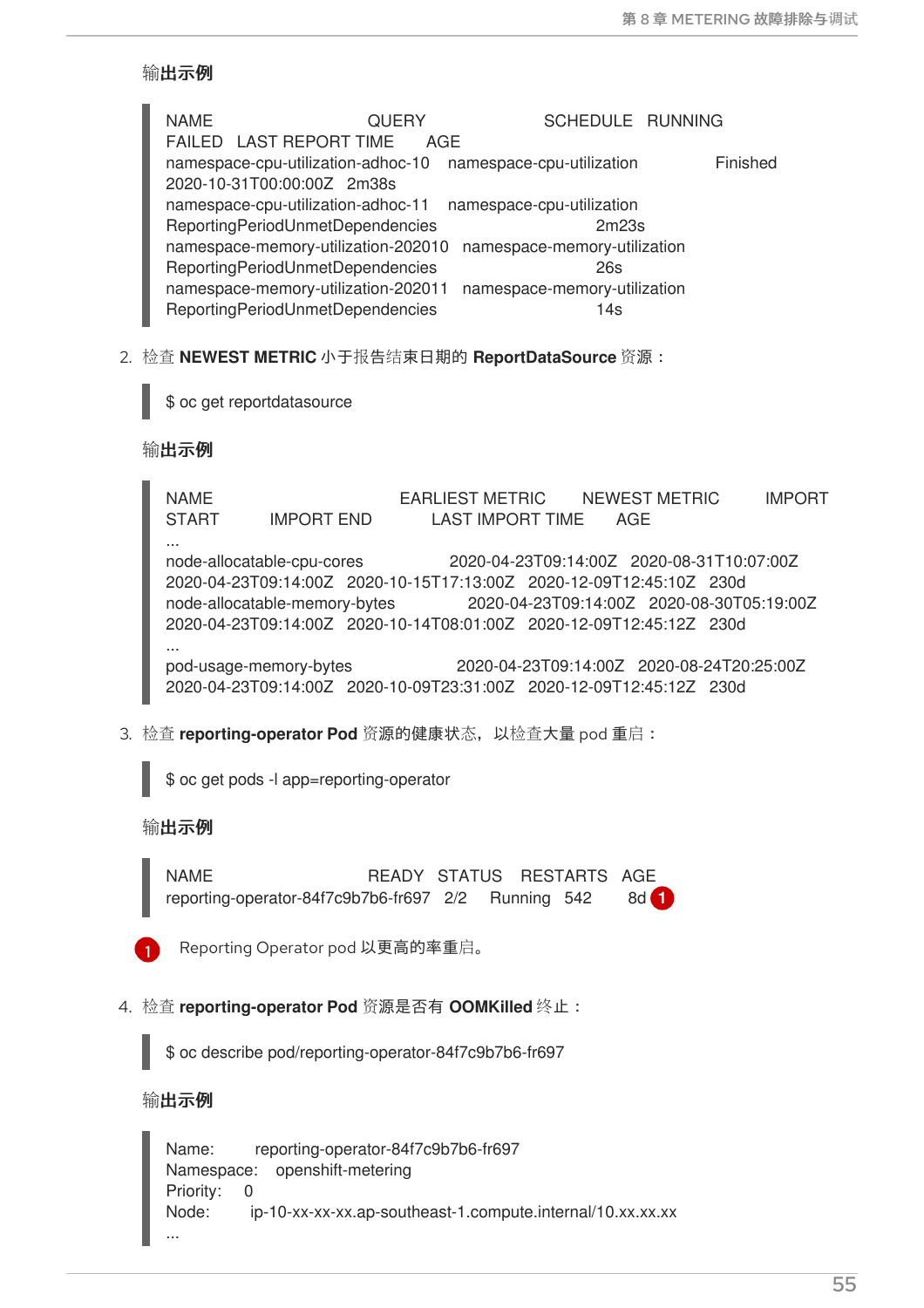<span id="page-59-1"></span>Ports: 8080/TCP, 6060/TCP, 8082/TCP Host Ports: 0/TCP, 0/TCP, 0/TCP State: Running Started: Thu, 03 Dec 2020 20:59:45 +1000 Last State: Terminated Reason: OOMKilled **1** Exit Code: 137 Started: Thu, 03 Dec 2020 20:38:05 +1000 Finished: Thu, 03 Dec 2020 20:59:43 +1000



Reporting Operator pod 因 OOM 终止而终止。

### <span id="page-59-0"></span>增加 reporting-operator pod 内存限制

如果您增加 pod 重启和 OOM 终止事件,您可以检查 Reporting Operator pod 的当前内存限值。增加内 存限值可让 Reporting Operator Pod 更新报告数据源。如有必要,将 **MeteringConfig** 资源中的内存限 值增加到 25% - 50%。

### 流程

1. 检查 **reporting-operator Pod** 资源的当前内存限值:

\$ oc describe pod reporting-operator-67d6f57c56-79mrt

### 输出示例



<span id="page-59-2"></span>Reporting Operator pod 的当前内存限值。

2. 编辑 **MeteringConfig** 资源以更新内存限制:

\$ oc edit meteringconfig/operator-metering

**MeteringConfig** 资源示例

[1](#page-59-2)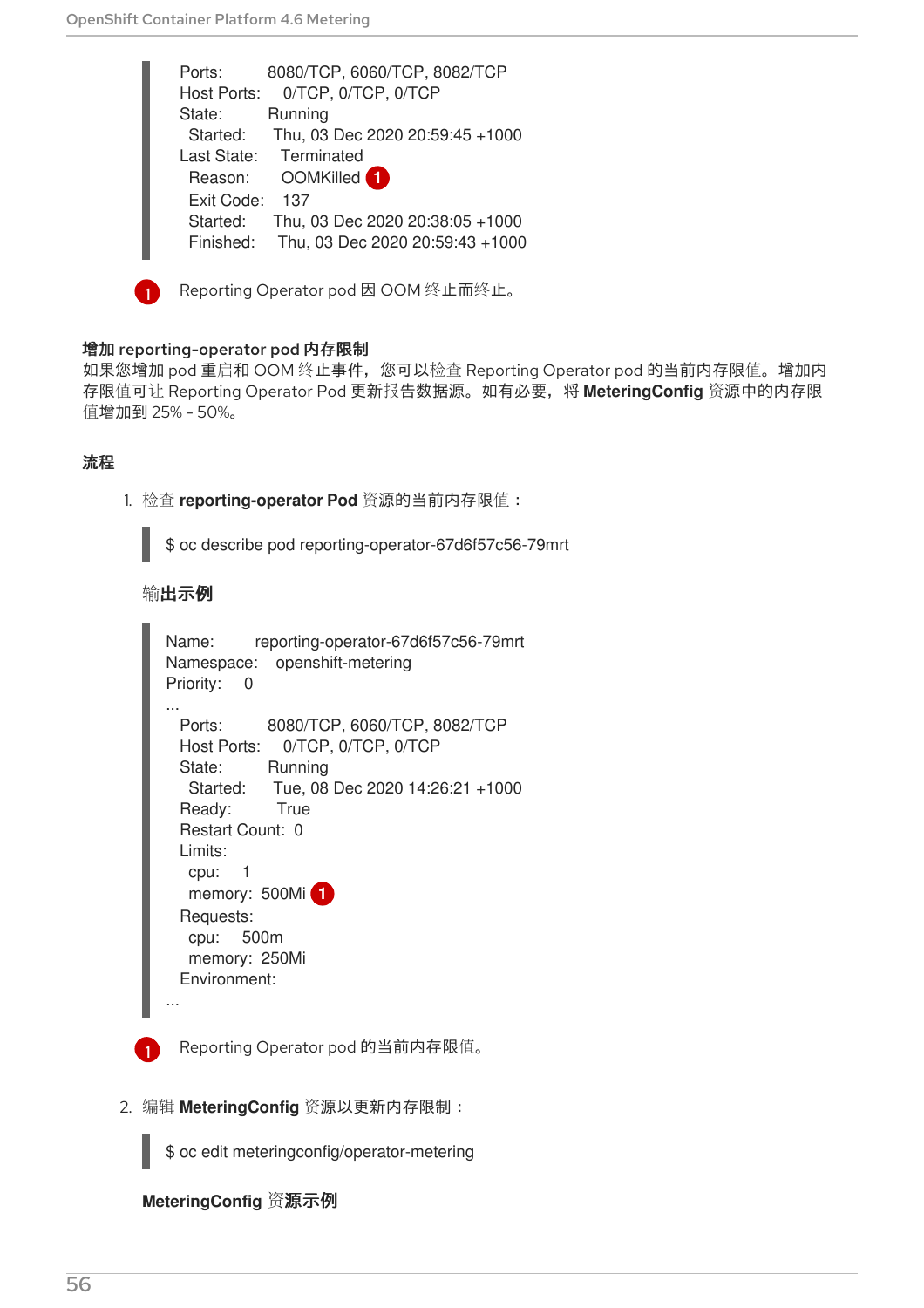<span id="page-60-4"></span>

| kind: MeteringConfig<br>metadata: |
|-----------------------------------|
| name: operator-metering           |
| namespace: openshift-metering     |
| spec:                             |
| reporting-operator:               |
| spec:                             |
| resources: 1                      |
| limits:                           |
| cpu: 1                            |
| memory: 750Mi                     |
| requests:                         |
| cpu: 500m                         |
| memory: 500Mi                     |
|                                   |
|                                   |

[1](#page-60-4) 在 **MeteringConfig** 资源的 **resources** 字段中添加或增加内存限值。



### 注意

如果在增加内存限制后仍然有大量 OOM 终止事件,这可能代表报告处于待处理状 态。

## <span id="page-60-0"></span>8.1.2. 未配置 StorageClass 资源

Metering 要求为动态置备配置默认 **StorageClass** 资源。

有关如何检查是否为集群配置了 **StorageClass** 资源、如何设置默认值以及如何配置 metering 以使用默 认存储类的信息,请参阅有关配置 metering 的文档。

# <span id="page-60-1"></span>8.1.3. 未正确配置 secret

metering 常会遇到在配置持久性存储时所提供的 secret 不正确的问题。请务必查看示例配置文件并根据 您的存储提供程序指南创建 secret。

# <span id="page-60-2"></span>8.2. METERING 调试

当直接与各种组件交互时,可以更容易地调试 metering.以下部分详细介绍如何连接和查询 Presto 和 Hive 以及如何查看 HDFS 组件的仪表板。



## 注意

本部分所有命令均假设您已通过 OperatorHub 在 **openshift-metering** 命名空间中安装了 metering。

## <span id="page-60-3"></span>8.2.1. 获取报告 Operator 日志

使用以下命令跟踪 **reporting-operator** 日志:

\$ oc -n openshift-metering logs -f "\$(oc -n openshift-metering get pods -l app=reporting-operator -o name | cut -c 5-)" -c reporting-operator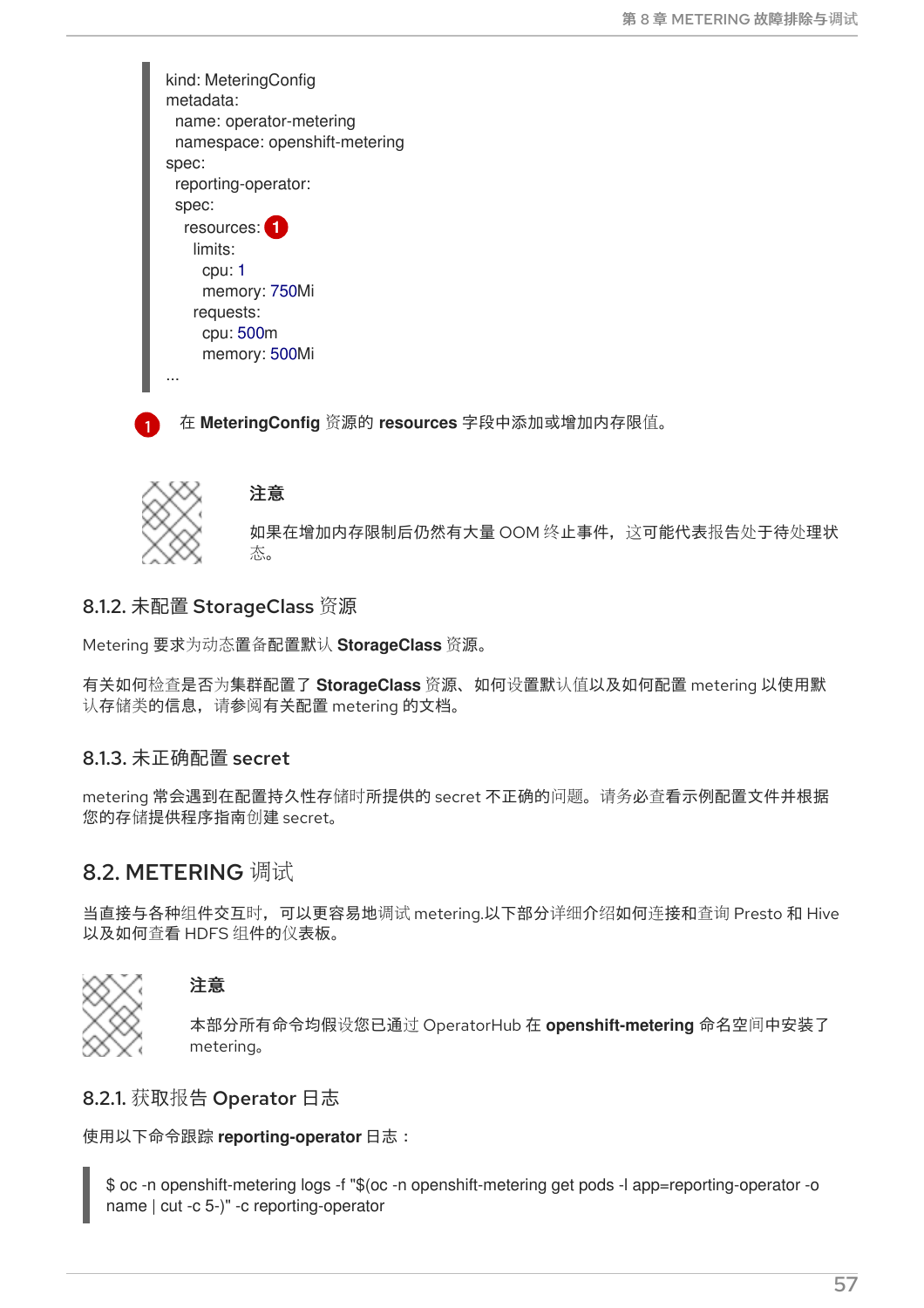# <span id="page-61-0"></span>8.2.2. 使用 presto-cli 查询 Presto

以下命令将打开交互式 presto-cli 会话,您可通过该会话查询 Presto。该会话与 Presto 在相同容器中运 行, 并会启动一个额外 Java 实例, 可为 pod 创建内存限值。如果出现这种情况, 您需要提高 Presto pod 的内存请求和限值。

Presto 默认配置为使用 TLS 进行通信。您必须运行以下命令来运行 Presto 查询:

\$ oc -n openshift-metering exec -it "\$(oc -n openshift-metering get pods -l app=presto,presto=coordinator -o name | cut -d/ -f2)" \ -- /usr/local/bin/presto-cli --server https://presto:8080 --catalog hive --schema default --user root - keystore-path /opt/presto/tls/keystore.pem

运行完该命令后,系统会提示您运行查询。使用 **show tables from metering;** 查询来查看表列表:

\$ presto:default> show tables from metering;

### 输出示例

#### **Table**

| datasource_your_namespace_cluster_cpu_capacity_raw                   |
|----------------------------------------------------------------------|
| datasource_your_namespace_cluster_cpu_usage_raw                      |
| datasource_your_namespace_cluster_memory_capacity_raw                |
| datasource_your_namespace_cluster_memory_usage_raw                   |
| datasource_your_namespace_node_allocatable_cpu_cores                 |
| datasource_your_namespace_node_allocatable_memory_bytes              |
| datasource_your_namespace_node_capacity_cpu_cores                    |
| datasource_your_namespace_node_capacity_memory_bytes                 |
| datasource_your_namespace_node_cpu_allocatable_raw                   |
| datasource_your_namespace_node_cpu_capacity_raw                      |
| datasource_your_namespace_node_memory_allocatable_raw                |
| datasource_your_namespace_node_memory_capacity_raw                   |
| datasource_your_namespace_persistentvolumeclaim_capacity_bytes       |
| datasource_your_namespace_persistentvolumeclaim_capacity_raw         |
| datasource_your_namespace_persistentvolumeclaim_phase                |
| datasource_your_namespace_persistentvolumeclaim_phase_raw            |
| datasource_your_namespace_persistentvolumeclaim_request_bytes        |
| datasource_your_namespace_persistentvolumeclaim_request_raw          |
| datasource_your_namespace_persistentvolumeclaim_usage_bytes          |
| datasource_your_namespace_persistentvolumeclaim_usage_raw            |
| datasource_your_namespace_persistentvolumeclaim_usage_with_phase_raw |
| datasource_your_namespace_pod_cpu_request_raw                        |
| datasource_your_namespace_pod_cpu_usage_raw                          |
| datasource_your_namespace_pod_limit_cpu_cores                        |
| datasource_your_namespace_pod_limit_memory_bytes                     |
| datasource_your_namespace_pod_memory_request_raw                     |
| datasource_your_namespace_pod_memory_usage_raw                       |
| datasource_your_namespace_pod_persistentvolumeclaim_request_info     |
| datasource_your_namespace_pod_request_cpu_cores                      |
| datasource_your_namespace_pod_request_memory_bytes                   |
| datasource_your_namespace_pod_usage_cpu_cores                        |
| datasource_your_namespace_pod_usage_memory_bytes                     |
| $(32$ rows)                                                          |
|                                                                      |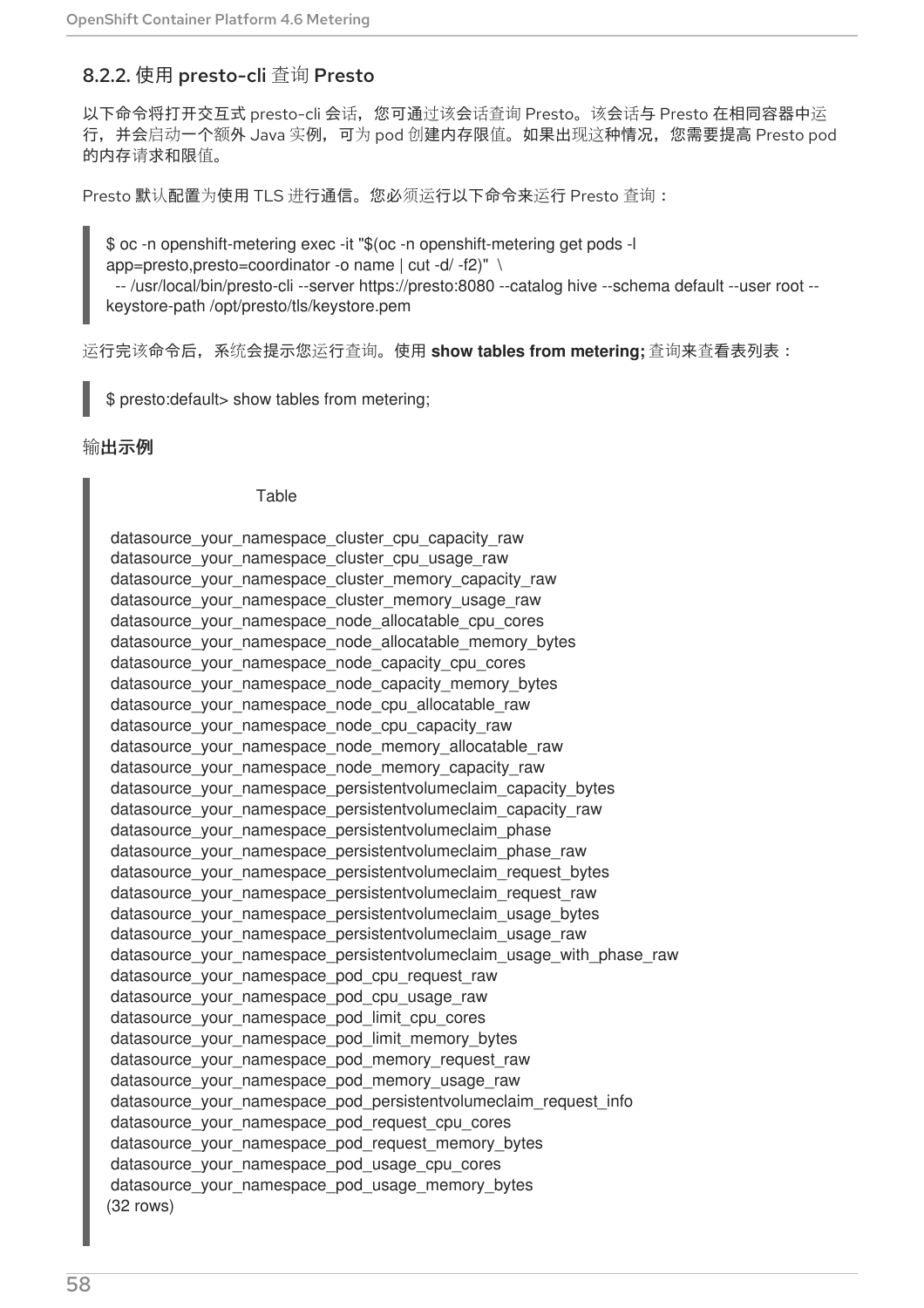Query 20190503\_175727\_00107\_3venm, FINISHED, 1 node Splits: 19 total, 19 done (100.00%) 0:02 [32 rows, 2.23KB] [19 rows/s, 1.37KB/s]

presto:default>

### <span id="page-62-0"></span>8.2.3. 使用 beeling 来查询 Hive

以下命令将打开交互式 beeline 会话,您可通过该会话查询 Hive。该会话与 Hive 在相同容器中运行, 并 会启动一个额外 Java 实例, 可为 pod 创建内存限值。如果出现这种情况, 您需要提高 Hive pod 的内存 请求和限值。

\$ oc -n openshift-metering exec -it \$(oc -n openshift-metering get pods -l app=hive,hive=server -o name  $|$  cut -d/ -f2)  $\setminus$ 

-c hiveserver2 -- beeline -u 'jdbc:hive2://127.0.0.1:10000/default;auth=noSasl'

运行完该命令后,系统会提示您运行查询。使用 **show tables** 查询来查看表列表:

\$ 0: jdbc:hive2://127.0.0.1:10000/default> show tables from metering;

### 输出示例

+----------------------------------------------------+ | tab name |

| datasource_your_namespace_cluster_cpu_capacity_raw                   |
|----------------------------------------------------------------------|
| datasource_your_namespace_cluster_cpu_usage_raw                      |
| datasource_your_namespace_cluster_memory_capacity_raw                |
| datasource_your_namespace_cluster_memory_usage_raw                   |
| datasource_your_namespace_node_allocatable_cpu_cores                 |
| datasource_your_namespace_node_allocatable_memory_bytes              |
| datasource_your_namespace_node_capacity_cpu_cores                    |
| datasource_your_namespace_node_capacity_memory_bytes                 |
| datasource_your_namespace_node_cpu_allocatable_raw                   |
| datasource_your_namespace_node_cpu_capacity_raw                      |
| datasource_your_namespace_node_memory_allocatable_raw                |
| datasource_your_namespace_node_memory_capacity_raw                   |
| datasource_your_namespace_persistentvolumeclaim_capacity_bytes       |
| datasource_your_namespace_persistentvolumeclaim_capacity_raw         |
| datasource_your_namespace_persistentvolumeclaim_phase                |
| datasource_your_namespace_persistentvolumeclaim_phase_raw            |
| datasource_your_namespace_persistentvolumeclaim_request_bytes        |
| datasource_your_namespace_persistentvolumeclaim_request_raw          |
| datasource_your_namespace_persistentvolumeclaim_usage_bytes          |
| datasource_your_namespace_persistentvolumeclaim_usage_raw            |
| datasource_your_namespace_persistentvolumeclaim_usage_with_phase_raw |
| datasource_your_namespace_pod_cpu_request_raw                        |
| datasource_your_namespace_pod_cpu_usage_raw                          |
| datasource_your_namespace_pod_limit_cpu_cores                        |
| datasource_your_namespace_pod_limit_memory_bytes                     |
| datasource_your_namespace_pod_memory_request_raw                     |
| datasource_your_namespace_pod_memory_usage_raw                       |
| datasource_your_namespace_pod_persistentvolumeclaim_request_info     |
| datasource_your_namespace_pod_request_cpu_cores                      |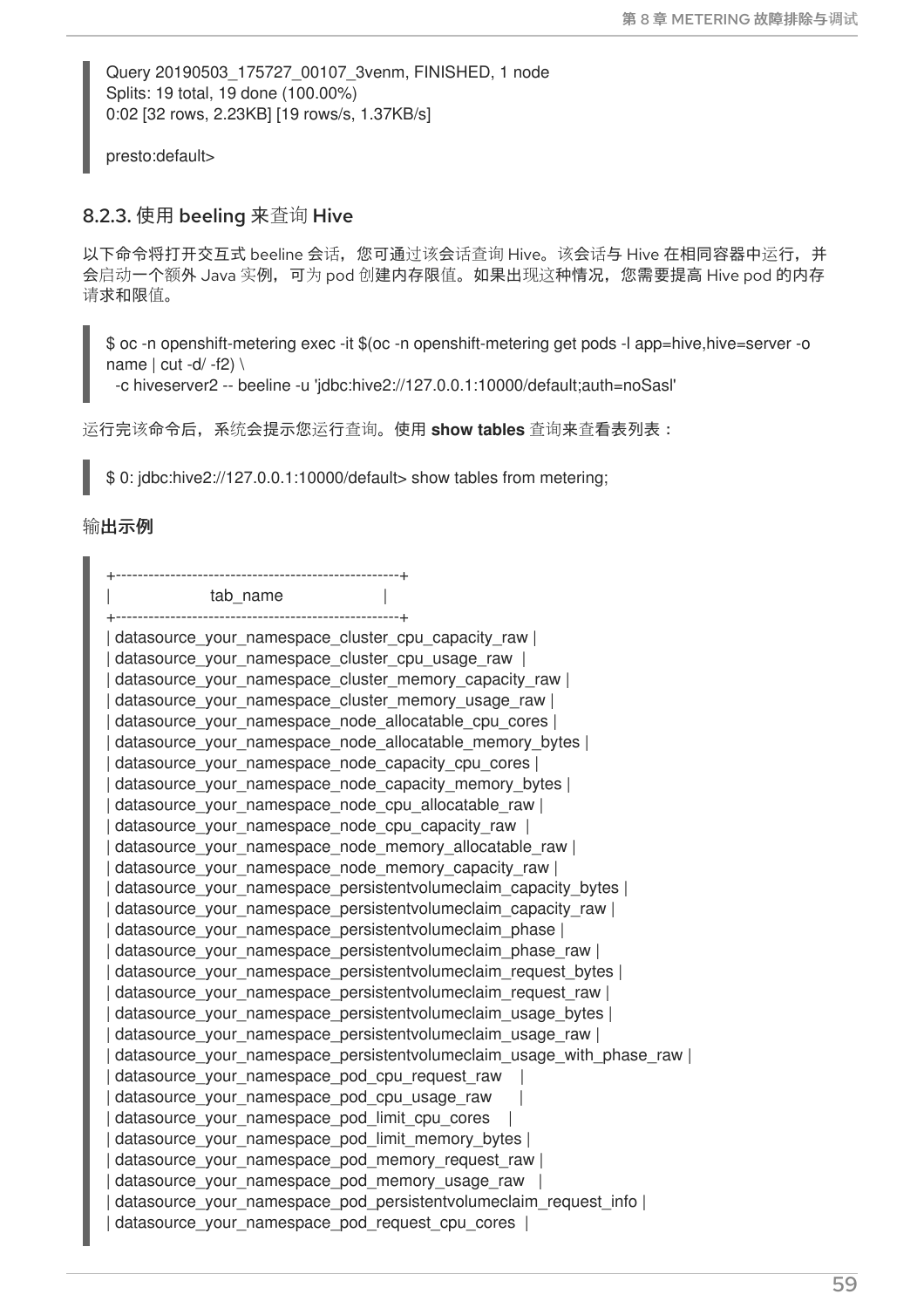| datasource\_your\_namespace\_pod\_request\_memory\_bytes | | datasource\_your\_namespace\_pod\_usage\_cpu\_cores | | datasource\_your\_namespace\_pod\_usage\_memory\_bytes | +----------------------------------------------------+

32 rows selected (13.101 seconds) 0: jdbc:hive2://127.0.0.1:10000/default>

# <span id="page-63-0"></span>8.2.4. 将端口转发到 Hive Web UI

运行以下命令来将端口转发到 Hive Web UI:

\$ oc -n openshift-metering port-forward hive-server-0 10002

您现在可从浏览器窗口中打开 <http://127.0.0.1:10002> 以进入 Hive Web 界面。

### <span id="page-63-1"></span>8.2.5. 端口转发至 HDFS

运行以下命令来将 HDFS 名称节点转发到端口:

\$ oc -n openshift-metering port-forward hdfs-namenode-0 9870

您现在可从浏览器窗口中打开 <http://127.0.0.1:9870> 以进入 HDFS Web 界面。

运行以下命令将端口转发到第一个 HDFS 数据节点:

<span id="page-63-5"></span>\$ oc -n openshift-metering port-forward hdfs-datanode-0 9864 **1**

[1](#page-63-5) 要检查其他数据节点,将 **hdfs-datanode-0** 替换为您要查看信息的 pod。

## <span id="page-63-2"></span>8.2.6. Metering Ansible Operator

metering 会使用 Ansible Operator 来监控和协调集群环境中的资源。调试失败的 metering 安装时,查看 Ansible 日志或 **MeteringConfig** 自定义资源的状态会很有帮助。

### <span id="page-63-3"></span>8.2.6.1. 访问 Ansible 日志

在默认安装中, metering Operator 会被部署为 pod。这种情况下, 可进入 pod 检查 Ansible 容器日志:

\$ oc -n openshift-metering logs \$(oc -n openshift-metering get pods -l app=metering-operator -o name | cut -d/ -f2) -c ansible

ad Soperator 容器的日志(将-c ansible 替换为-c operator)以获取压缩输出。

### <span id="page-63-4"></span>8.2.6.2. 检查 MeteringConfig 状态

查看 **MeteringConfig** 自定义资源的 **.status** 字段有助于调试任何最新故障。以下命令显示类型为 **Invalid** 的状态消息:

\$ oc -n openshift-metering get meteringconfig operator-metering -o=jsonpath='{.status.conditions[? (@.type=="Invalid")].message}'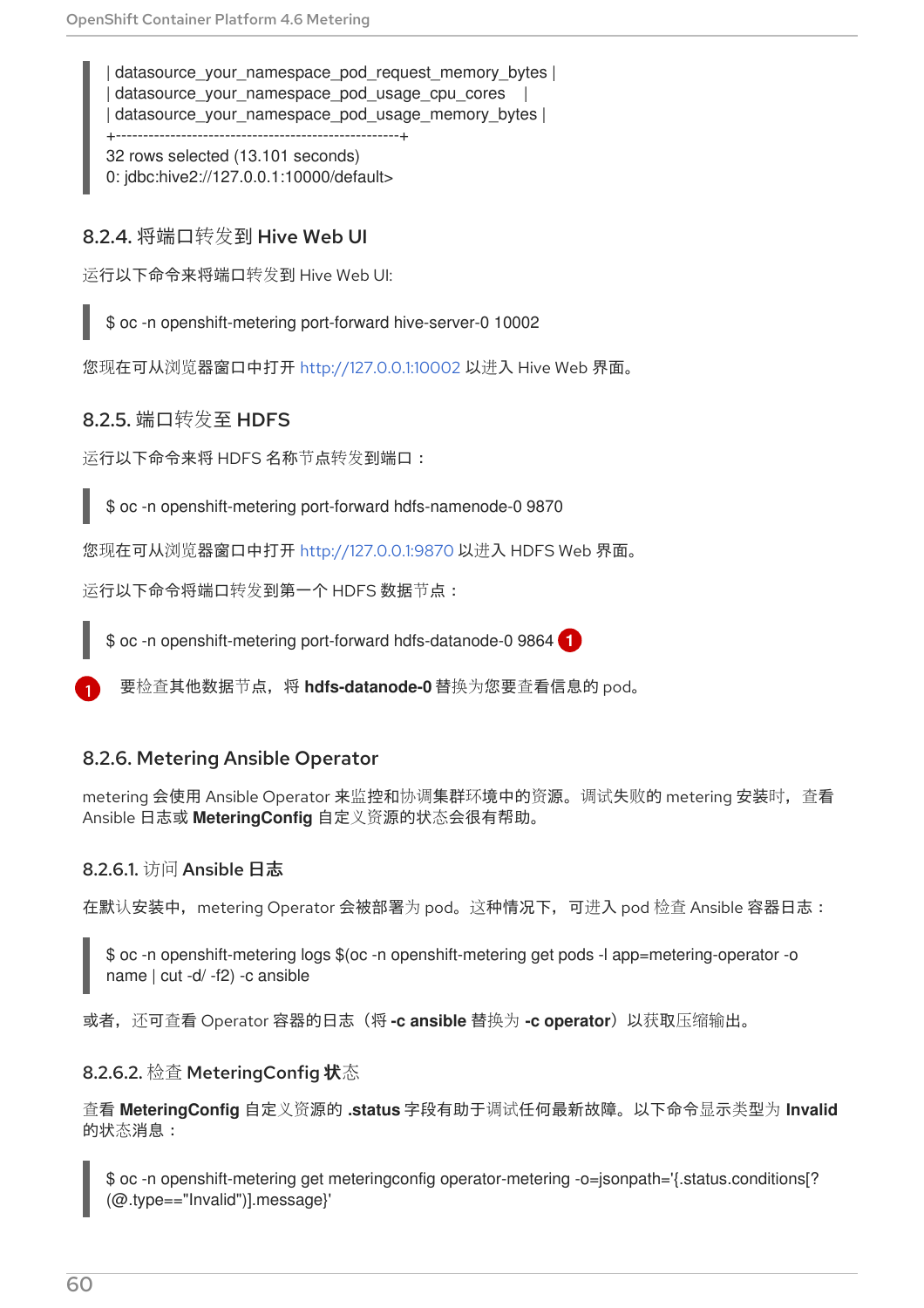### <span id="page-64-0"></span>8.2.6.3. 检查 MeteringConfig 事件

检查 Metering Operator 正在生成的事件。这对安装或升级调试任何资源失败非常有用。按最后一次时间 戳对事件排序:

\$ oc -n openshift-metering get events --field-selector involvedObject.kind=MeteringConfig --sortby='.lastTimestamp'

### 输出显示 MeteringConfig 资源的最新更改:

| <b>LAST SEEN TYPE</b>     |                | <b>REASON</b>      | <b>OBJECT</b>                                                   |  | MESSAGE                             |
|---------------------------|----------------|--------------------|-----------------------------------------------------------------|--|-------------------------------------|
| 4m40s                     | Normal         | Validating         | meteringconfig/operator-metering Validating the user-provided   |  |                                     |
| configuration             |                |                    |                                                                 |  |                                     |
| 4 <sub>m30s</sub>         | Normal         | Started            | meteringconfig/operator-metering Configuring storage for the    |  |                                     |
| metering-ansible-operator |                |                    |                                                                 |  |                                     |
| 4m26s                     | Normal Started |                    | meteringconfig/operator-metering                                |  | Configuring TLS for the metering-   |
| ansible-operator          |                |                    |                                                                 |  |                                     |
| 3m58s                     | Normal         | Started            | metering config/operator-metering Configuring reporting for the |  |                                     |
| metering-ansible-operator |                |                    |                                                                 |  |                                     |
| 3m53s                     |                | Normal Reconciling | meteringconfig/operator-metering                                |  | Reconciling metering resources      |
| 3m47s                     | Normal         | Reconciling        | meteringconfig/operator-metering                                |  | Reconciling monitoring              |
| resources                 |                |                    |                                                                 |  |                                     |
| 3m41s                     | Normal         | Reconciling        | meteringconfig/operator-metering                                |  | <b>Reconciling HDFS resources</b>   |
| 3m23s                     | Normal         | Reconciling        | meteringconfig/operator-metering                                |  | Reconciling Hive resources          |
| 2m59s                     | Normal         | Reconciling        | meteringconfig/operator-metering                                |  | <b>Reconciling Presto resources</b> |
| 2m35s                     | Normal         | Reconciling        | meteringconfig/operator-metering                                |  | Reconciling reporting-operator      |
| resources                 |                |                    |                                                                 |  |                                     |
| 2m14s                     | Normal         | Reconciling        | meteringconfig/operator-metering                                |  | Reconciling reporting resources     |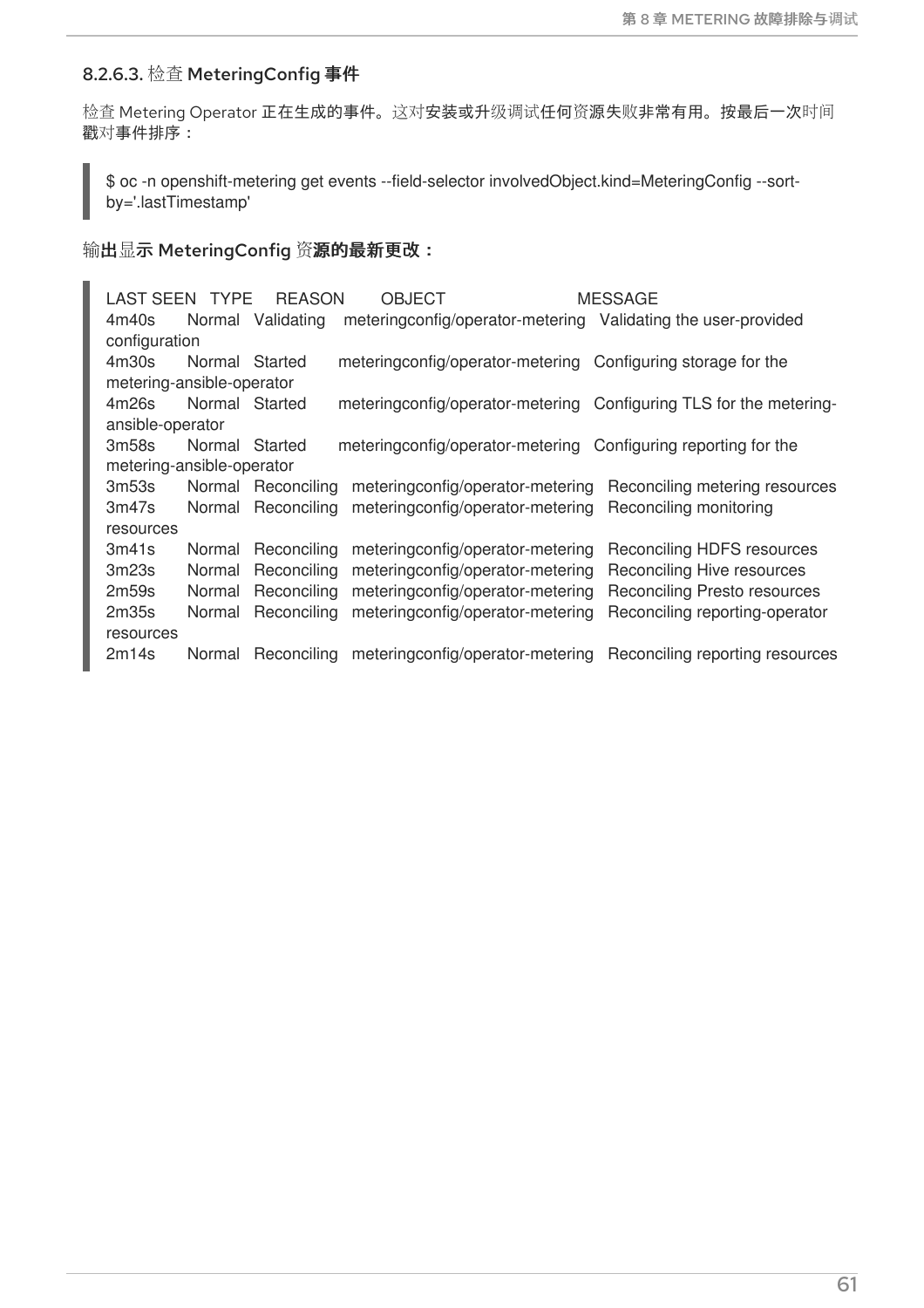# 第 9 章 卸载 METERING

<span id="page-65-0"></span>

# 重要

Metering 是一个已弃用的功能。弃用的功能仍然包含在 OpenShift Container Platform 中,并将继续被支持。但是,这个功能会在以后的发行版本中被删除,且不建议在新的部 署中使用。

有关 OpenShift Container Platform 中已弃用或删除的主要功能的最新列表,请参阅 OpenShift Container Platform 发行注记中*已弃用和删除的功能*部分。

您可以从 OpenShift Container Platform 集群中删除 metering。



# 注意

Metering 不会管理或删除 Amazon S3 存储桶数据。卸载 metering 后, 必须手动清理用于 存储 metering 数据的 S3 存储桶。

# <span id="page-65-1"></span>9.1. 从集群中移除 METERING OPERATOR

按照从集群中删除 Operator 的文档 [从集群中](https://access.redhat.com/documentation/en-us/openshift_container_platform/4.6/html-single/operators/#olm-deleting-operators-from-a-cluster)删除 Metering Operator。



# 注意

从集群中移除 Metering Operator 不移除其自定义资源定义或受管资源。如需了解删除所 有剩余的 metering 组件的步骤,请参阅[以下部分中有关卸](https://access.redhat.com/documentation/en-us/openshift_container_platform/4.6/html-single/metering/#metering-uninstall-crds_metering-uninstall)载 [metering](https://access.redhat.com/documentation/en-us/openshift_container_platform/4.6/html-single/metering/#metering-uninstall_metering-uninstall) 命名空间和卸载 metering 自定义资源定义的内容。

# <span id="page-65-2"></span>9.2. 卸载 METERING 命名空间

通过删除 **MeteringConfig** 资源并删除 **openshift-metering** 命名空间来卸载 metering 命名空间(如 **openshift-metering** 命名空间)。

## 先决条件

Metering Operator 已从集群中移除。

### 流程

1. 删除 Metering Operator 创建的所有资源:

\$ oc --namespace openshift-metering delete meteringconfig --all

2. 完成上一步后,验证 **openshift-metering** 命名空间中的所有 pod 是否已删除,或处于终止状 态:



- \$ oc --namespace openshift-metering get pods
- 3. 删除 **openshift-metering** 命名空间:

\$ oc delete namespace openshift-metering